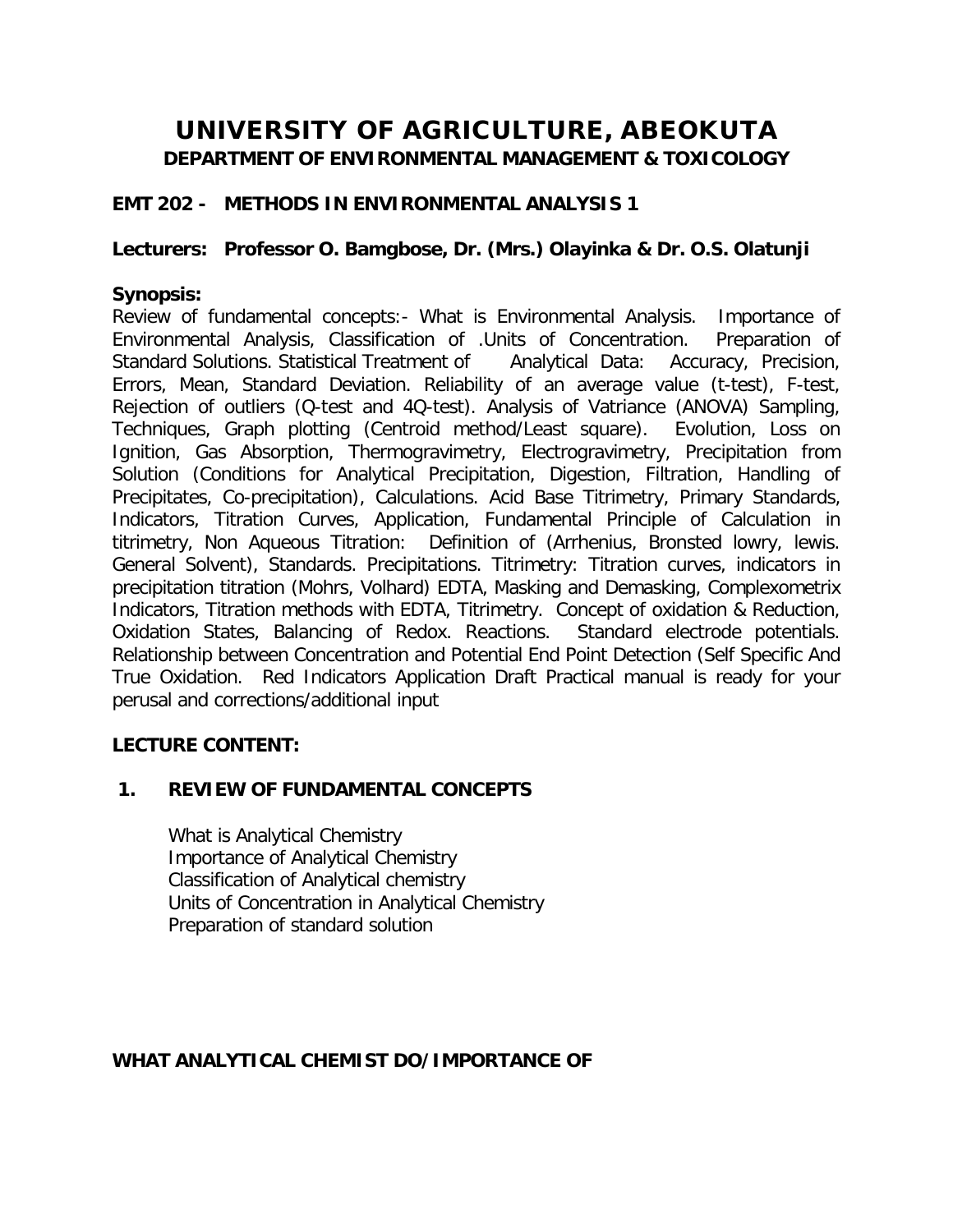Analytical Chemistry deals with the qualitative and quantitative characterization of matter. Analytical Chemists in reality actually check the chemical composition of products. All industrial products are made up of various chemical bits and manufacturers must not only be able to perform the appropriate chemical reactions to convert the starting materials into the desired product but must also ensure that the product has the appropriate chemical composition, therefore the work of the analytical chemist is to devise ways of measuring the relative amounts of the various chemical species that go to make up the particular material and also to be able to identify such chemicals. The job of analytical chemist in an industry can then be categorized as follows

- (a) sampling and testing raw materials
- (b) testing intermediates
- (c) monitoring product quality and
- (d) monitoring effluent quality.

Apart from the role of the analytical chemist in the manufacturing and processing industries, there are many other aspects of our complex life-style in which analytical chemists are involved.

#### 2. **HELPING TO SAVE LIVES**

Laboratories of nearly all hospitals have analytical personnel called clinical chemists involved in the analysis of samples of patients blood, urine, etc for a variety of components to help doctors with their diagnoses. The progress of a patient with a particular disease may be followed by monitoring the concentrations of certain key components of the blood or urine.

#### **3. HELPING TO PROTECT THE CONSUMER THE ENVIRONMENT**

It is the job of the public analyst to check the quality of some of the materials that we use in our everyday lives i.e. to see that these products conform to the appropriate legal requirement. This involve analysis of food, drink, medicine, pesticide and also provide service to customs and exercise by examining beer, wines, spirits, oils, petrol, tobacco products and a variety of contrabands, including drugs.

-This is the type of job of the NSO and  $FEPA<sub>1</sub>$  – and more recently NAFDAC consider the production of water

#### 4. **HELPING THE FARMER**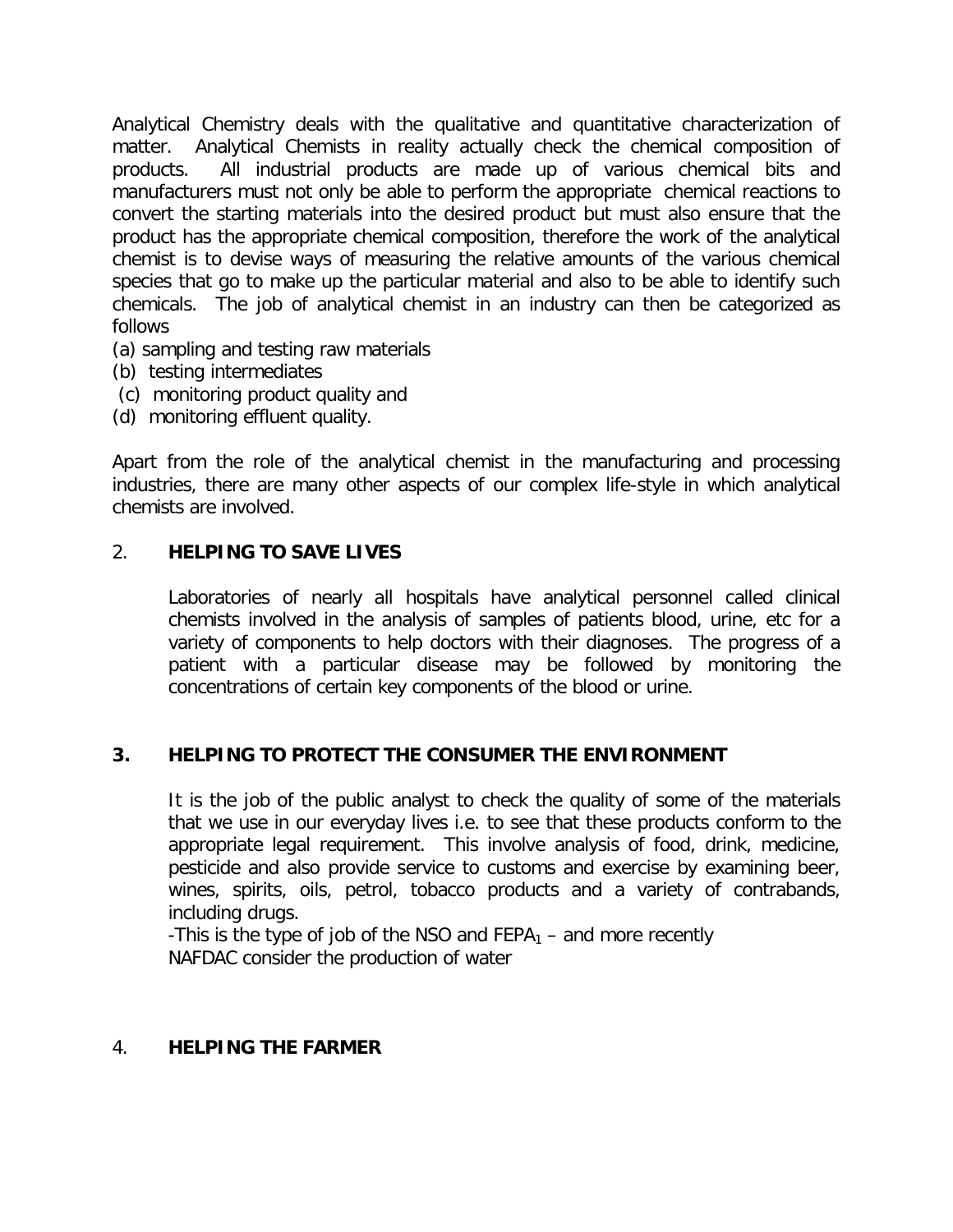Analytical chemists play a role in monitoring the levels of nutrients in soils, giving the farmer information as to how much and of which fertilizer to use/apply. Levels of potentially harmful materials are monitored not only in the soil but also in crops and animals. It is also important to monitor levels of pesticides, weed killers etc applied to crops and soils that could pass along the food chains to human. e.g. as in pesticide residue analysis.

### 5. **HELPING TO CATCH CRIMINALS**

The work of the police in solving crimes and bringing the culprits to justice is considerably helped by analytical chemists – forensic chemist. Work is based on establishing contact i.e. was – such and-such a person at such – and-such a place dependent on the maxim that every contact leaves its traces e.g. firing of handgun – Sb and Ba high conc on hand. Victims of hit and run,fragments of paints/glass-trace element determination.

Finger prints – no two people have the same finger prints. Analysis of skin, DNA (refer to Clinton and Monica Lewinsky).

### 6. **HELPING TO ENSURE FAIR PLAY**

The abuse of drugs in connection with sporting events is sufficiently widespread for a number of Laboratories to be involved in checking blood and urine samples for drugs of this type or their metabolites.

- Some competitors resort to artificial means to increase their performance
- Anaebolic steroids in some cases the competitor may not have a say in the matter, race horse or grey bound. Give examples

There are other areas where analytical chemist are involved e.g. geological surveys, prospecting, coal and gas supply, electricity generation and in fact there are a few of them involved in the teaching and training of analytical chemists of **WHICH I AM ONE.**

## **CLASSIFICATION OF ANALYTICAL CHEMISTRY**

- 1. Classical Analytical Chemistry (Gravimeric or Tirimetric)
- 2. Instrumental Analytical Chemistry (IR, UV, NMR AAS, MS, X-ray)
	- Gravimetry : is a technique in which analytical results is obtained by weighing.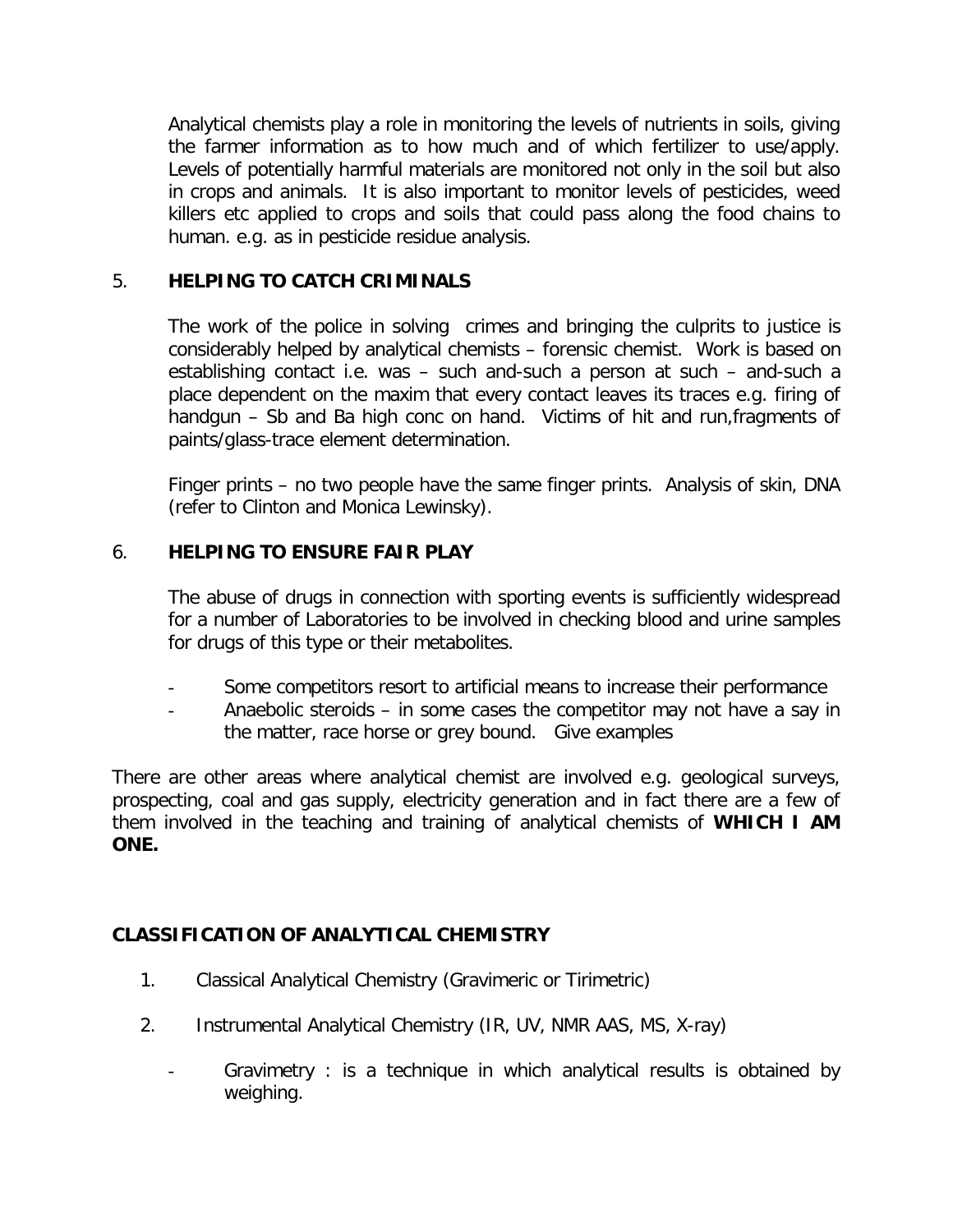- Tirimetry: Analytical results is obtained by measurement of volumes of solutions

The use of classical techniques is determined by the level of the analyte in the sample being analysed.

If analyte > 10% major component 0.1-10% Minor Component 0.0001% - 0.1% Trace component <0.0001% Ultra trace.

If the amount of analyte is present at either the major or minor component level of the sample then classical technique is applicable while for analytes at the trace and ultra trace component level, instrumental technique is used.

## **UNITS OF CONCENTRATION IN ANALYTICAL CHEMISTRY**

At minor and major analyte level the unit of Conc is % and Molarity. % can be mass/mass or mass/volume

Trace and Ultra-trace level units are in ppb and ppm. (parts per million)

ppm can also be / wt or wt /volume\For wt per wt, ppm means 1 part in 10<sup>6</sup> parts

1ppm = 1g analyte per 10 $^6$ g sample

=1mg analyte per 10<sup>3</sup>g sample.

Or 1mg/kg samplr

1 ppm can also be expressed as Ug/g. (ng/mg,pg/g)

mg = 10<sup>-3</sup>g, micro = 10<sup>-6</sup>gm nano = 10<sup>-9</sup><sub>g</sub>, pico = 10<sup>-12</sup><sub>g</sub> femto = 10<sup>-15</sup>g

## **IN WEIGHT/VOLUME**

 $1$ ppm = mg/L (mg1<sup>-1</sup>) or ng/ul  $11=10^{-6}$  $= 10^{-6}$  x 10<sup>3</sup>ml = 10<sup>-3</sup>ml = 0.001ml 1ppm =  $10^{-4}$  of a % = 0.0001% or 10<sup>4</sup>ppm = 1% ppb =  $10^{-3}$ ppm, ppt =  $10^{-3}$ ppb or  $10^{-6}$ ppm.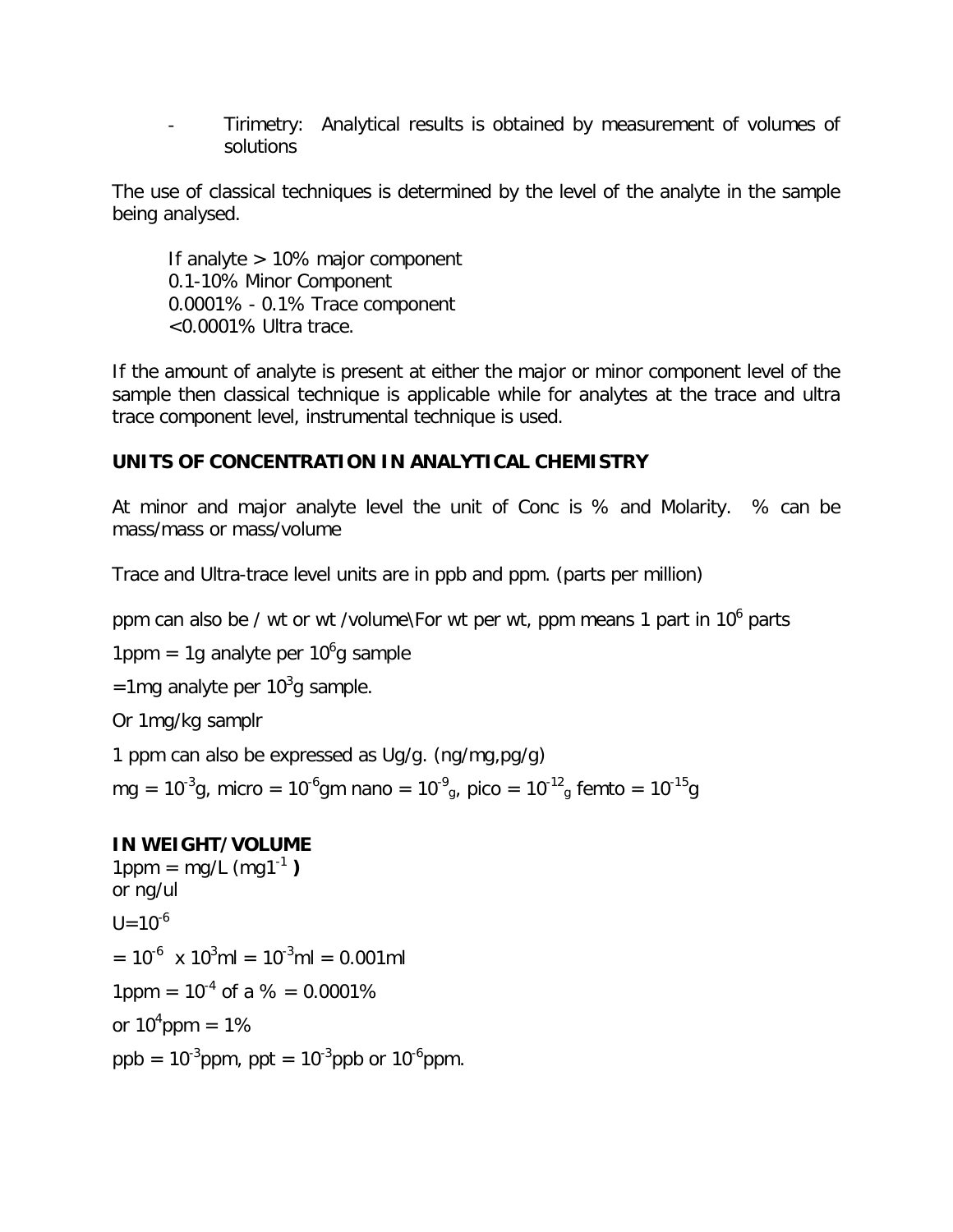### **PREPARATION OF PPM SOLUTION**

How do you prepare 100ppm Na solution from NaCl salt.

-What does 100ppm mean

100ppm Na=100mg Na per 1 litre of solution or 100g Na/ml of solution

Formula weight of NaCl =  $23 + 355 = 58.5$ 

| Na  | <b>NaCl</b> |
|-----|-------------|
| 23g | 58.5g       |
|     |             |

1g  $\longrightarrow$  58.5/23

 $: .1000mg \longrightarrow 2.54g$ 

 $100mg \rightarrow 0.254g$  of Nacl

i.e weighing 0.254g of Nacl and dissolving in 1 litre of water gives 1000ppm Na

**Assignment** 

- 1. How would you prepare 250ppm Na solution from sodium sulphate solution?
- 2. 250ppm Ca Soln from calcium carbonate in a 250ml flask

## **DILUSIONS OF SOLUTIONS**

How would you prepare 10ppm Na salt in a 50ml flask from 1000ppm Na

 $C_1V_1 = C_2V_2$ 

1000ppm  $x$  Vml = 10ppm  $x$  50ml

 $Vml = 10 \times 50/1000 = 0.5ml$ 

:. 0.5ml of 1000ppm Na solution diluted to 50ml (made up to mark in a 50ml std flask)

gives 10 ppm Na solution

## **PREPARATION OF STANDARD SOLUTION FOR TITRIMETRY**

How would you prepare standard acid solution from concentrated acid. e.g. How would you prepare  $2MH<sub>2</sub>SO<sub>4</sub>$  from  $H<sub>2</sub>SO<sub>4</sub>$  or 0.2M HCl from Conc HC.

Specify gravity % purity Acid

 $1.18$ g/cm $3.36\%$  HCl

1.84g/cm<sup>3</sup> 98%  $H_2SO_4$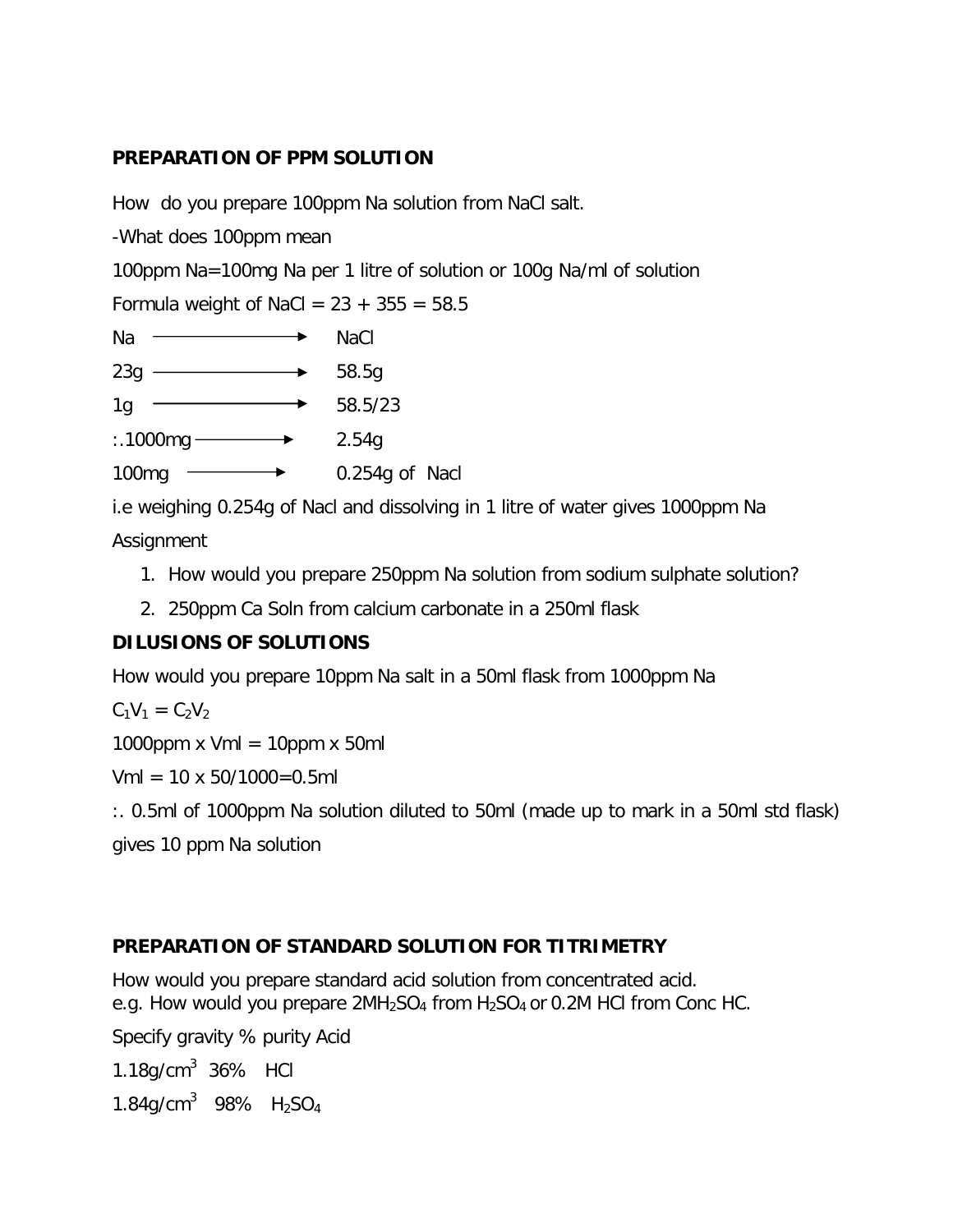#### **THERE ARE TWO METHODS**

1. Molar mass of  $H_2SO_4 = 98$  S. G = 1.845/cm3 1 molar solution contains the formular weight in solution :. 1 cm<sup>3</sup> of H<sub>2</sub>SO<sub>4</sub> contains 1.84g H<sub>2</sub>SO<sub>4</sub> 1 litrewill contain 1.84 x 1000 = 1840g by definition 98g of  $H_2$ SO4 in 1 litre solution = 1 molar (1M) :.  $1840g = 1840/98 = 18.76M$ assuming 100% purity but acid is 98% pure :. Molarity = 18.76 x 98/100 = 18.39M.  $M_1V_1 = M_2V_2$ 18.39 x  $V_1 = 2$  x 1  $V_1 = 2x 1000/18.39 = 108.75$ ml i.e take 108.75ml of conc  $H_2SO_4$  and dilute to 1 litre with distilled water to prepare 2M  $H_2SO_4$ 1cm<sup>3</sup> of H<sub>2</sub>SO<sub>4</sub> = 1/1.84 = 0.54347826cm<sup>3</sup>  $\therefore$  98g = 53.26 x 100/98 = 54.34cm<sup>3</sup> but 53.36cm<sup>3</sup> is equivalent to 98% pure acid, for 100% purity then 98 = 53.26 x  $100/98 = 54.34 \text{cm}^3$ :.  $54.34x2 = 108.69cm<sup>3</sup>$  made up to 1 litre with distilled water = 2M Molarity =  $%$  purity x S.G x 1000/100 xMM  $Molarity = MM$ Molarity =  $10 \times S.G \times \%$  P/MM Supposaing we are using a 250ml standard flask = 108.69/4 in 250ml std flask

### **ASSIGNMENT**

1. Using the 2 methods show how you would prepare 0.2M HCl from Conc HCl  $S.G = 1.18$ gl/cm % purity = 36%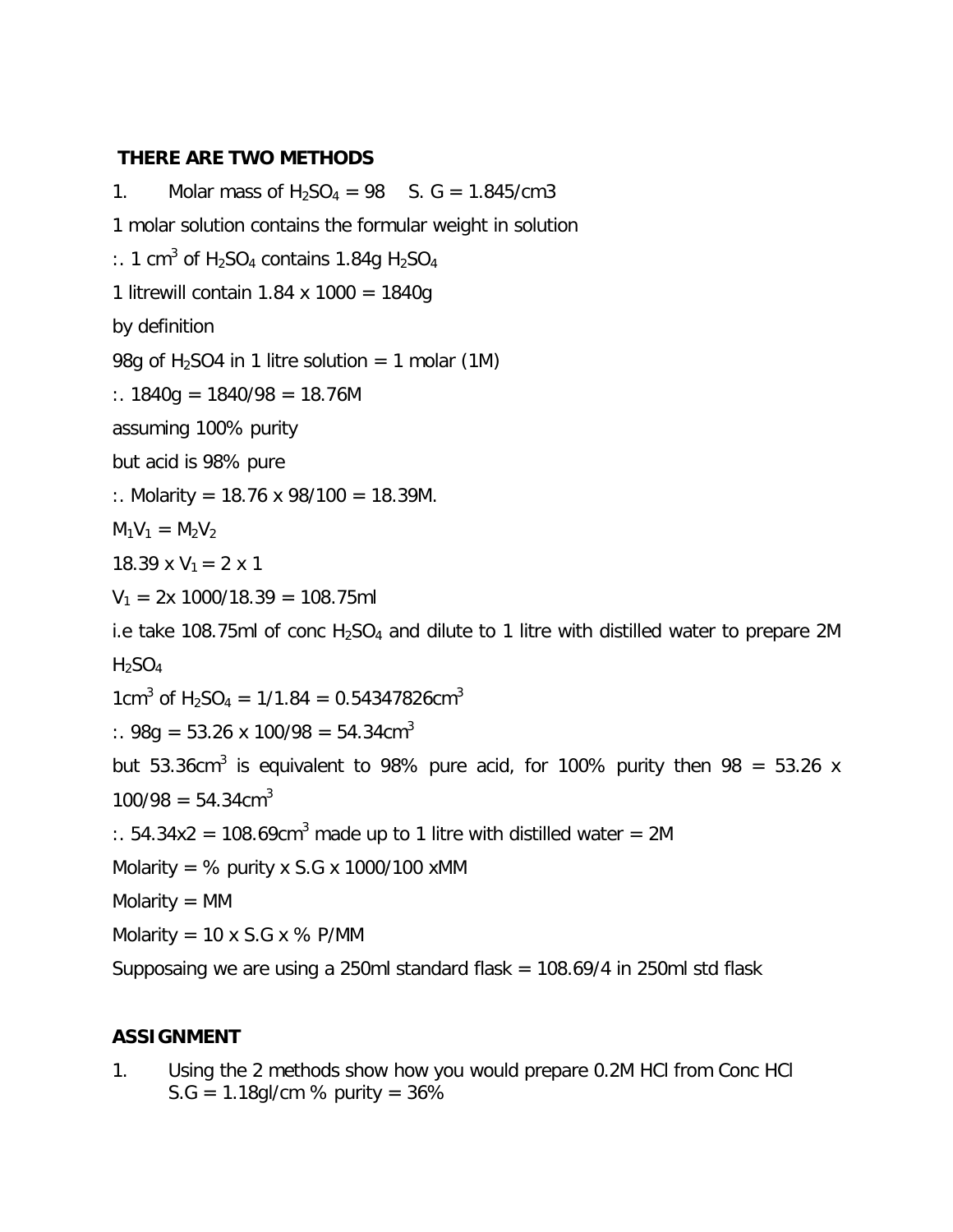2. A student requires 150ml of 3M HC104 solution, each for the digestion of three meat samples. The student measured 163ml of the conc acid and made it to mark in a ½ litre std flask. Can this preparation be assumed correct?

3. In a laboratory practical class for two hundred pre-degree students involving the titration of 0.312M NH<sub>4</sub>OH with 0.078M H<sub>2</sub>SO4. Calculate (i) the total volunes of Conc  $NH<sub>3</sub>$  and Conc H<sub>2</sub>SO<sub>4</sub> that must be dissolved in what volume of water so that each student has 100cm $^3$  of NH<sub>4</sub>OH and 200cm $^3$  of H<sub>2</sub>SO<sub>4</sub>

#### *STATISTICAL TREATMENT OF ANALYTICAL DATA*

#### **INTRODUCTION**

Every physical measurement is subject to degree of uncertainty and the determination of this uncertainty is difficult to ascertain. Errors that can be attributed to definite causes are defined as determinate errors or systematic errors. In principle these errors can be eliminated by improved procedures or corrected for if they are reproducible. Indeterminate errors. Are errors that cannot be positively identified and do not have a definite measurable value. They fluctuate in a random manner. Such group of unsuspected and nonreproducible errors which remains beyond control include temperature, fluctuation, electronic noise, mechanical vibration, spillage, reading errors, contamination, variation in sample composition.

Errors generally come from three sources:

1. **Personal**: May be due to ignorance, carelessness or physical limitations for example being colour blind i.e not knowing colour changes. Improper use of technique in transferring samples, personal bias or prejudice i.e lack of objectivity e.g. estimating reading so as to get good precision.

**2.Instrumental:** This is as a result of the instrument i.e temp fluctuation, electronic noise etc or for example the measuring apparatus not giving the volume specified on them i.e when used at temps different from which they were graduated.

**3. Method error:** this is most difficult type of error to detect. It can be due to incomplete or slowness of reaction. It may also be due to non-specificity of reagent or little understanding of the chemical procedure e.g. washing of precipitate with too little water causing high weight of the precipitate and washing with too much water causing some of the precipitate to dissolve.

#### **WAYS OF EXPRESSING ERRORS**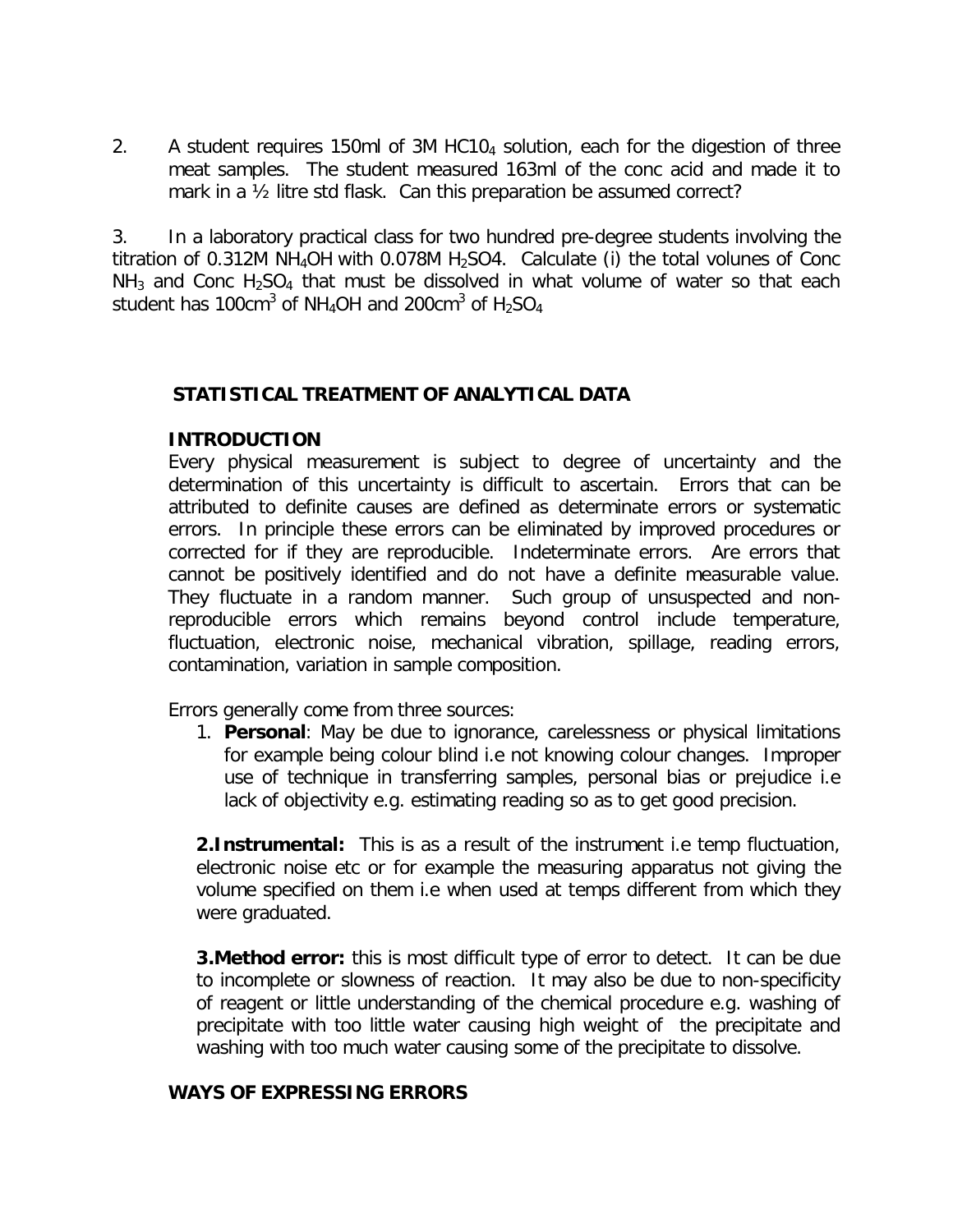Absolute error is the difference between a given measurement and the true values (Measured value- True value = Absolute error

Relative Error – is the relationship between absolute error and the true value  $x-y=A E$  or  $/E$ ?

 $R E = x - \mu/u$ 

Precision – is a measure of indeterminate error, for example if during a calibration of a 10ml pipette, the following values were obtained. 9.99,9.70,10.32,9.98,10.25 giving an average of  $X = 9.98$  [Poor precision good accuracy because the random error is in a fairly wide range].

It is also possible to have high precision but poor accuracy e.g. 10.55, 10.54, 10.53, 10.52, 10.59, 10.51 X=10.54

### **METHODS OF EXPRESSING PRECISION**

The precision of the method in given by the standard deviation

 $σ = E(x-x)^2$  where N>50

N

 $6^2$  = variance and is used to describe the population distribution.

In general, the frequency distribution is based on a relatively small sample of a much larger population because in real life, we do not deal with the entire population rather an estimate of the population such that instead of standard deviation we use  $S =$  standard error.

Where  $S = \mathsf{E}(x-x)^2 /n-1$ 

 $n = no$  of measurement in the same experiment

 $x =$  value of individual measurement

 $x =$  mean of the measurement

Though the parameters were calculated from the sample distribution and the parameters required are in fact those of population distribution, the sample parameters are therefore estimate of the population parameters.

 $S = \mathsf{E}(x-x)^2$  is used when n>10

n-1

For values of  $n < 10$ , the following can be used for estimating the precision

- 1. Range: poorest estimate of standard deviation and is the difference between the largest and the smallest value (xn-xi)
- 2. Average deviation & Elx -xl/n It over estimates the standard error
- 3. Constant factor Dean and Dixon reported a means of finding standard errors for values of  $n < 10$  such that S = KnR where Kn is the factor, n is the no of measurement and  $R =$  Range
- n Kn n Kn

2 0.89 7 0.37

3 0.89 8 0.35

4 0.49 9 0.34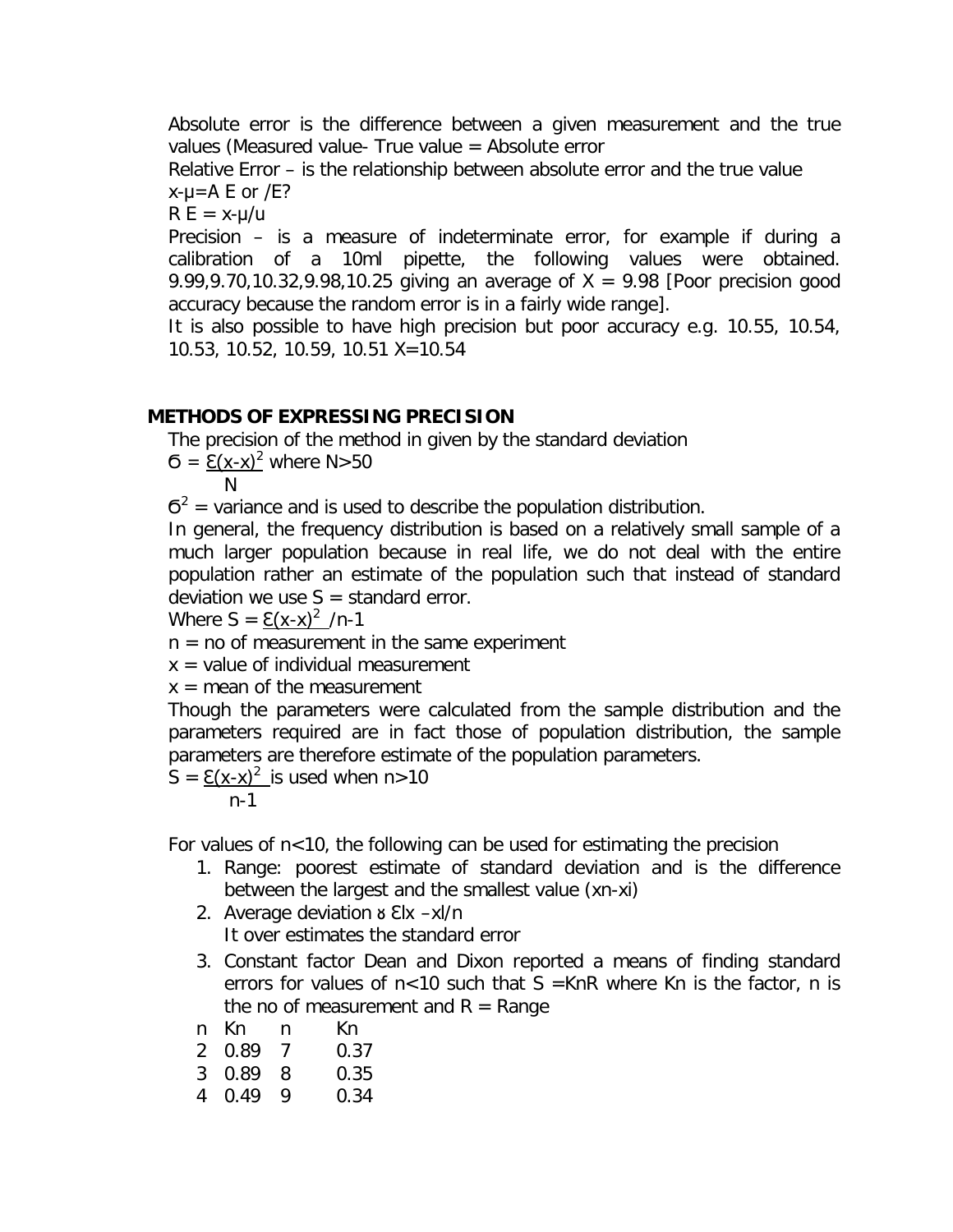5 0.43 10 0.33 6 0.40

Thus when the scattered result is not affected by extremes then use S=KnR instead of & whereas if the results are affected by extremes then use Range.

#### **ACCURACY**

For every parameter that is being measured, there is a true value (a true value which is not known) how near or close a measurement is to the real value is the accuracy. True value in any analysis is represented byu such that  $\mu = \frac{\epsilon x}{N}$  where  $\epsilon x = \epsilon x$  of values for each component of the population.

 $N =$  total no of component is the population

Estimate of the true value can be obtained by various ways.

The use of mode, median or mean

In laboratory analysis, mean is the most commonly used. The mean is defined as the summation of measurement carried out on each component divided by total no of components.

x=Ɛxi

n

Consider a set of data obtained by an analyst who is evaluating a new method for determining tetraethyl lead in gasoline. The results gPb / gallon of gasoline on the first twenty trials are given below:

| 4.20 |  | 4.28 4.45 4.17 4.30 A |  |
|------|--|-----------------------|--|
| 4.22 |  | 4.24 4.14 4.23 4.38   |  |
| 4.23 |  | 4.18 4.31 4.23 4.38   |  |
| 4.27 |  | 4.12 4.25 4.33 4.26   |  |

Calculate the mean, average deviation and standard error of the whole data.

Assuming only five readings were taking (A) calculate the standard error using  $S =$  KnR and  $S = E(x-x)^2$ n-1

### **Reliability of an average value**

The t-test is being made use of and this is used in comparing two different unrelated system. To use that t-test, first you must define a confidence limit. It is used to test the quality of a result and for comparing result (two different experiments).

t-isa parameter of a sample and therefore depends on the number of measurement.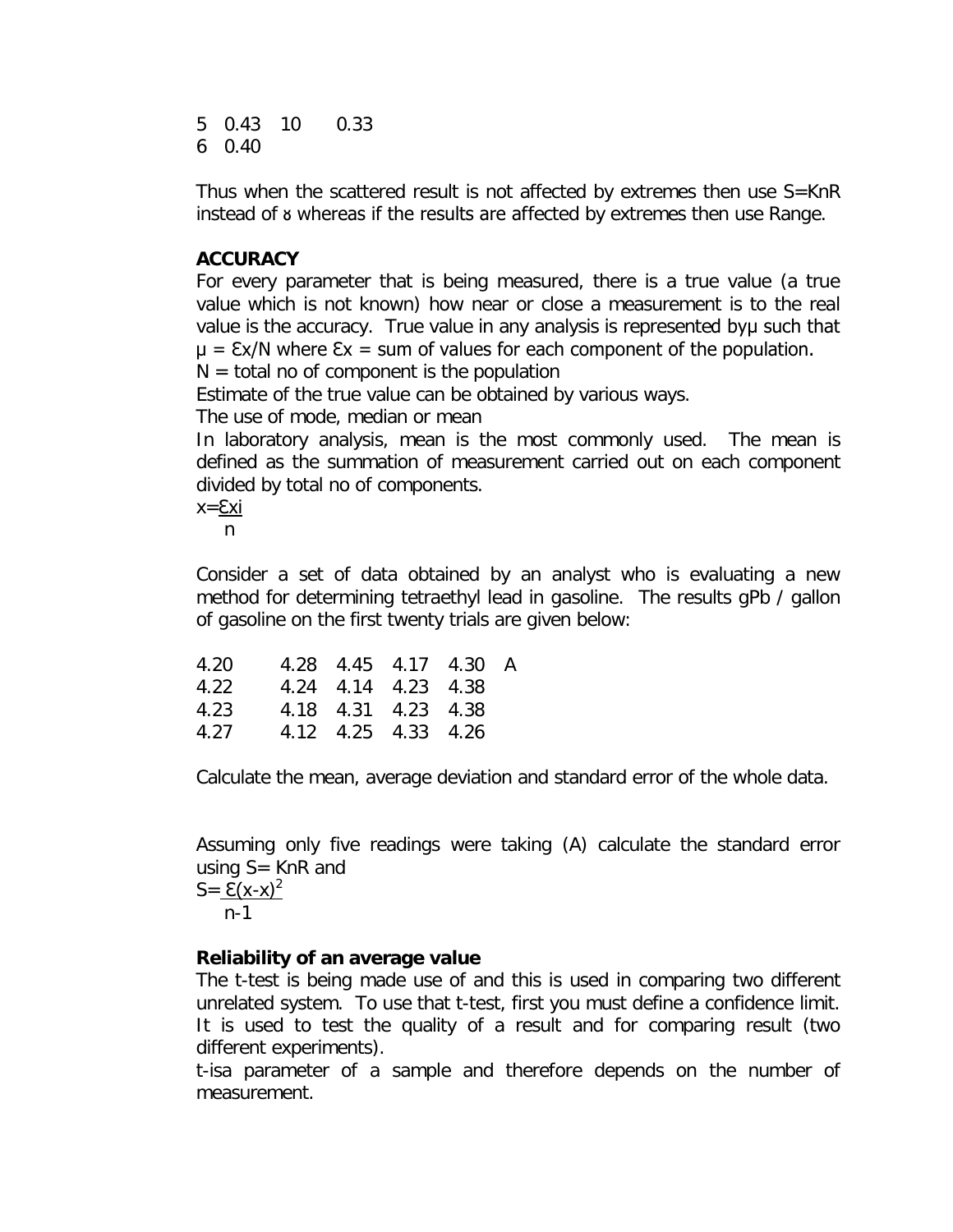tcf= $x$ - $\mu$  (single value) s

x-µ = difference between a value and the true value as a function of estimated standard deviation. t is a function of confidence limit and the degree or freedom c=confidence limit f=degree of freedom =  $(d-1)$ . Therefore for a sample population  $t = x-y$  n

S

Confidence limit  $C = x \pm \underline{ts}$ na ang pangalang na pangalang na

Example: In the determination of the concentration of an acid, the following results were obtained

| 0.4229 | 0.4323 | 0.4326 |
|--------|--------|--------|
| 0.4331 | 0.4378 | 0.4327 |
| 0.4332 | 0.4323 | 0.4326 |

Question: What is the concentration of the acid, if the true concentration is given as  $\mu = 0.4327 \pm 0.0005$ . Comment on the merit of the method used in collecting the data above.

 $x = x_{1} = x_{2} \dots \dots \dots \dots \dots \dots x_{n} = 3.8895 = 0.4322$ N 9

To calculate the standard error we cannot use the formula in which  $n \geq 10$ instead we use  $S = KnR$ .

 $S = 0.34 \times [0.4378 - 0.4229] = 0.005266$ Suppose  $\mu$  is not given  $\mu = x \pm ts/n$  $t = x-y = 0.4322 - 0.4327/0.0005$  9 = -3 S n Degree of freedom  $= 9 - 1 = 8$ Tc,  $f = t$  95%  $8 = 2.3$ We then compare the t from the table with that calculated.

The method used in collecting the data is good since we have to accept the null hypothesis (Ho: there is merit in the method used in collecting the data). Because the t calculated – 3 is less than the value from table (two tail test).

#### **Comparison of two means**

In comparing two different means from an unrelated system we use a formula in which the two means to be tested are parts of.

 $t = x_1 = x_2 N_1 N_2$ S  $N_1 + N_2$ Where S in this formula is pooled S=  $(\underline{N_1-1}) S_1^2 + (\underline{N_2-1}) S_2^2$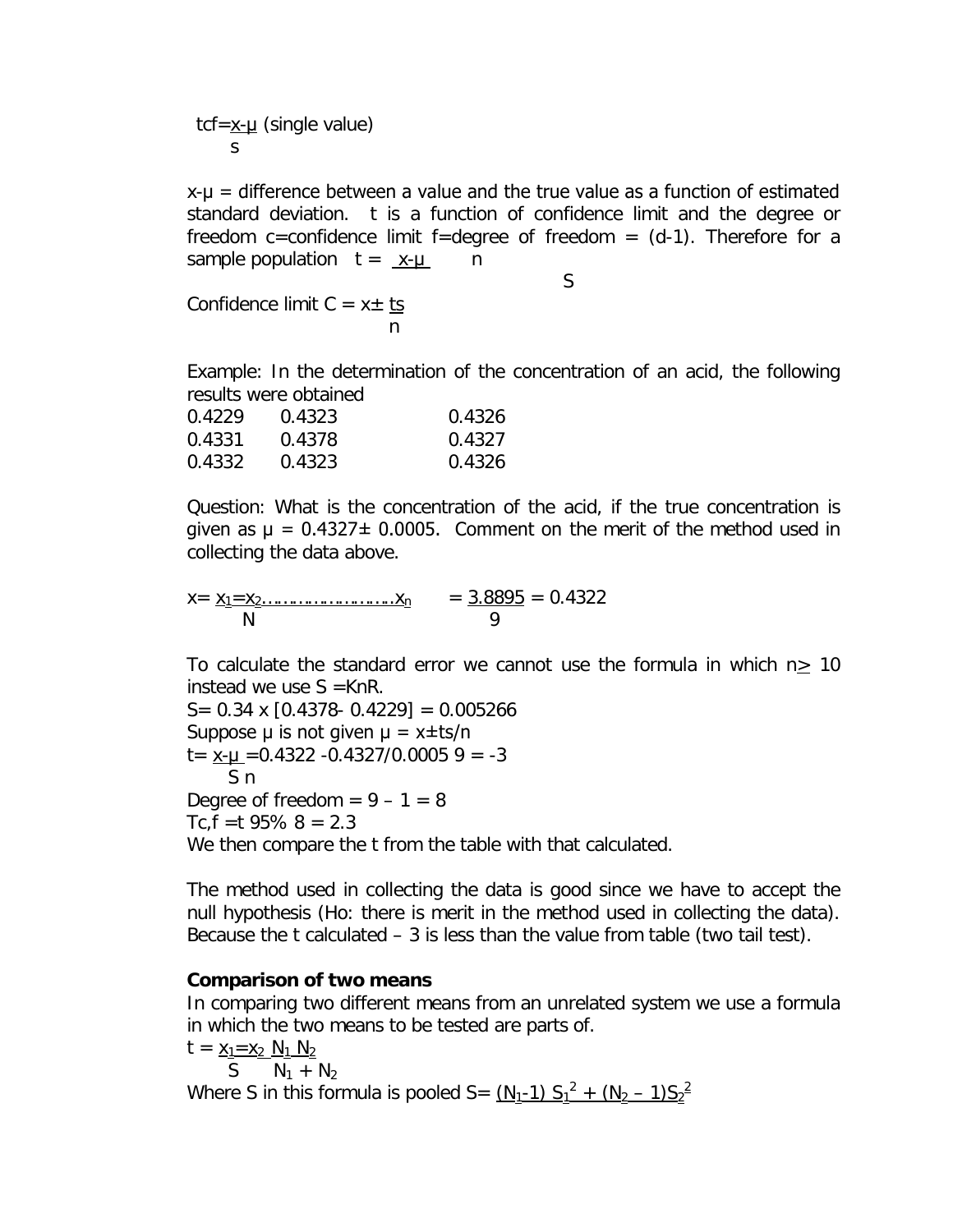$N_1 + N_2 - 2$ 

However before a pooled S can be used, an F test must be performed to show that there is no significant difference between the two values of S. If on applying the F test and there is a significant difference then the value of S is calculate from

$$
S = \frac{S_1^{2+} S_2^{2}}{n_1 \cdot n_2}
$$

F – test

The f-test is used to test if there is a significant difference between the precisions of two methods. f is defined in terms of the variance

 $F = S_1^2 / S_2^2$  where the degree of freedom is defined as  $V_1 = n_1$  -1 and  $V_2 = n_2$ . 1. If the calculated value is less than value from table it means that there is no significant difference in the precision of the two methods.

Example

1 A new colorimetric procedure for determining the glucose content of blood serum is being developed. This procedure is compared with the standard folin-Wu procedure. From the following data given below determine whether the new method compares well with the standard folin-Wu procedure at the 95% confidence level.

New method 127, 125, 122, 130, 131, 126, 128 Std method 130, 128, 131, 129, 127, 125, 126

 $X_1 = 899/7 = 127$  S = KnR = 0.37 x (131 – 122) = 3.33  $X_2 = 896/7 = 128 S = KnR = 0.37 x (131 - 125) = 2.22$ 

Test of precision  $F = S_1^2 / S_2^2 = (3.33/2.22)^2 = 2.25$ F6,  $6 = 4.28$  and since 2.25 is less than 4.28 it means pooled S can be used

 $t = X_1 - X_2$   $N_1$   $N_2$  $S$   $N_1 + N_2$ 

Pooled S =  $(N_1-1) S_1^2 + N_2-1) S_2^2$  $N_1 + N_2 - 2$ 

 $S = (6 \times 11.0889) + (6 \times 4.9284) / (7 + 7) - 2$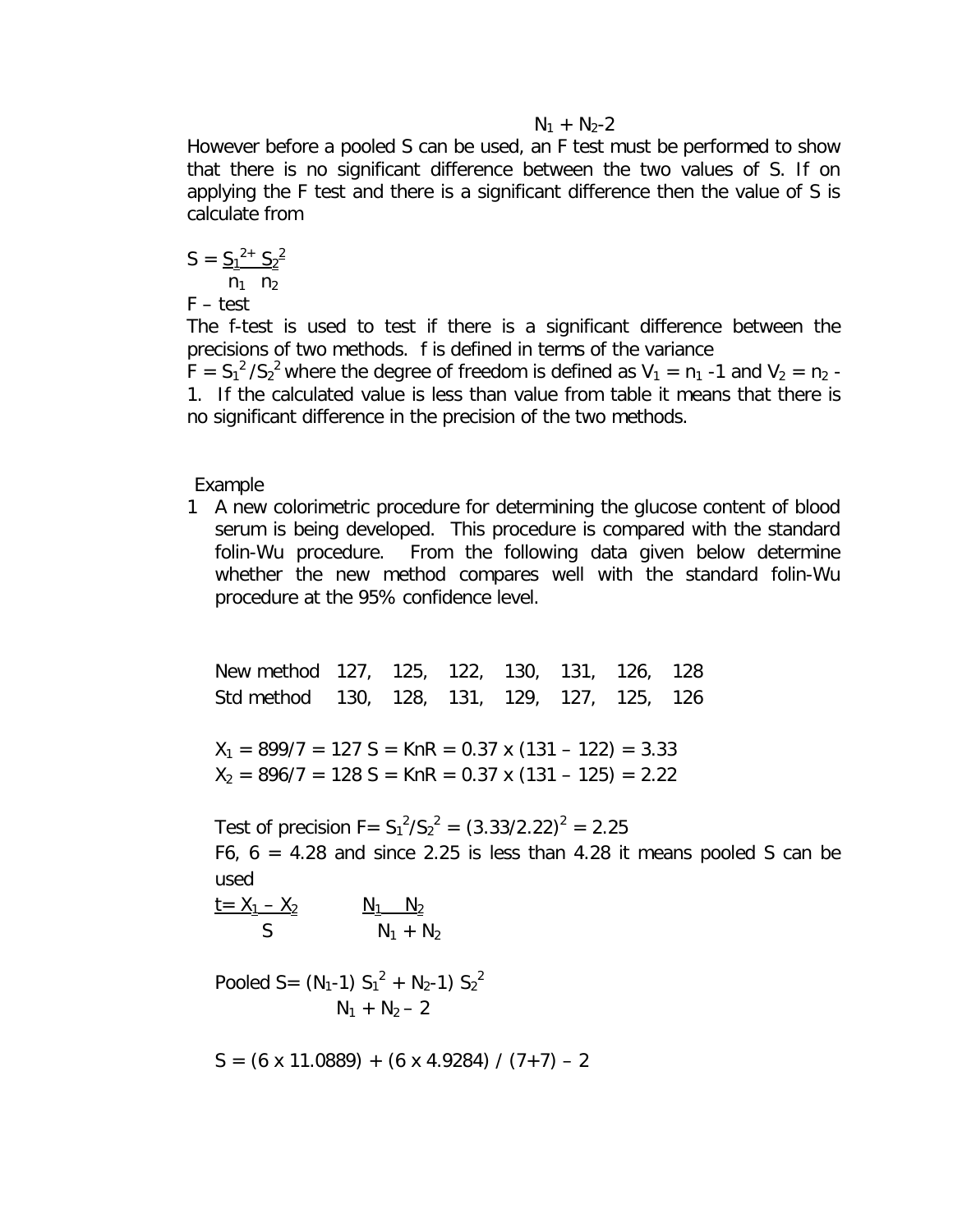$S = 96.1038 = 2.83$ 12

 $T_{12}$ ,95% = <u>128 -127</u> 7 x 7

2.83 7 + 7 = 0.66  $t_{12,95}$  from table is 2.08

Since  $t_{12,95}$  calculated (0.66) is less than  $t_{12,95}$  from table, it means that there is no significant difference in the two means and as such we can conclude that the new method and folin-wu procedure compares well.

2 A new method for the determination of cholesterol in serum is being developed in which the rate of depletion of oxygen is measured with an oxygen electrode upon reaction of the cholesterol with oxygen, when catalyzed by the enzyme cholesterol oxidase. The results for replicate analysis are compared with the standard Lieberman colorimetric method. From the following data, determine by the t-test if there is a statistical significance between the two methods at the 95% confidence level. Enzymatic 101, 102, 99, 98, 103, 100, 97, 102, 98, 101, 99 Colorimetric 112, 114, 105, 107, 106, 108, 109, 110, 113, 106, 109 xc  $x-x$   $(x-x)^2$ xc  $x-x$   $(x-x)^2$ 101 1 1 112 3 9 102 2 4 114 5 25 99 -1 1 105 -4 16 98 -2 4 107 -2 4 103 3 9 106 -3 9 100 0 0 108 -1 1 97 -3 9 109 0 0 102 2 4 110 1 1 98 -2 4 113 -4 16 101 1 1 106 -3 9 99 -1 1 109 0 0  $\sum x - 1100$   $\sum x - 1199$  $X = 100$   $X = 109$ 

 $S = 38 / 10 = 1.95$   $S = 90/10 = 3.0$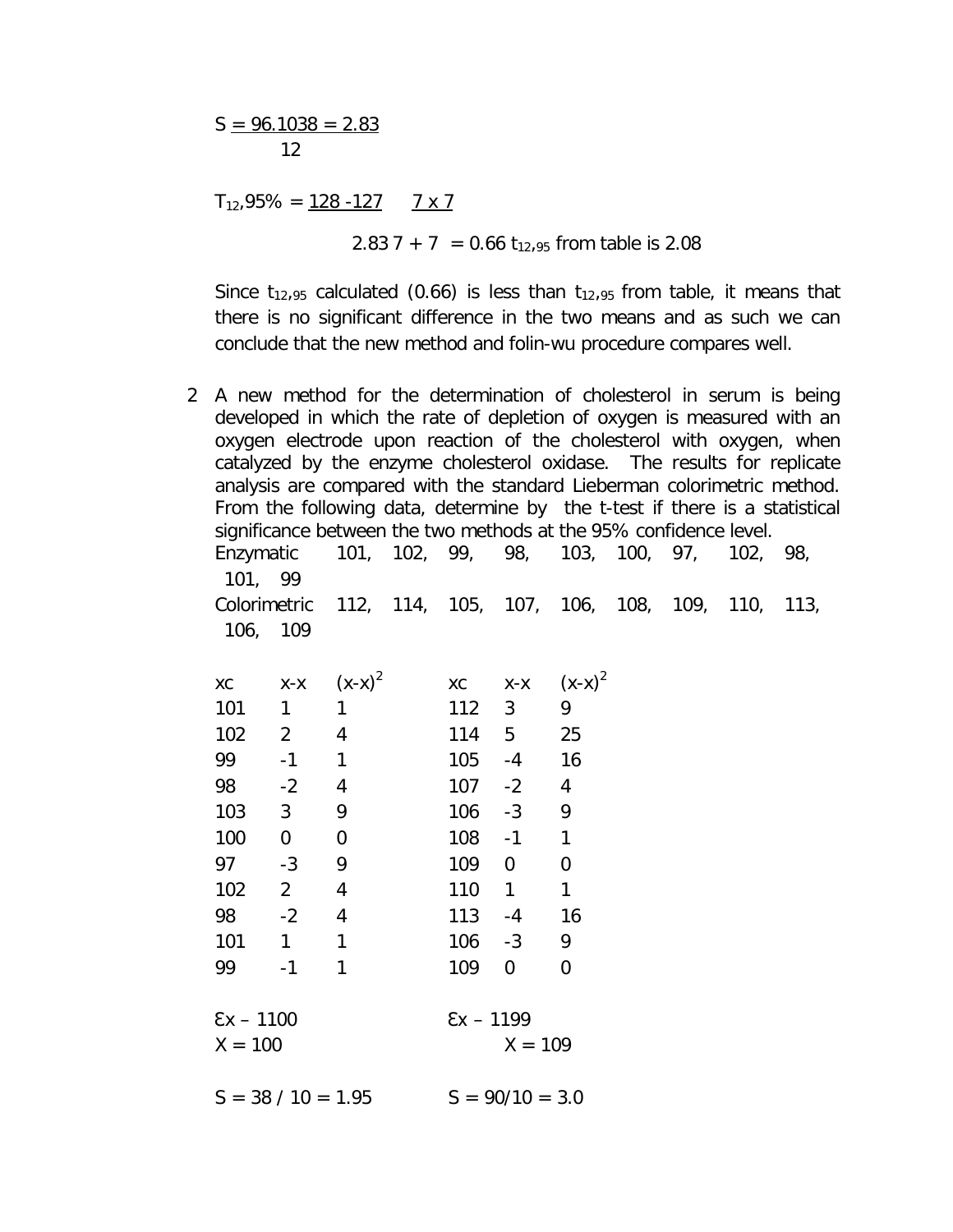$F = S_1^2 / S_2^2 = 3^2 / 1.9^2 = 2.37$ F10, 10 = 2.98 which is greater than 2.37 calculated then we can use pooled S

Pooled S = 
$$
\frac{(11-1) 9 + (11 - 1) 1.95^2}{11 + 11 - 2}
$$

 $t = 109 - 100$  11 x 11 2.53  $11 + 11 = 8.34$ 

 $t_{20,95}$  = 2.09 which is less than calculated value of 8.34. Therefore there is a significant difference between the two methods i.e both methods are not comparable.

#### **Test for outliers**

In analytical chemistry at times values are obtained which may appear usually high or low and as such there is a temptation in discarding such figures from a personal bias. The test for outliners eliminates this bias and gives a statistical treatment for such data.

There are two of such tests.

- 1. Q-test for values of n<than 10
- 2. 4D test for values of N>10

#### **Q-test**

In dealing with less than 10 results there is often a single result, which deviates from the mean, far more than any other. If there is a known cause for the error the result should be rejected. Frequently the cause is uncertain and judgement must be made whether to include the result as valid or to reject it.

> Q90 0.94 0.76 0.64 0.56 0.51 0.47 0.44 0.41 n 3 4 5 6 7 8 9 10 Qn = Suspect value – nearest value to it Largest value – smallest value  $=$  Xn – Xn -1 Range

For lowest result too low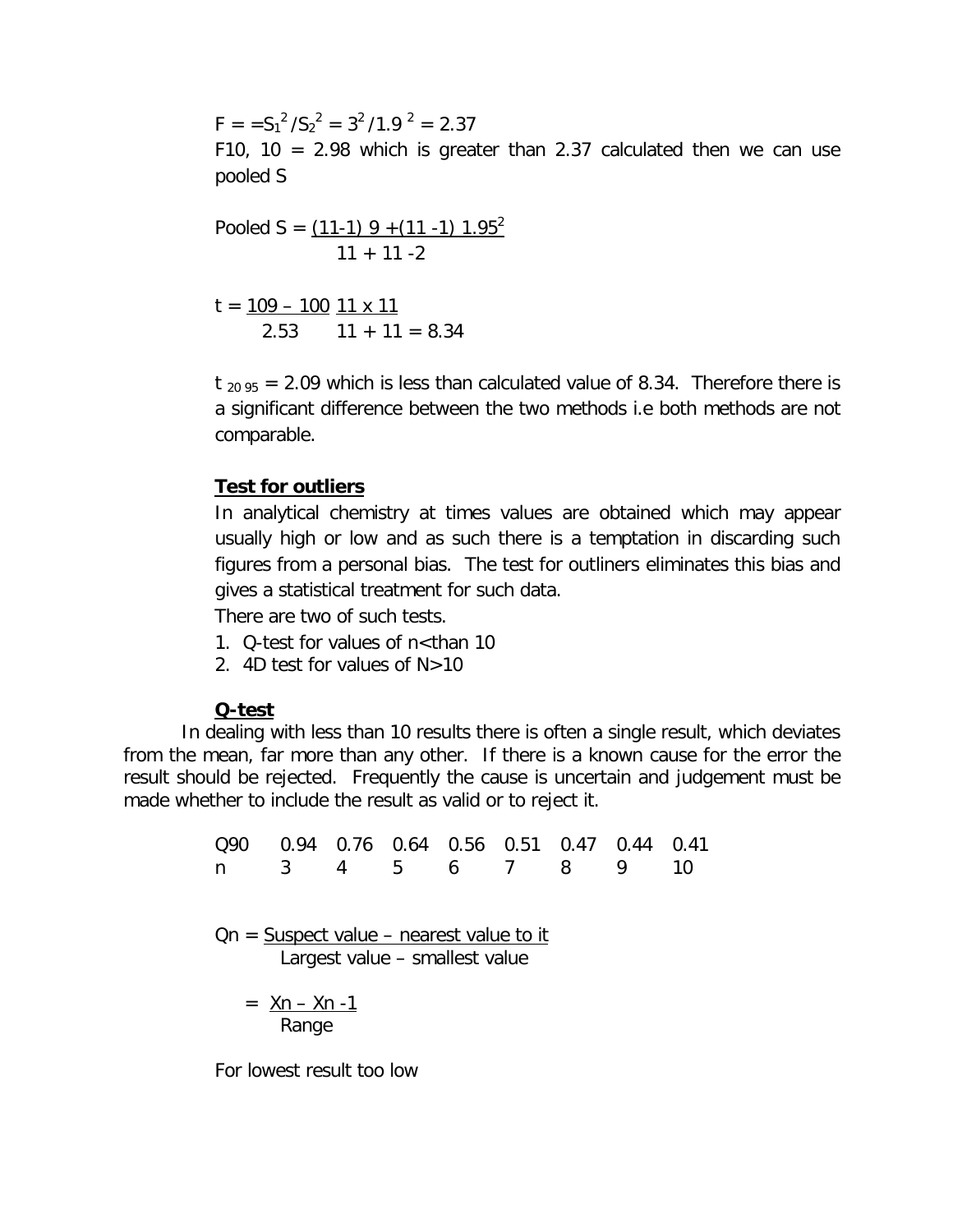$$
Q_L = \frac{Nearest value - Lowest values}{Range} = \frac{Xn + 1 - Xn}{R}
$$

If the calculated Q is greater than the Q from table then the figure must be rejected.

Consider the data

0.4229 0.4323 0.4326 0.4331 0.4332 as obtained for determination of acid concentration, check for outliers.

 $Qn = 0.4378 - 0.4332 = 0.31$  $0.0149$  (0.4378 – 0.4229)

Since 0.31 is less than 0.44 at Q90 when  $n = 9$  then it means the highest figure 0.4378 is okay and should not be rejected.

For  $Q_{L} = 0.4323 - 0.4229 = 0.63$ 0.0149

Since 0.63 is greater than 0.44 then we reject the figure indicating that 0,4229 is too low we then go on to test the next lowest figure.

#### **4D Test**

For sample data where N is large  $(N>10)$ , a particular data can be rejected by using the 4Dtest. The average deviation and the mean are calculated without using the value being targeted for rejection. If the difference between the rejected value and the mean of the data is greater than 4 times the average deviation then the value can be rejected.

In the determination of % alcohol of a batch of beer bottles, the following results were obtained.

4.50 4.10 3.80 3.60 4.70 4.90 5.20 4.00 5.90 (5.90) 3.50 4.20 4.30 3.70 4.40 5.00 4.60 /x-x/ 0.2 0.2 0.5 0.7 0.4 0.6 0.9 0.3 0.8 0.1 0.0 0.6 0.1 0.7 0.3  $X = 4.3$  $Ex = 64.5$  $\sum$  |x-x| = 6.4 / 15  $= 0.4266$  $(SV - \underline{Ex})$  <  $[\underline{Elx -xI}]$  (a) Should the value 5.90 be rejected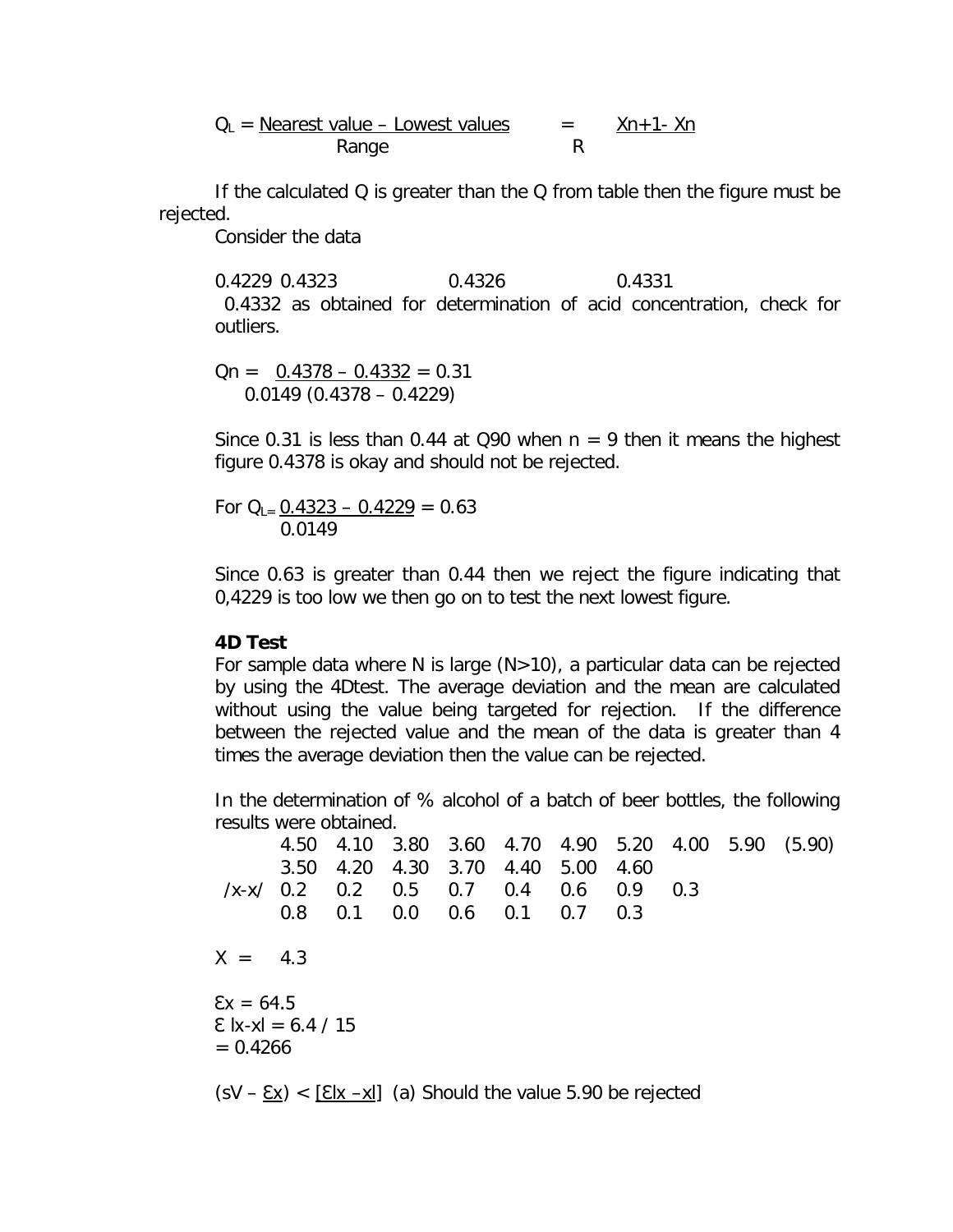n n-1

5.9 – 4.3 4[0.4266] (b) what is the % alcohol in the batch of beer bottle

1.6 1.7064

Then the value should therefore not be rejected (b) Mean = X<sup>1</sup> +……………X<sup>n</sup> = 64.5 +5.9 = 4.4% N 16

#### **Linear Least Squares**

It is usual to plot graphs involving analytical data in particular calibration curves. One normally assumes the best points by eye fitting (intuitively) and a straight line is drawn through these points, however there still exist some scatter

A better graph that will take cognizance of all the points can be drawn using the least square method e.g  $y = mx + c$ 

Where m is slope and x and y are variables and c is the intercept on the yaxis. It has been shown that the best straight line through a series of experimental points is that line for which the sum of squares of deviations of the points from the line is minimum (method of least squares).

The final useful equation is given as

$$
m = \frac{\sum y_1 - (\sum x_1 \sum y_1)/n}{\sum x_1^2 - (\sum x_1)^2/n}
$$

#### **Example**

Riboflavin (vitB) is determined in a cereal sample by measuring its florescence intensity in 5% acetic acid solution. A calibration curve was prepared by measuring the fluorescence intensities of a series of std of increasing concentration. From the data collected, use the method of least squares to obtain the best straight line for the calibration curve and hence determine the concentration of riboflavin in the sample solution with a fluorescence intensity of 15.4

| x <sub>0</sub> | 2  | 4  |                 | 9  | using the least square method.       |         |                               |  |  |  |
|----------------|----|----|-----------------|----|--------------------------------------|---------|-------------------------------|--|--|--|
| y <sub>0</sub> | 20 | 45 | 70              | 85 | Determine the straight line equation |         |                               |  |  |  |
|                |    |    |                 |    |                                      |         | the best fits the set of data |  |  |  |
| below.         |    |    |                 |    |                                      |         |                               |  |  |  |
| Riboflavin     |    |    |                 |    | Fluorescence intensity               |         |                               |  |  |  |
| $\mu$ g/ml     |    |    | arbitrary units |    |                                      |         |                               |  |  |  |
| x1             |    |    | $(y_1)$         |    |                                      | $X_1^2$ | $X_1Y_1$                      |  |  |  |
| 0.00           |    |    | 0.0             |    |                                      | 0.00    | 0.00                          |  |  |  |
| 0.100          |    |    | 5.8             |    |                                      | 0.01    | 0.58                          |  |  |  |
|                |    |    |                 |    |                                      |         |                               |  |  |  |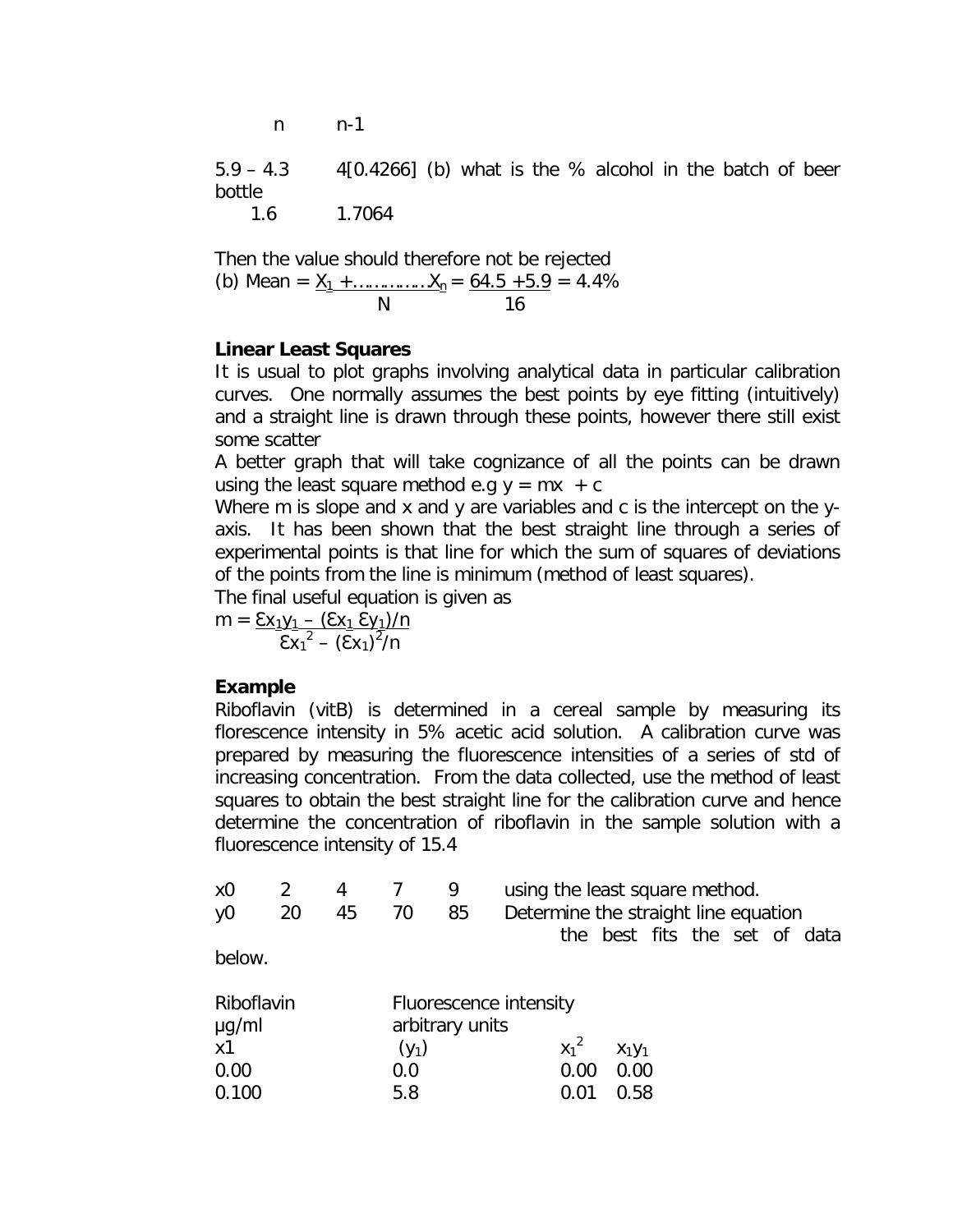| 0.200<br>0.400<br>0.800                                                                                                                                                                                                  | 12.2<br>22.3<br>43.3                                                      | $0.04$ 2.44<br>0.16 8.92 | 0.640 34.64                                                   |      |
|--------------------------------------------------------------------------------------------------------------------------------------------------------------------------------------------------------------------------|---------------------------------------------------------------------------|--------------------------|---------------------------------------------------------------|------|
| $\sum x_1$ 1.500<br>$(\Sigma x_1)^2 = 2.250$                                                                                                                                                                             | $\epsilon y_1 = 83.6$ $\epsilon x_1^2 = 0.850$ $\epsilon x_1 y_1 = 46.58$ |                          |                                                               |      |
| $x = \underline{Ex_1} = 0.300$<br>n                                                                                                                                                                                      | $y = \underline{\xi}y_1 =$<br>n                                           |                          | 16.72                                                         |      |
| m = $\frac{46.58 - (1.50 \times 83.6)}{5}$ = 53.75<br>$0.850 - 2.250 / 5$                                                                                                                                                |                                                                           |                          |                                                               |      |
| $C = y - mx$<br>$C = 16.72 - (53.75 \times 0.30) = 0.60$                                                                                                                                                                 |                                                                           |                          |                                                               |      |
| Straight line equation<br>$y = 53.75x + 0.60$                                                                                                                                                                            |                                                                           |                          |                                                               |      |
| Sample concentration is given by $15.4 = 53.8x + 0.6x = 0.275$ glml<br>To draw an actual plot, take two arbitrary values of x sufficiently far apart,<br>calculate the corresponding value of y and join the two points. |                                                                           |                          |                                                               |      |
| Reference Text<br>Fundamentals of analytical chemistry                                                                                                                                                                   |                                                                           |                          | Skoog & West<br>$\bullet$ - $\bullet$ - $\bullet$ - $\bullet$ |      |
| Statistical methods in Agriculture and                                                                                                                                                                                   |                                                                           |                          | R.Mead,                                                       | R.N. |

| Curnow &                             |                 |                           |
|--------------------------------------|-----------------|---------------------------|
| Experimental Biology                 |                 | A.M. Hasted               |
| Statistical for Analytical Chemistry | $\sim 100$      | J.C. Miller & J.N. Miller |
| Biostatistical Analysis              | $\sim$ 10 $\pm$ | Jerold H. Zar             |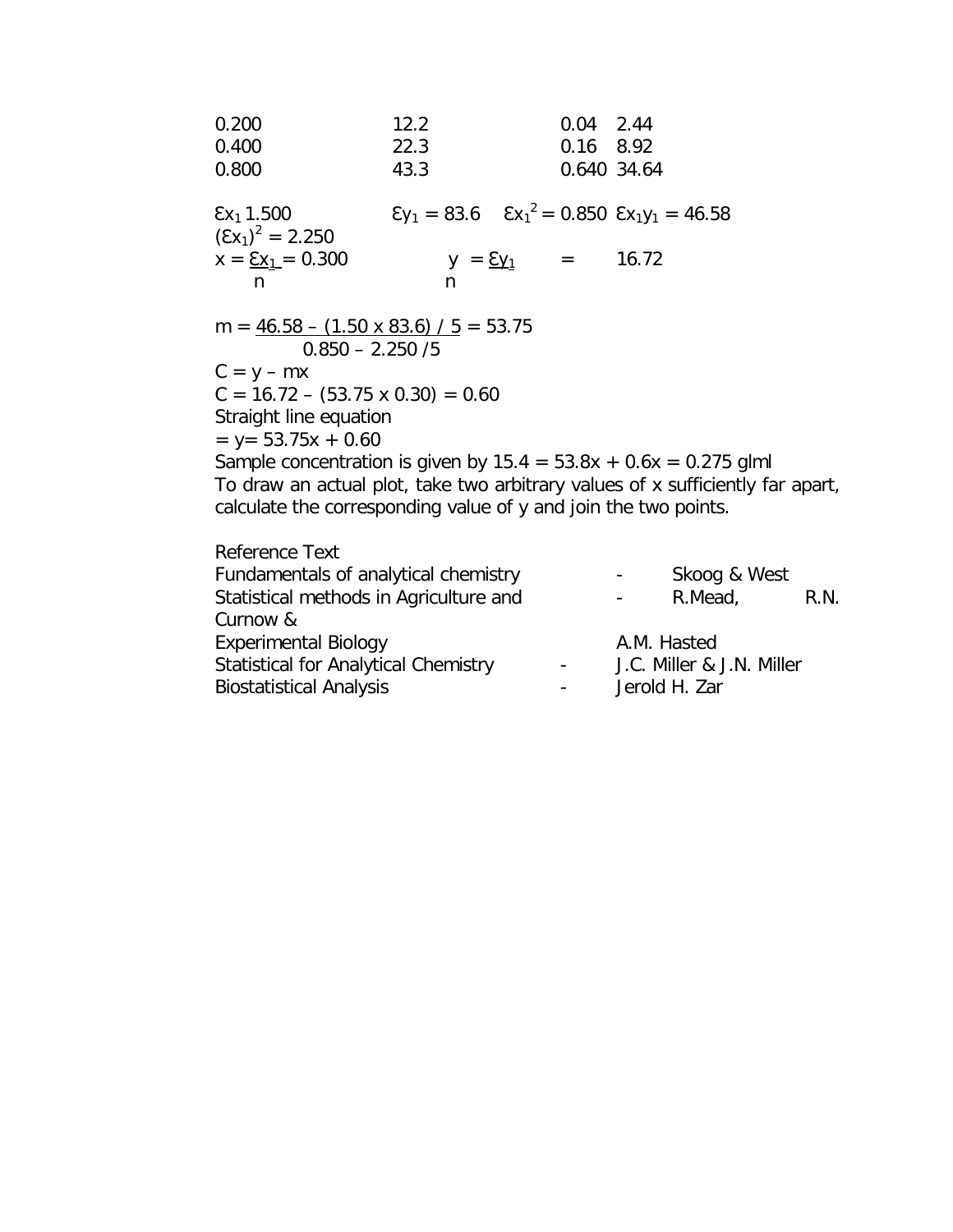#### **GRAVIMETRY**

Gravimetry is a technique for the determination of the conc of an analyte in a sample obtained by weighing. Conventionally, gravimetry involves precipitation of analyte from solution by the addition of a ligand or precipitant. The precipitante is then filtered, washed, dried and weighed. From the weight of the ppt, conc of the analyte in the sample can then be estimated.

Types of Gravimetry

(1) EVOLUTION METHOD

(a) Moisture content determination (b) Loss on ignition (det. of  $CO<sub>2</sub>$ 

- (a) Moisture Content Determination It is at times necessary in carrying out analysis to require the dry weight of the sample and such to determine the mixture content of the sample. The principle involves drying a known amount of a sample at  $105^{\circ}$ C to constant weight. The procedure for moisture content determination is as follows:
- Step i: Take a clean and dry container and dry at  $105^{\circ}$  for 4 hours
- Step ii Cool in a desiccators to room temp.
- Step iii Weigh the container
- Step iv Return the container back to the oven and dry again at 1050C for 30mins.
- Step v Cool the container in a desiccators to room temp
- Step vi: Weigh the container  $W_1$  (Weight of container)

Repeat step iv, v and vi until the difference between successive weights is not more than 5%

- Step vii Weigh the container and small amount of sample (1-5g)  $W_2$
- Step viii Dry the container and the sample at  $150^{\circ}$ C for 8hrs.
- Step ix Repeat steps iv, v, vi until constant weight is obtained  $=$  $W_3$ . (wt of container + Dried sample)

Weight of sample =  $W_2 - W_1$ 

Weight of moisture =  $W_2-W_3$ 

%Moisture =  $W_2-W_3/W_2-W_1x100$ 

This method can be applied to moisture determination of detergents, food, plants, salts,

Industrial materials and geological samples.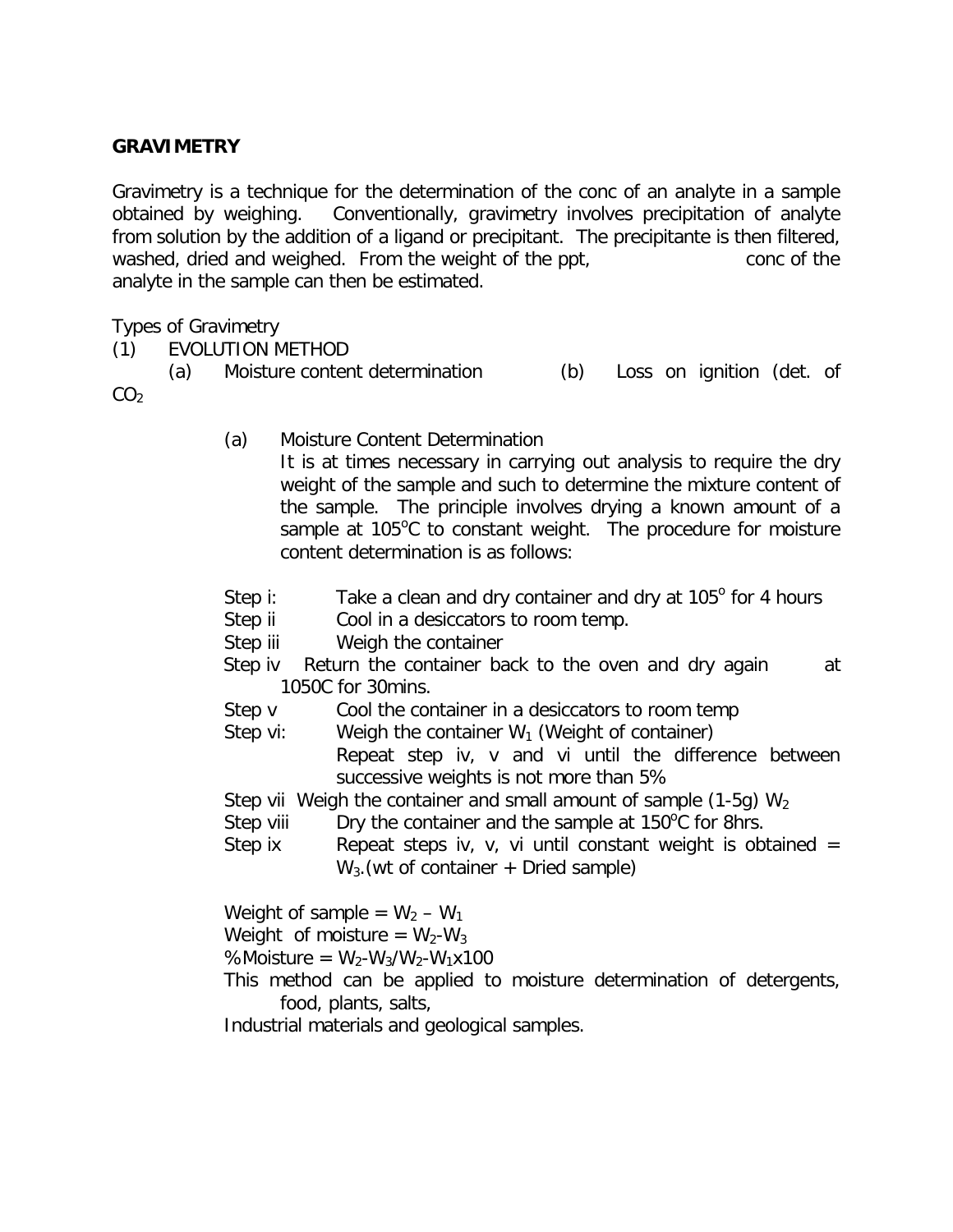Take for example, a farmer needs for cultivation of cocoa pods a fertilizer containing at least 15% moisture contents. From the data given below 3 fertilizes available in the Lagos market advise the farmer on which fertilizer is best for his purpose.

| Brand of            | Weight of dried                     |         | Wt of boat $+$ fertilizer<br>Wt of boat + Fertilizer |      |
|---------------------|-------------------------------------|---------|------------------------------------------------------|------|
|                     | porcelain boat.<br>fertilizer after |         | Before oven treatment                                |      |
|                     |                                     |         |                                                      | 8hrs |
| in the oven         |                                     |         |                                                      |      |
| Pfizer XII          | 43.5178                             | 46.5700 | 48.1579                                              |      |
| Onne K <sub>2</sub> | 44.3246                             | 47.0760 | 46.9219                                              |      |
| CPL GG3             | 47.1931                             | 49.7300 | 49.2989                                              |      |

#### (b) Loss on Ignition

Consider the standard decomposition of the limestone in a furnace at 600  $-800^{\circ}$ C

 $C_2CO_3$  ---------  $CO_2$  + CaO. The ignition method is a measure of the amount of  $CO_2$  lost. The procedure is as follows: In ignition experiment, a platinum crucible is preferably used to porcelain crucible (since platinum can withstand higher temp.). The steps are similar to that of moisture content determination.

| Wt of crucible = $W_1$                     | $CaCO2 = 40 + 12 + 12 +$               |
|--------------------------------------------|----------------------------------------|
| $48 = 100$                                 |                                        |
| Wt of crucible + Limestone = $W_2$         | $CO2 = 12 + 32 = 44$                   |
| Wt of Limestone = $W_2 - W_1$              | 44g of $CO2 = 100q$                    |
| CaCO <sub>3</sub>                          |                                        |
| Wt of CO <sub>2</sub> loss = $W_2 - W_3$   | 44g of $CO_2 = 100g$ CaCO <sub>3</sub> |
| % CO <sub>2</sub> loss = $W_2-W_3$ x 100/1 | 1g of $CO2 = 100/44 =$                 |
| 2.27q                                      |                                        |
| $W_2-W_1$                                  | G. F x $\%$ CO <sub>2</sub>            |
|                                            |                                        |

From the percentage loss (CO) it is possible to calculate the equipment amount of calcium carbonate equal to  $CO<sub>2</sub>$  as shown above.

Take for example a sample of marble which gave on ignition 13% of  $CO<sub>2</sub>$ . what could be the corresponding weight of marble from which the  $CO<sub>2</sub>$ was lost.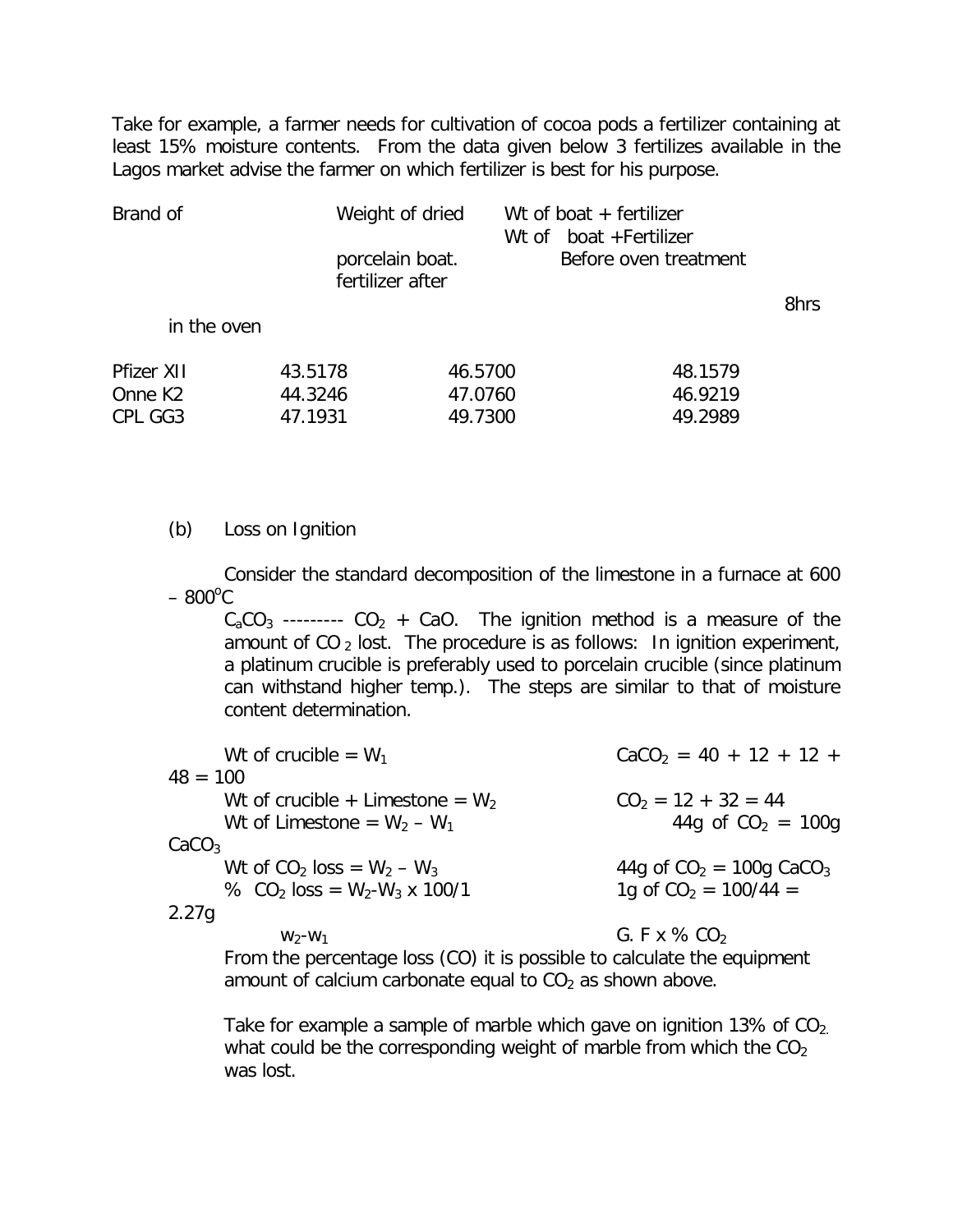#### 2. **Gas Absorption Method**

The absorption method is used for the determination of carbon and hydrogen in organic compounds, The organic sample is combusted in a tube in an atmosphere of oxygen, such that carbon is converted to CO and hydrogen is converted to  $H_2O$ . These oxidation products are absorbed in weighed U-tubes containing MgCIO<sup>4</sup> (Magnesium chlorate) and slaked lime respectively. The gain in weight of the tubes give the amount of  $H_2O$  and  $CO_2$  and hence the percentage of hydrogen and carbon indirectly.

| The calculation                                     | Similarly                   |
|-----------------------------------------------------|-----------------------------|
| The formula weight of $H_2O = 18q$                  | % Wt H <sub>2</sub> O = 18g |
| 18g of $H_2O = 2g$ of H                             | 44g of $CO2 = 12g$ of       |
| $\therefore$ 1g of H <sub>2</sub> O = 2/18 = 0.111g | 1g of $CO = 12/44$          |
| %H = $2/18$ x Wt of water / x 100 Wt of sample:     | $\ddots$                    |
| CO <sub>2</sub> x100                                | % of $C = 12/44$ x Wt of    |
|                                                     | Wt of sample                |

E.g 0.0475g of an organic compound on combustion gave 0.14513g of  $CO<sub>2</sub>$  and 0.01726g of  $H_2O$ . Given that the molecular mass of this compound is 72. Determine the % H. and % C and hence the molecular formular of the compound.

44g of  $CO_2 = 12g$  of C 18g of H<sub>2</sub>O = 2g of H 1g of  $CO_2 = 12/44g = 0.27g$  1g of H<sub>2</sub>O = 2/18 = 0.111g % of  $C = 0.27$  x 0.14513/0.0475 x 100 = 83.33% % of H = 0.111 x 0.07126 / 0.0475 x 100

 $= 16.6\%$ 

| C.<br>83.33/12<br>6.94/6.94 | н<br>16.67/1<br>16.67/6.94 | Molecular mass of compound $= 72$ .<br>:. $(CH_{2,4})n = 72$ |
|-----------------------------|----------------------------|--------------------------------------------------------------|
| $\mathbf 1$                 | 2.4                        | $12n + 2.4n = 72$<br>$14.4n = 72$                            |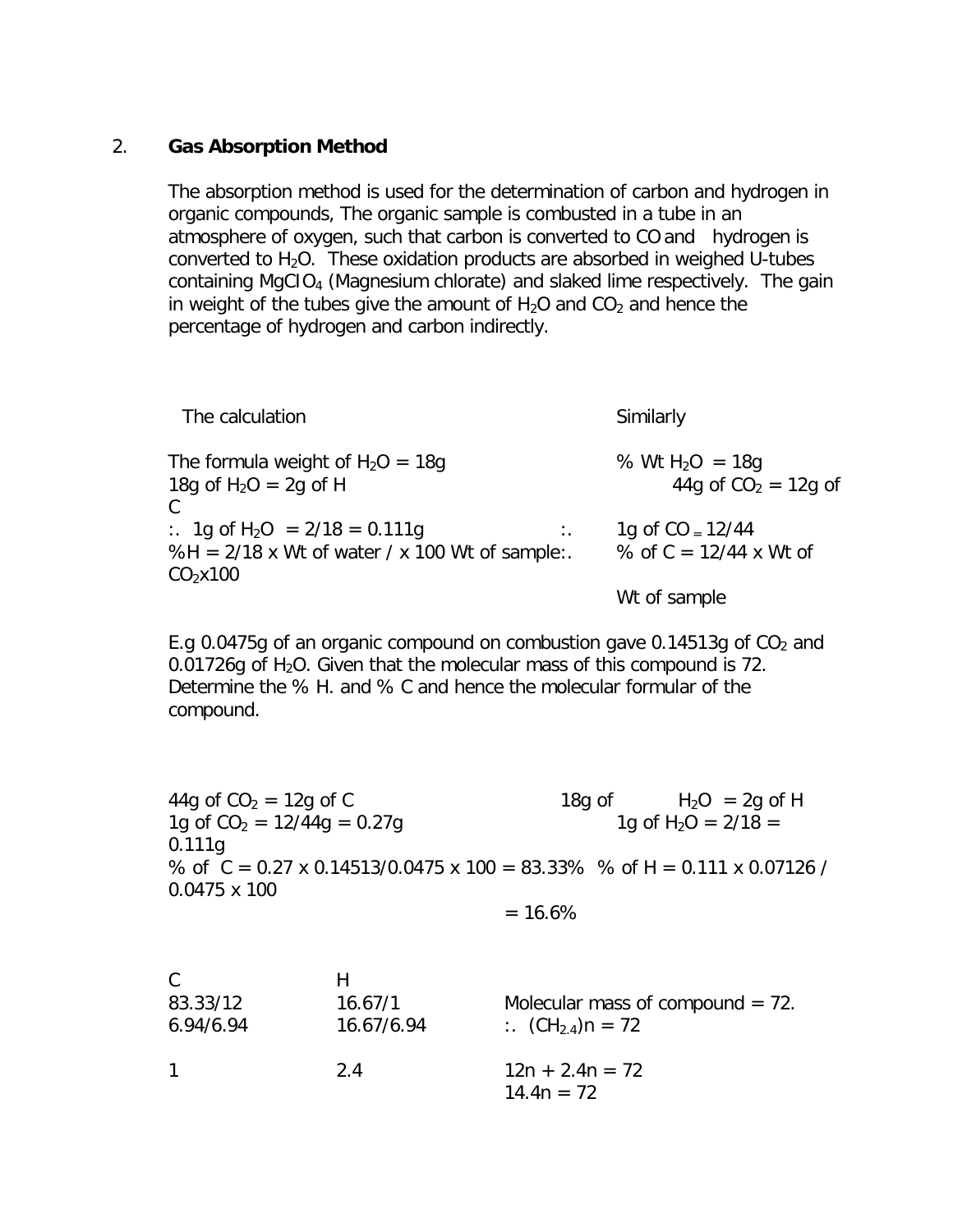$n=72/14.4$  $n=5$ . :. Molecular formula =  $C_5H_{12}$ 

#### 3. THERMOGRAVIMETRY

This is the change in weight of a sample recorded as a function of temperature. A thermogram is useful for evaluating the thermal stability of compound and also for qualitative identification of compounds. It is also useful for estimating the drying temp of gravimetry precipitates.

#### 4 ELECTROGRAVIMETRY

Analyte is electrically deposited over a previously weighted electrode and the gain in weight of electrode is a measure of the concentration of the analyte.

#### 5. **PRECIPITATION OF ANALYTE FROM SOLUTION**

In general a weighed sample is dissolved in an excess of precipitating reagent. The ppt that is formed is then filtered, washed, dried or ignited and weighed. From this weight and the composition of the ppt it is then possible to calculate taking into consideration the wt of the sample taken, the % of the desired substance in the original sample.

In carrying out precipitation of analyte from solution the following requirement must be met

- (i) The ppt that is formed must be of extremely low solubility such that no appreciable loss occurs when it is collected by filtration.
- (ii) the physical nature of the ppt must be such that it can be readily separated from the solution by filtration and can be washed free of soluble impurities i.e. ppt particles do not pass through the filtering medium and that the particle size is unaffected by the washing process.

### **The individual steps in gravimetric analysis are:**

(i) Preparation of solution (ii) Precipitation (iii) Filteration (iv) Washing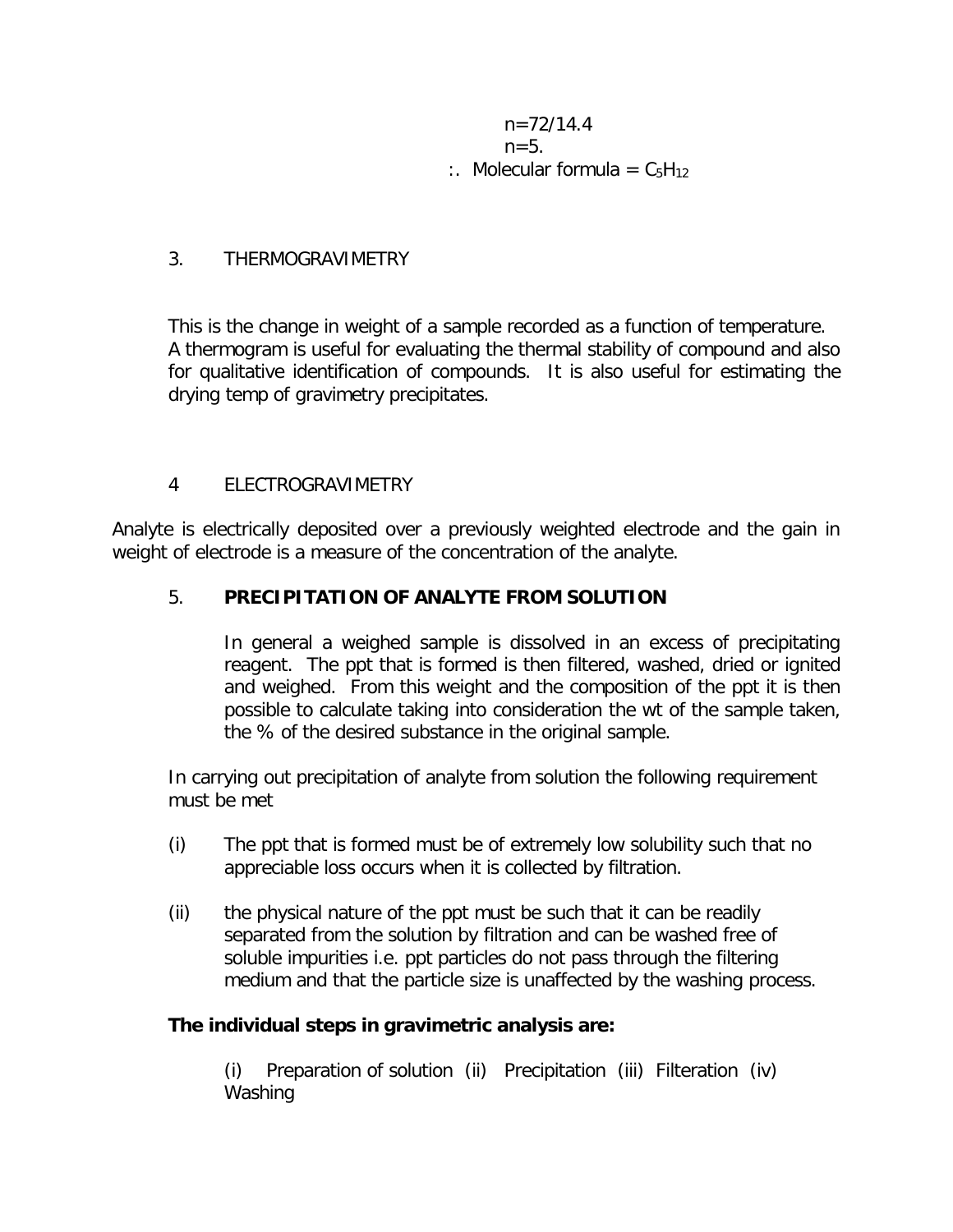(v) Drying or Igniting (iv) Weighing (vii) Calculations

The following steps occur in precipitation formation

(a) Ion pair formation (b) Ion cluster formation (c) Nucleation (d) Crystal growth

#### **ION PAIR FORMATION**

(i) On the addition of BaCl<sub>2</sub> to sulphate soln, ion pairs are formed  $Ba^{2+}$  +  $SO_4^2$ 

#### **ION CLUSTER FORMATION**

Since many ion paira would exist in solution by electrostatic action, some of the ion pairs come together to form ion clusters.

 $Ba^{2+} + SO_4^{2+}$   $Ba^{2+} + SO4^{2-}$   $Ba^{2+} SO_4^{2-}Ba^{2+}SO_4^{2-}Ba^{2+}$ 

When there are 6-8 ion pairs in a Cluster, a ion cluster then reaches a critical size called NUCLEUS. The process of ppt is therefore started by a formation of very tiny particles of ppt refereed to as NUCLEI

The process of forming the nuclei is referred to as NUCLEATION. There are 2 types of nucleation

**Homogeneous Nucleation:** this involves the ppt ions that are in solution i.e.  $Ba^{2+}$  and  $SO_4{}^{2-}$ . In homogeneous nucleation, the nucleation rate exceeds the ppt crystal growth rate resulting in many tiny colloidal ppt partices which are difficult to filter.

 **Heterogeneous Nucleation:** Apart from the ppt ions it also involves impurity ions in soln (i.e induced on dust particles, scratches on a vessel's surface or added seed crystals) in this case ppt cystal growth rate exceeds nucleation rate resulting in the formation of shiny needle like crystals. Therefore in any pptn, the aim must be at achieving heterogeneous nucleation which is done by adding the precipitation in drops and stirring.

**Crystal Growth:** Following nucleation, the initial nucleus will grow by pptn of other ppt particles to form a crystal of certain geometric shape**.** This comes about as a result of the cartons and anions in the solution colliding with the nucleus and getting attached to the surface by chemical bonding. E.g. if silver chloride nucleus is formed by a slow addition of silver to excess sodium chloride.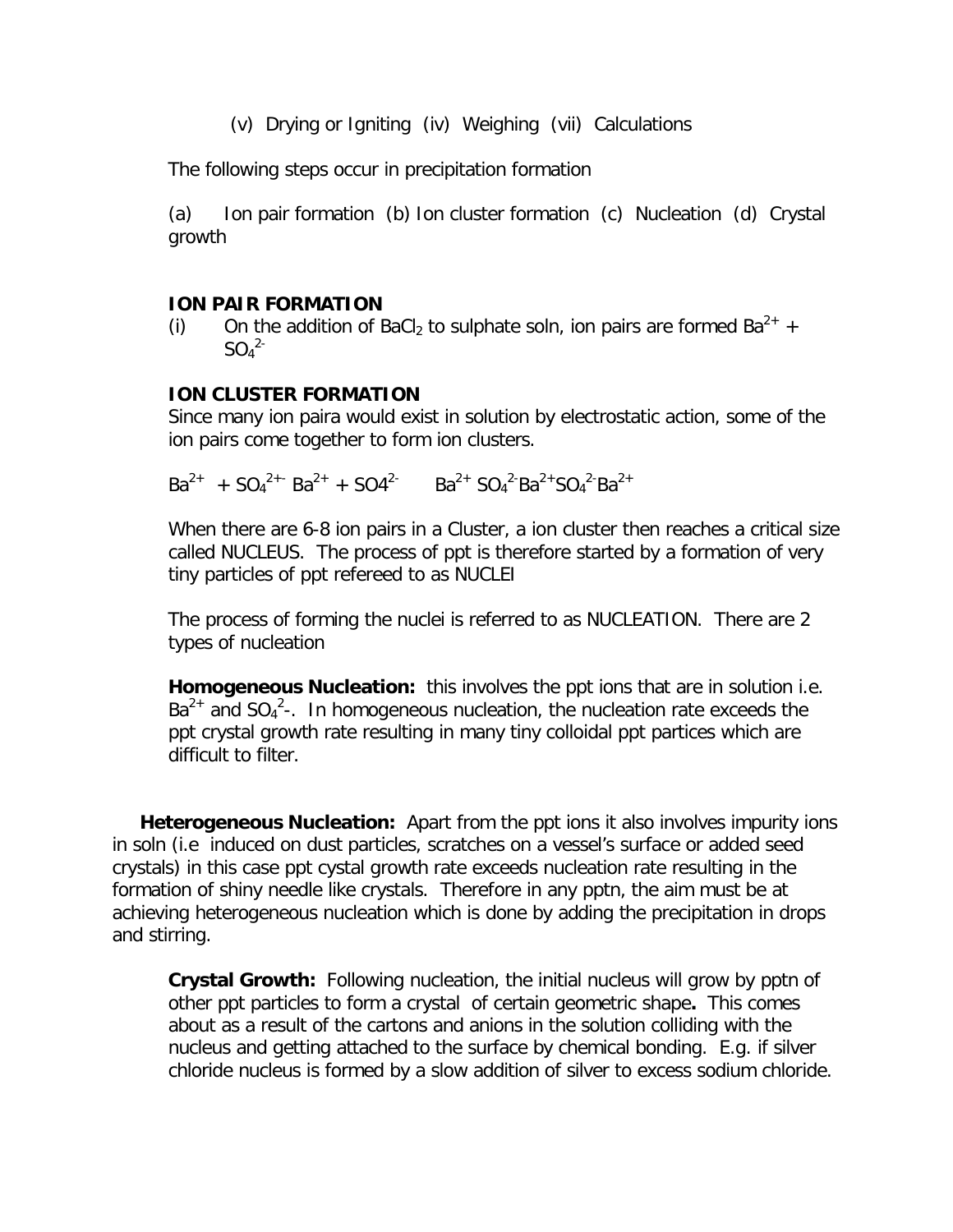CI ions will be adsorbed on the ppt surface awaiting the arrival of more  $Ag<sup>+</sup>$  ions to continue the crystal growth.

**Factors Favouring Analytical Precipitation:** The formation of good crystal is the aim of every analytical pptn. In this respect it has been found that the particle size of ppt is inversely proportional to the super-saturation ratio of a solution during pptn.

 $SSR = Q - S/S$  Q-is the molar conc of the mixed reagent before any pptn occur. S – is the molar solubility when the system has come to equilibrium.

At low SSR, heterogeneous nucleation takes place which favours the formation of crystals of large particle size. At high SSR, homogeneous nucleation is favoured which brings about formation of many crystals of small particle size.

To make SSR low, Q must be low and S must be high, to ensure this, the following must be done, pptn is done from dilute solution (low Q). Slow addition of ppting reagent with effective stirring, avoids locally high concentration of ppting reagent thereby, keeping Q low.

Precipitation from hot solution because S increases with temp and therefore increase in S leads to the low SSR.

**DIGESTION:** Small particles will be expected to dissolve rapidly than large crystal i.e. smaller crystal have a greater solubility. Therefore when a ppt is allowed to stand in the presence of a mother liquor, (i.e. solution from which it is being pptated) the larger crystals grow at the expense of the smaller ones, this process is called DIGESTION. During this process the smaller particles tend to dissolve and re-precipitate on the surface of a larger crystal. This results in a mild improvement in the filterability of the ppt as well as its purity.

**Occlusion:** This occurs when foreign ions are trapped inside the crystal as it is formed. E.g. during the formation of a crystal of BaSO<sub>4</sub> by the addition of BaCl<sub>2</sub> to sodium sulphate. Barium sulphate is pptd by the slow addition of BaC $l_2$  to the sulphate solution.

 $BaCl<sub>2</sub> + Na<sub>2</sub>SO<sub>4</sub>$  BaSO<sub>4</sub> + 2NaCl

The sulphate ions will be in excess forming the  $1^0$  adsorbed layer which is neutralized by a secondary layer of Na<sup>+</sup> As more BACI<sub>2</sub> is added the loosely bound Na<sup>+</sup> is replaced by  $Ba^{2+}$  ions and the crystal continues to grow.

If the rate of growth is very rapid all the Na<sup>+</sup> ions may be replaced by Ba<sup>2+</sup>ions meaning that part of the Na<sup>+</sup> ions will be occluded in the BaSO<sub>4</sub> crystals. Occlusion may also take place by mechanical entrapment of solvent in imperfection (holes) in the crystal. The solvent may contain dissolved impurities. Occluded impurities may be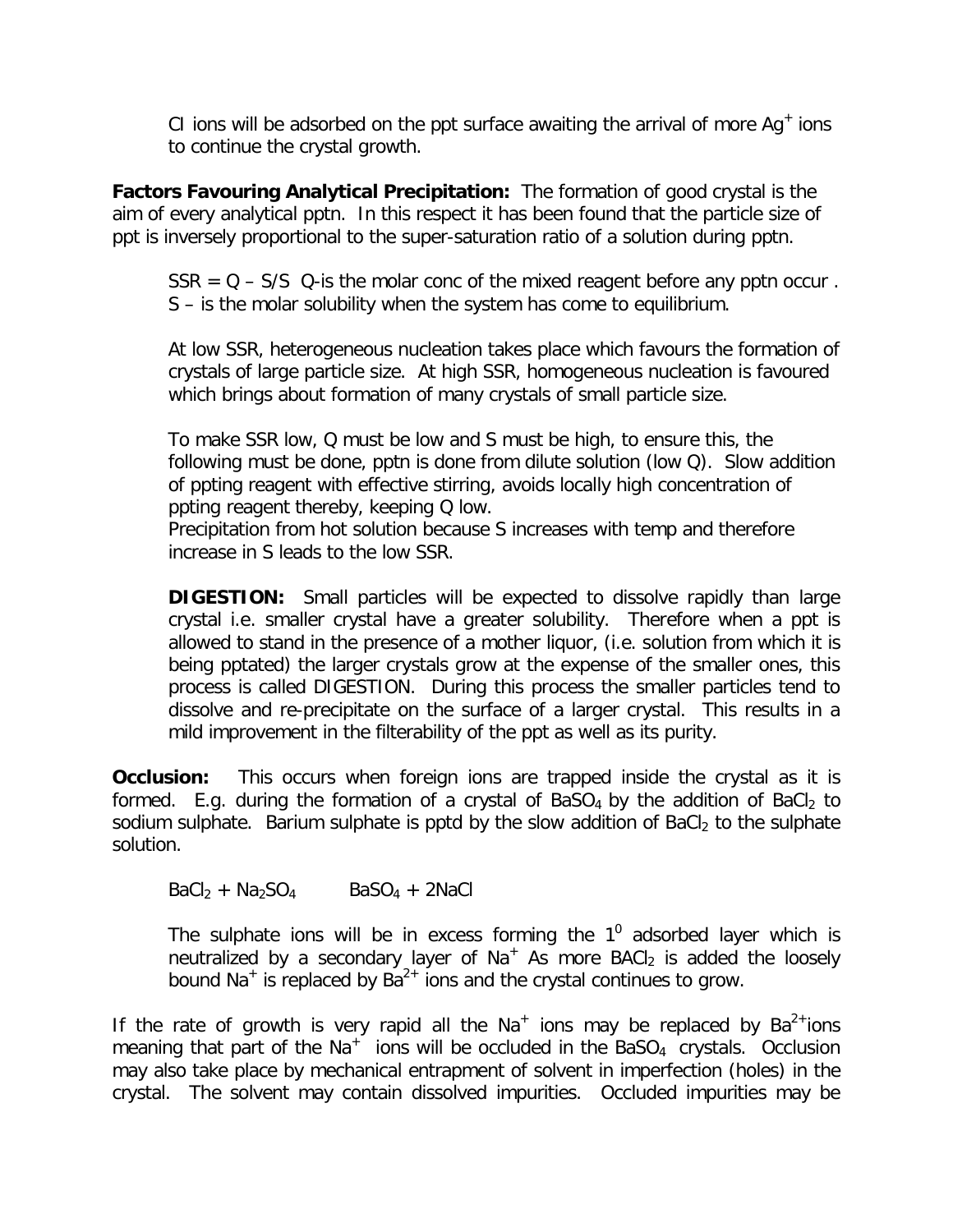removed by dissolving the ppt and re-ppting. However such occluded impurities cannot be removed by washing.

**Surface Adsorption:** This is as a result of the surface of the ppt having a 1<sup>0</sup> adsorbed layer of the lattice ions in excess for e.g. after pptation of  $BaSO<sub>4</sub>$  the lattice ion in excess will be  $Ba^{2+}$  and there will be a counter ion for this i.e. NO<sub>3</sub>. The net effect is an adsorbed layer of  $Ba(NO<sub>3</sub>)<sub>2</sub>$ . This adsorbed layer can be removed.

#### **POST PRECIPITATION**

During the period a ppt is in contact with the liquor, there is a possibility of a  $2^{nd}$ substance forming a ppt with the ppting agent, e.g. calcium Oxalate is ppted in the presence of  $Mq^{2+}$  ions. Magnesium Oxalate  $Mq(COO)_2$  does not immediately ppt because it tends to form super saturated solution.

However it will be ppted eventually if the soln is allowed to stand for too long a period before being filtered.

#### **Filteration**

The choice of a filtering medium is controlled by the nature of the ppt as well as question of cost. There are various types of filter paper for different types of ppts.

|                                                                             | <b>Filter paper</b>      | <b>Examples</b>                         |
|-----------------------------------------------------------------------------|--------------------------|-----------------------------------------|
| Colloidal ppt                                                               | Whatman 42               | BaSO <sub>4</sub>                       |
| Small sized xtals<br>Large sized xtals<br>MqNH <sub>4</sub> SO <sub>4</sub> | Whatman 40<br>Whatman 41 | AgCl<br>$Fe2O3$ xH <sub>2</sub> O<br>or |

The size of the filter paper selected for a particular ppt is determined by the bulk of the ppt and not by the volume of the liquid to filter.

Other methods of filteration is the use of Gooch crucible and the sintered glass crucible.

### **Drying and Weighing of precipitates**

Dry the ppt at a temp in which it is stable, then dry to constant weight.

Calculation: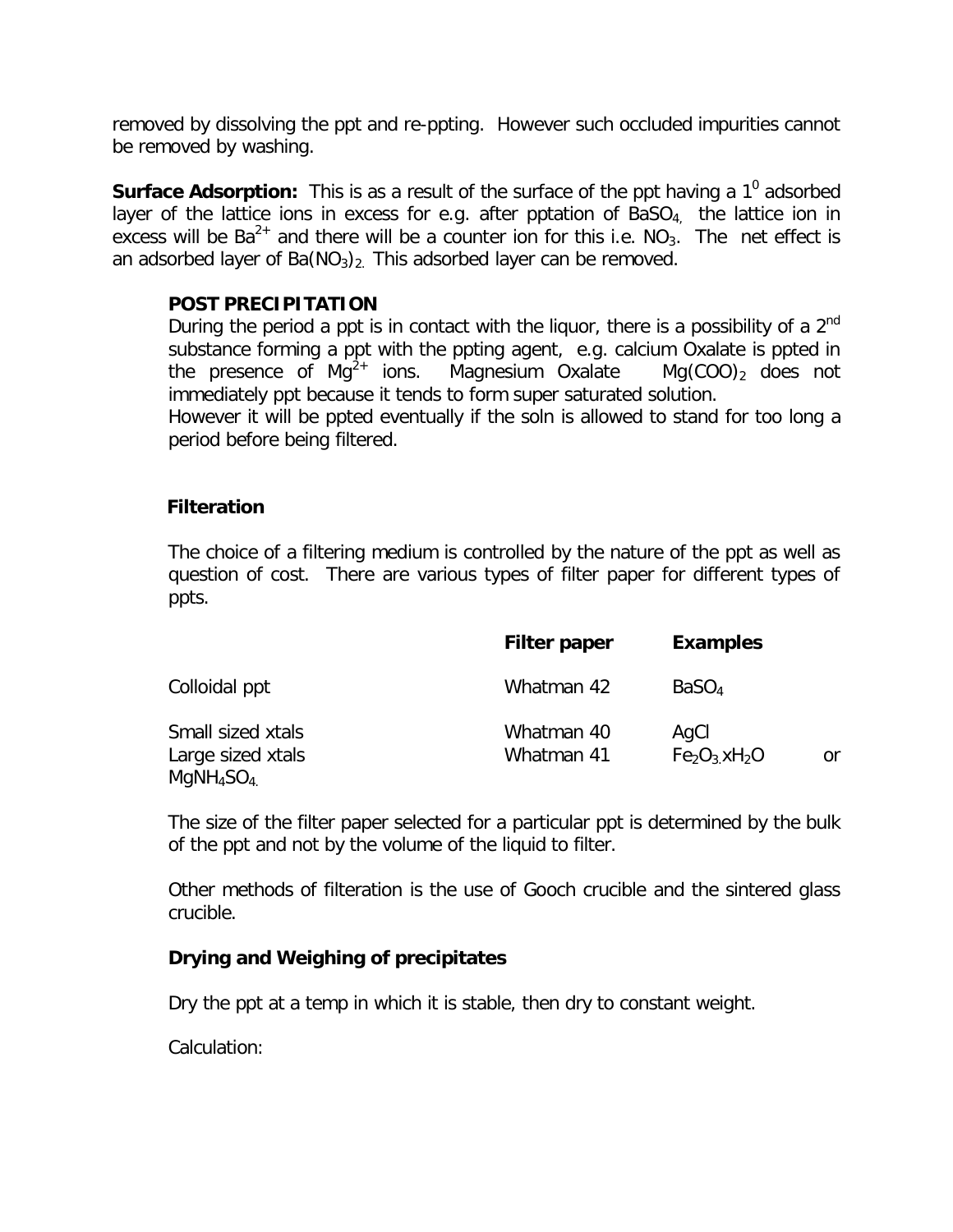The weight of the elements or ion to be determined is calculated from the wt of the ppt with the aid of gravimetric factor (G. F) G F is the ratio of the formula weight of substance sought (being determine) to that of the substance weighed.

G.F = Substance sought / substance weighed e.g. if we are to determine the amount of sulphur in a sample of Barium sulphate Sample Weighed  $= W$ Wt of  $ppt = w$ 

Formula weight of BaSO<sub>4</sub> contains ome mass of sulphus  $\therefore$  W wt of ppt will contain

> (at. Mass of sulphur) x w fwt of  $BaSO_4 = G$ . F x w

% Amount of S in sample will be G.F x w/W x 100/1

| <b>Substance Sought</b> | <b>Substance Weighed</b>       |                                     |  |
|-------------------------|--------------------------------|-------------------------------------|--|
| K                       | KClO <sub>3</sub>              | K/KCIO <sub>3</sub>                 |  |
| $K_2O$                  | KClO <sub>3</sub>              | K <sub>2</sub> O/2KClO <sub>3</sub> |  |
| SO <sub>3</sub>         | BaSO <sub>4</sub>              | $SO_3/BaSO_4$                       |  |
| MgO                     | $Mg_2P_2O_7$                   | $2MgOIMg2P2O7$                      |  |
| Fe                      | Fe <sub>2</sub> O <sub>3</sub> | 2Fe/Fe <sub>2</sub> O <sub>3</sub>  |  |

### **Example 1**

Ortho Phosphate is determined by weighing ammonium phosphomolybatate  $(NH_4)_{3.}$  PO<sub>4</sub>. 12MoO<sub>3</sub>

Calculate % of phosphorus in the sample and % of  $P_2O_5$  if 1.1682g of ppt were obtained from 0.2711g of sample.

### **Example 2**

An ore is analyzed for a magnese content by converting the Mn to Mn<sub>3</sub>O<sub>4</sub> and weighing it. If a 1.52g sample yield  $Mn_3O_4$  weighing 0.12g. what will be the %  $Mn<sub>2</sub>O<sub>3</sub>$  and % Mn in the sample.

### **Example 3**

A mixture containing only BaO and CaO weigh 4.00g, the oxides were converted to the corresponding mixed sulphates by first making the mixture ammonical followed by adding 2M sulphuric acid until pptation was complete. The ppt was filtered and dried. The ppt was found to weigh 8.00g. Calculate the % Ba and Ca in the original mixture.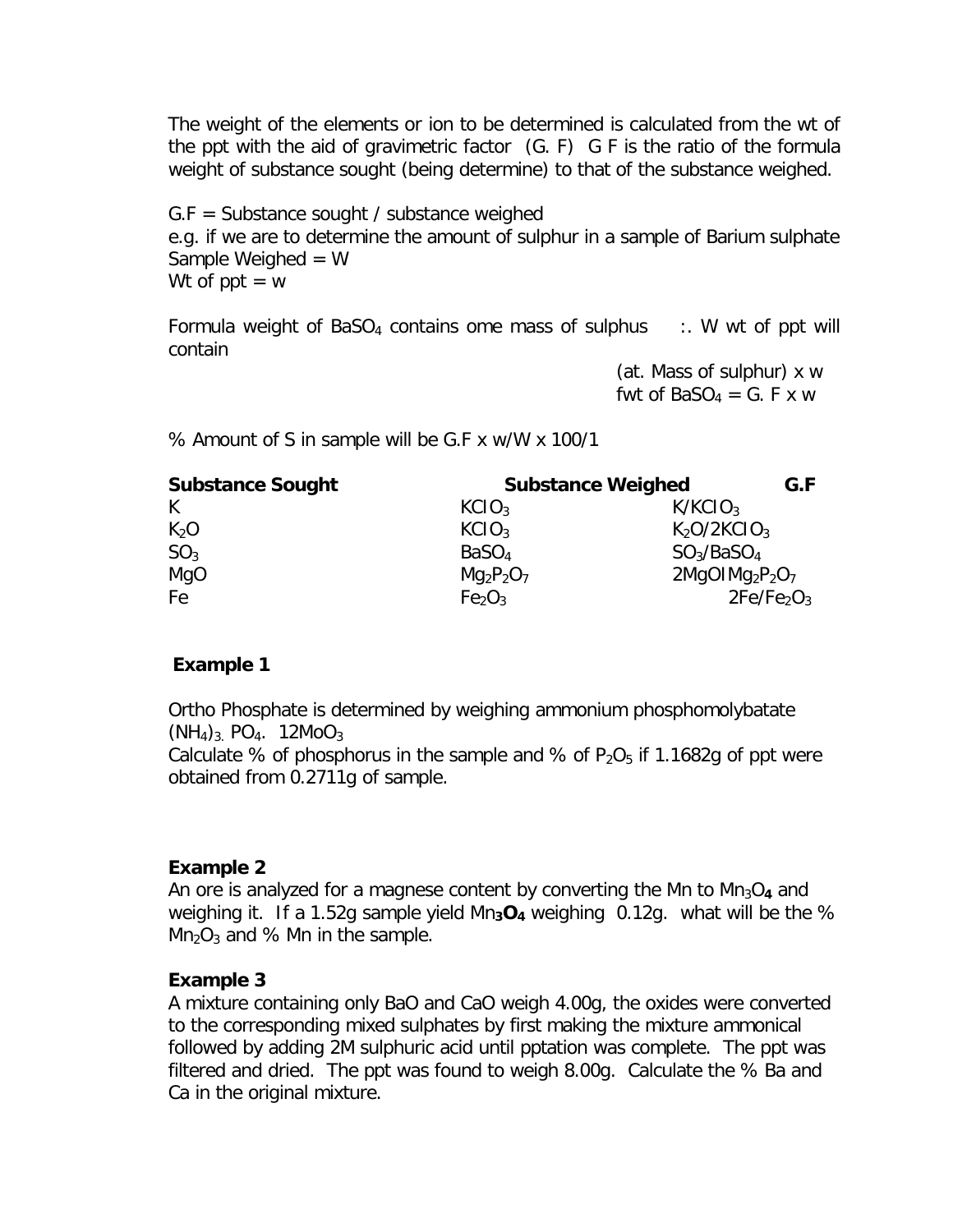#### **Example 4**

In setting up a fertilizer plant, an industrialist requires a phosphate rock mineral containing at least

55% phosphate as  $P_2O_5$ . From the gravimetric data of the analysis of three rock minerals below,

advise the industrialist on the sample best suited for this purpose.

| Sample                       |                    | Sample wt Name of ppt                                 |                           | formiu; a of ppt                                           |
|------------------------------|--------------------|-------------------------------------------------------|---------------------------|------------------------------------------------------------|
| weight of                    |                    |                                                       |                           |                                                            |
| Sultan xk                    | 0.434q             |                                                       | Gumoline phosphomolybdate |                                                            |
|                              |                    | $(C_9H_7N)_2H_3PO_4.12MO_3$ 5.098x10 <sup>-3</sup> kg |                           |                                                            |
| Soloto                       |                    |                                                       |                           |                                                            |
| AlayeOS                      | 1680 <sub>mq</sub> |                                                       | Ammonium phrsphomolybdate |                                                            |
| $(NH_4)_3P_4O_{10}.12Mo.O_3$ |                    |                                                       |                           | 7.578qOwellw zT 1.290x10 <sup>-3</sup> kg Molybdophosphate |
|                              | $P_2O_5.24MoO_3$   | 16.67x10 $3$ mg                                       |                           |                                                            |

## **TITRIMETRIC ANALYSIS**

This is a quantitative analysis based upon the measurement of volume and is referred to as volumetric/ titrimetric analysis.

Titration; is a process by which the quantity of analyte in a solution is determined from the amount of a standard reagent it consumes. A titration is performed by carefully adding the reagent of known concentration until reaction with the analyte is judged to be complete. The volume of standard reagent is then measured.

Usually an indicator is added to ascertain the end of the reaction. Any reaction to be used for titrimetric analysis must satisfy or have the following properties.

The reaction must be rapid or occur instantaneously such as  $A+B=$  prodts.

If A&B did not react readily then we use excess of one of the reactant (Back titration) The reaction must be stoichiometric i.e the equation for the reaction must be known. The reaction must be specific without any interference from other substances present in the solution.

There must be a suitable indicator in order to know the end reaction (indicators usually measure changes in the physico-chemical properties of the solution) eg pH, colour change, potential change, conductivity.

### **Types of Titrimetry**

Acid-base titrimetry (Acidimetry/ Basimetry)

**Precipitation** 

Complexometric ( chelometric) titrimetry.

Oxidation/reduction Titrimetry.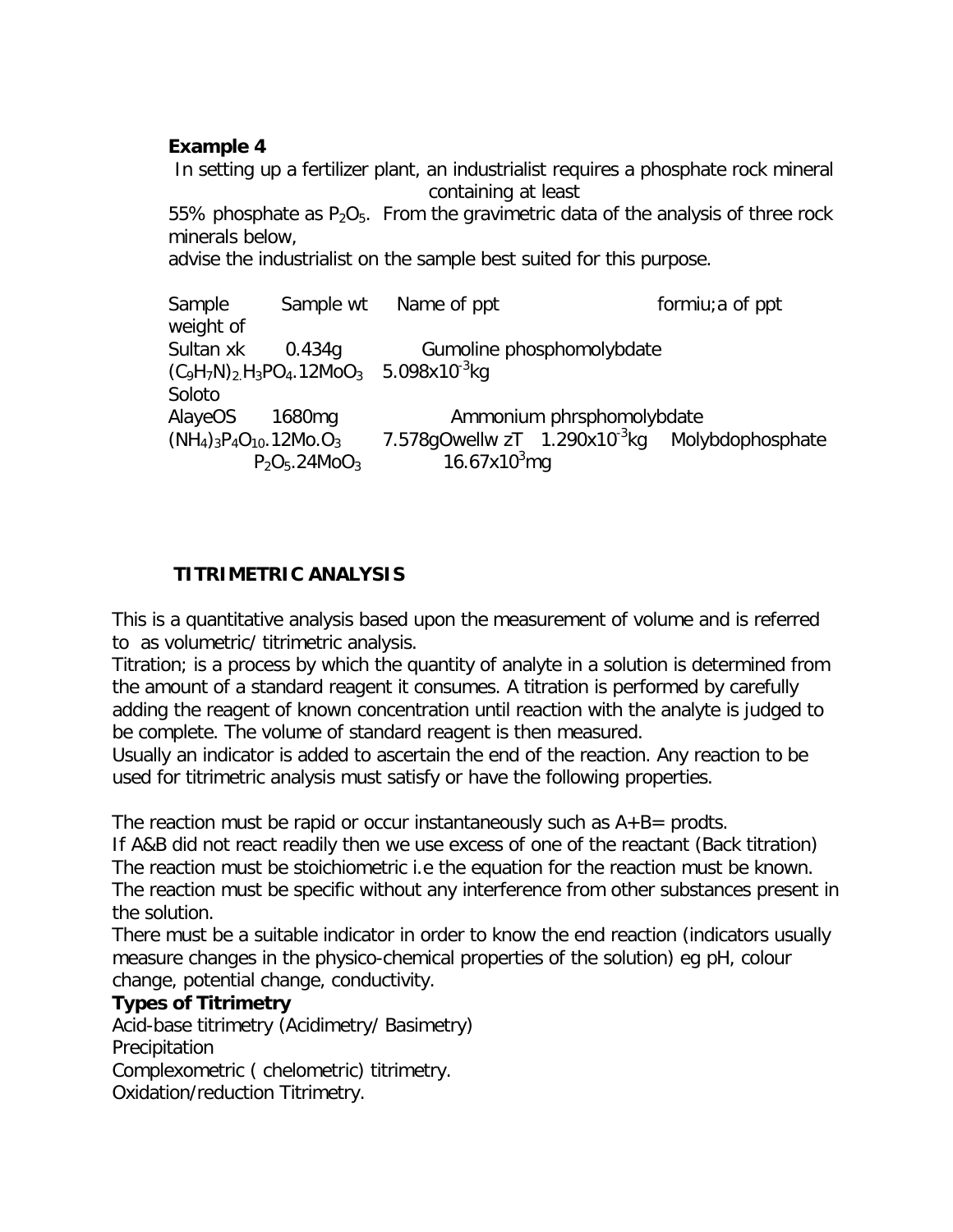## **Acidimetry/ Alkalimetry**

This involves the addition of an acid to a known volume of alkali in the presence of an indicator.

A solution that is being titrated (i.e solution in conical flask) is referred to as TITRAND, while the solution that is used in titrating (solution in the burette) is the TITRANT. The reagent of known concentration that is used in a titration is called a STANDARD SOLUTION.

The concentration of a standard solution is established either directly or indirectly;

- (1) By dissolving a carefully weighed quantity of the pure reagent and diluting to an exact volume.
- (2) By titrating the solution containing a weighed quantity of a pure compound with the reagent solution.

In either method, a highly purified chemical compound called A PRIMARY STANDARD is required as the reference material. The process whereby the concentration of a standard solution is determined by titration of a primary standard is called STANDARDIZATION.

## **PRIMARY STANDARD**

## **Primary standards must have the following properties**

- Must be obtained in the analytical pure state.
- Must be stable (i.e. it should not be attacked by the constituents of the atmosphere).
- Absence of hydrate water.
- Must be soluble in cold water or in slightly warming

The substance must have molecular weight to minimize error in weighing.

A primary standard must be colourless or white in order to avoid interference with indicator colour changes.

Practically, few substances meet or even approach these requirements and as a result, the no of primary standard substances available to the chemist is limited. In some instances, it is necessary to use less pure substances in the absence of primary standard.

In such circumstance the percentage purity of secondary standard must be known. **Acidimetry standard**

Anhydrous sodium carbonate dried at 270˚c for 1 hr.

Borax ( $Na<sub>2</sub>B<sub>4</sub>O<sub>7</sub>$ .10H<sub>2</sub>O) dried at 55 $^{\circ}$ c for 1hr.

## **Alkalimetry standard**

These are usually weak organic acids

Sulphanic acid (NH2SO3H)

It is not a stable and should be prepared fresh since it undergoes hydrolysis if left overnight

 $NH2SO3H+H2O = HH4SO4$ 

Potassium Hydrogen Iodate KH  $(1O<sub>3</sub>)<sub>2</sub>$  strong acid with high molecular weight, not hygroscopic, its low solubility in  $H_2O$  is a major disadvantage.

Potassium Hydrogen phthalate  $KHC_8H_4O_4$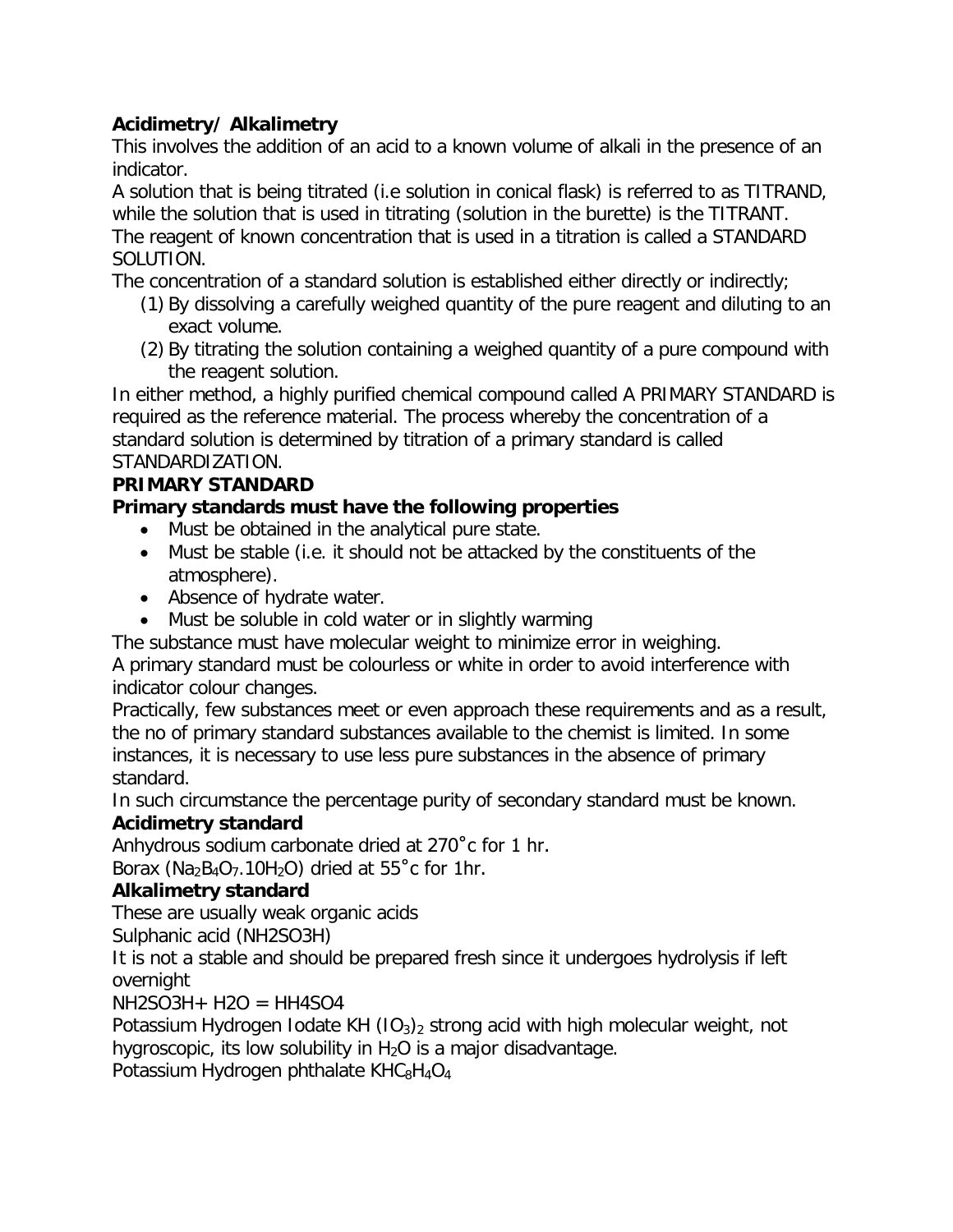### **Acid Base Visual Indicator**

 $pH = -log[H+]$  $Ht + = 0.01M$  $pH = -log [H+] = -log [10^{-2}] = 2$ 

Acid- base indicators are generally organic compounds which behave as weak acids or bases. The dissociation or association reaction of indicators is accompanied by internal, structural re- sarrangement that is responsible for the changes in colour.

### **A typical acid-base indicator reaction can be represented as follows:**

 $H_2O+HIn = H_3O+ In$ 

Acid Colour Base colour  $In+ H<sub>2</sub>O = InH +OH$ 

The equilibrium expression

 $Ka = [H_3O+] [In]/ [HIn]$ 

Log Ka =  $log [H_3O+] + log [In]- log HIn$ 

 $-$ log  $[H_3O+] = -log Ka + log [In]/[HIn]$  $pH = pKa + log [In]/[HIn]$ 

A colour change depends on acid-base ratio.

A ten-fold excess of one form is required before the colour of the specie becomes predominant.

 $pH = pKa + log(1/10)$ 

 $pH = pKa + log(10/1)$ 

 $pH=pKa+$  1

The idea that an indicator changes its colour form  $pKa + 1$  to  $pKa-1$  interval is referred to as transition range.

E .g

What is the transition range for an indicator with an acid dissociation constant of  $1.0 \times 10^{-5}$ 

## **Solution**

 $pH = -log [1 \times 10-5] \pm 1$  $pH = 5 \pm 1$  $TR = 4 - 6$ **EXAMPLES OF ACID-BASE INDICATORS**

| <b>Common names</b> | <b>Transition Range</b> | <b>Acid colour</b> | <b>Base colour</b> |
|---------------------|-------------------------|--------------------|--------------------|
| <b>Thymol Blue</b>  | $1.2 - 2.8$             | Red                | Yellow             |
| Methyl Orange       | $3.1 - 4.4$             | Red                | Yellow             |
| Methyl Red          | $4.2 - 6.3$             | Red                | Yellow             |
| Phenolphthalein     | $8.0 - 9.6$             | Colourless         | Red                |
| Bromocresol green   | $3.6 - 5.2$             | Yellow             | Blue               |

### **Neutralization curves**

When both reagent and analyte are strongly dissociated, the net neutralization reaction can be expressed as,  $H_3O + OH- = 2H_2O$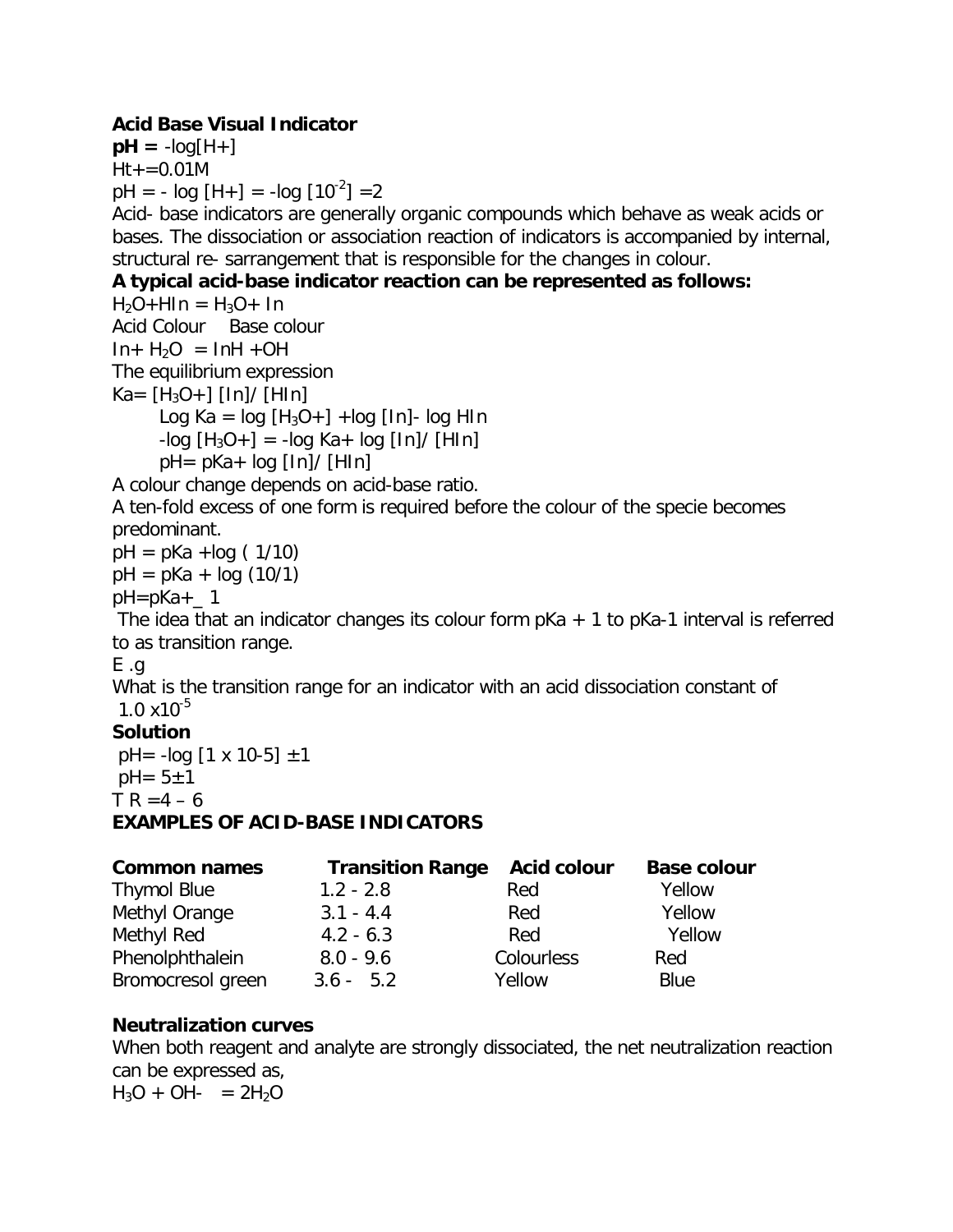E.g HCl + OH =  $CI + H<sub>2</sub>O$  Strong strong conjugate conjugate acid base base acid

#### **STRONG ACID VS STRONG BASE**

H3O+ is accounted for by acid and water OH- is accounted for by base and water  $HCl + H<sub>2</sub>O =$  $^+$  + Cl  $H_2O + H_2O = H_3O^+ + OH-$ 

For strong acids in which dissociation is complete, the hydrozomium (H<sub>3</sub>O<sup>+)</sup> ion concentration is equivalent to the molarity of the acid.  $[H_3O^+] = M_{\text{HCl}}$ 

For strong base, the OH- is equivalent to the molarity of the acid  $[OH<sup>-</sup>] = M<sub>NAOH</sub>$ 

For basic solution the pH is calculated from the ionic product of water  $Kw = [H_3O^+] [OH]$ Log Kw =  $log [H_3O^+]$  +  $log [OH^+]$  $-log Kw = -log [H<sub>3</sub>O<sup>+</sup>] - log [OH<sup>-</sup>]$  $pkw = pH + pOH$ 

Plot the curve for the titration of 50ml of 0.005M HCL with 0. 1M NaOH

Initial solution =  $5 \times 10^{-2}$  M HCl and since HCl is completely dissociated.  $[H_3O^+] = 0.05$  $pH = - \log 0.05 = 1.30$ 50ml of 0.05M HCl with 0.10M NaOH (pH)

Volume of base 0.0 1.30 5

On adding 5ml of NaOH,  $[H_3O^+] = (50 \times 0.05) - (5 \times 0.1)$ Vol of acid  $+$  vol of base  $= 55$ 

**Vol. of NaOH** 0.0 10.0 20.0 24.0 24.90 25.0 25.10 25.0 30.0 pH 1.30 1.60 1.60 1.60 2.87 3.87 7.00 10.12 11.12 11.80

Equivalent point  $M_1V_1 = M_2V_2$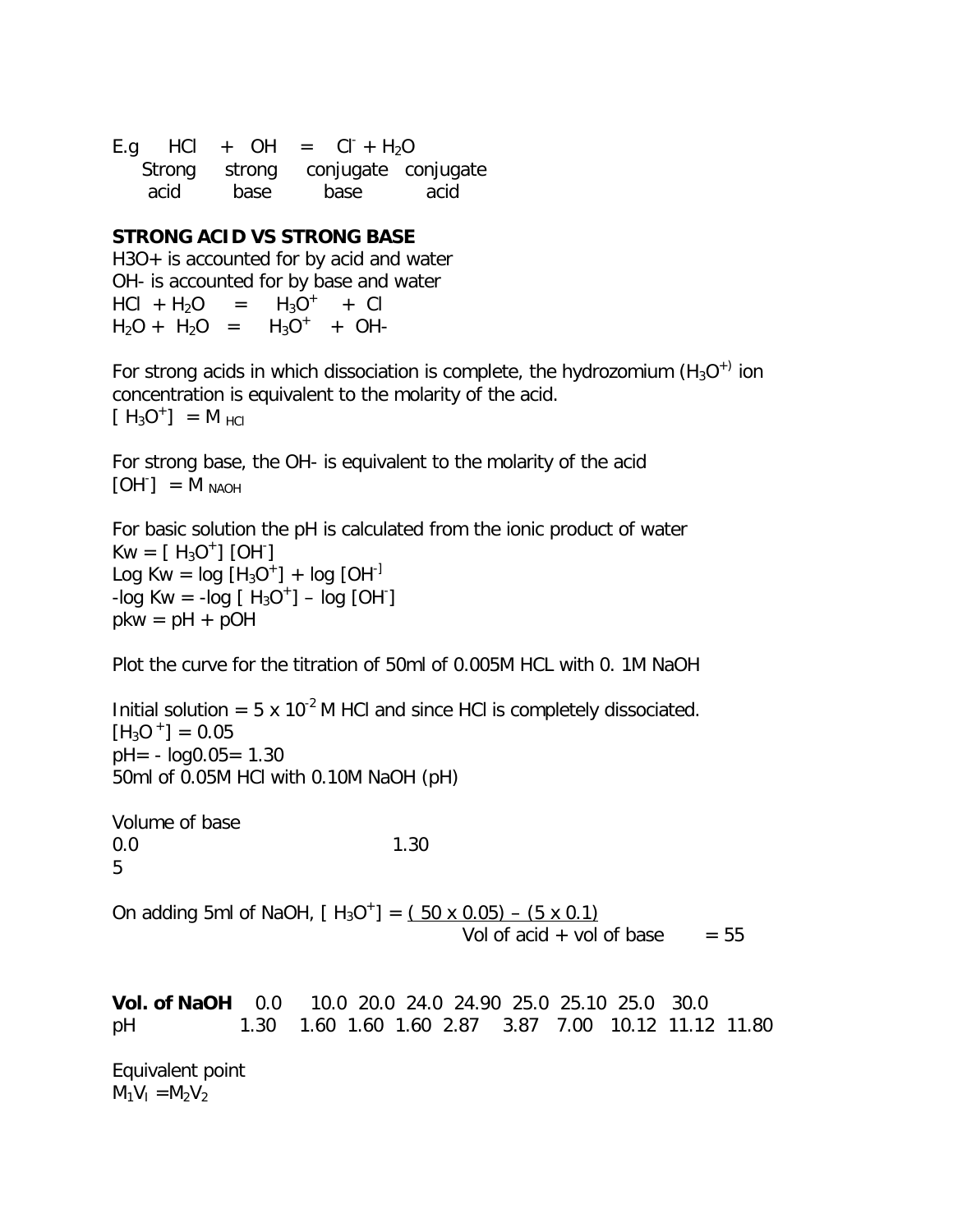$0.05 \times 50 = 0.1 \times V_2$  $V_2 = 0.05 \times 50/0.1 = 25$  ml  $[H_3O^+] = [OH$ ], pH=7

All the acid have been consumed and the base is now in excess

 $[OH^{\dagger}] = [25.10 \times 0.1] - [50 \times 0.05]$ 75.1

Question

What volume of 0.01m NaOH must be added to 5ml of 0.005M HCl to make the resulting solution have a Ph of 10.796

Weak acid Vs strong base  $HA + H_2O = H_3O^+ + A^ Ka = [H<sub>3</sub>O<sup>+</sup>] [A<sup>-</sup>] / [HA]$ Log Ka=  $log [H_3O^+] + log [A^+] / [HA]$ pH= pKa+ log [A- ]/ [HA] pH= pKa + log [salt] / [acid] Henderson- Hasselbach equation

pH in the equyivalence pt region becomes smaller as the acid becomes weaker i.e. the reaction between the acid and the base becomes less complete. End pt is observed at pH> 7, pH interval is 8-10, such that the indicator that is applicable is PHENOLPHTHALEIN.

APPLICATION OF ACID- BASE TITRIMETRY

### Determination of proteins

The sample under test is digested with sulphuric acid to convert the nitrogen of the protein to ammonium hydrogen sulphate  $(NH_4HSO_4)$ . Potassium sulphate is added to the digest in order to raise the boiling point of the sulphuric acid. Also to hasten the digestion, selenioum powder or copper salt is added as catalyst, the digestion is carried out in a fume cupboard until digest is colourless. The digestion flask is allowed to cool to room temp then the extract is transferred into a distillation unit and ammonia gas is liberated from the digest by the addition of ammonium hydroxide .

 $NH_4HSO_4 + NaOH \longrightarrow$   $NH_3 + NaHSO_3 + H_2O_2$ 

The ammonia liberated is then distilled over into a flask containing standard acid solution

 $NH_3$  +HCl  $\longrightarrow$  NH<sub>4</sub>Cl +HCl excess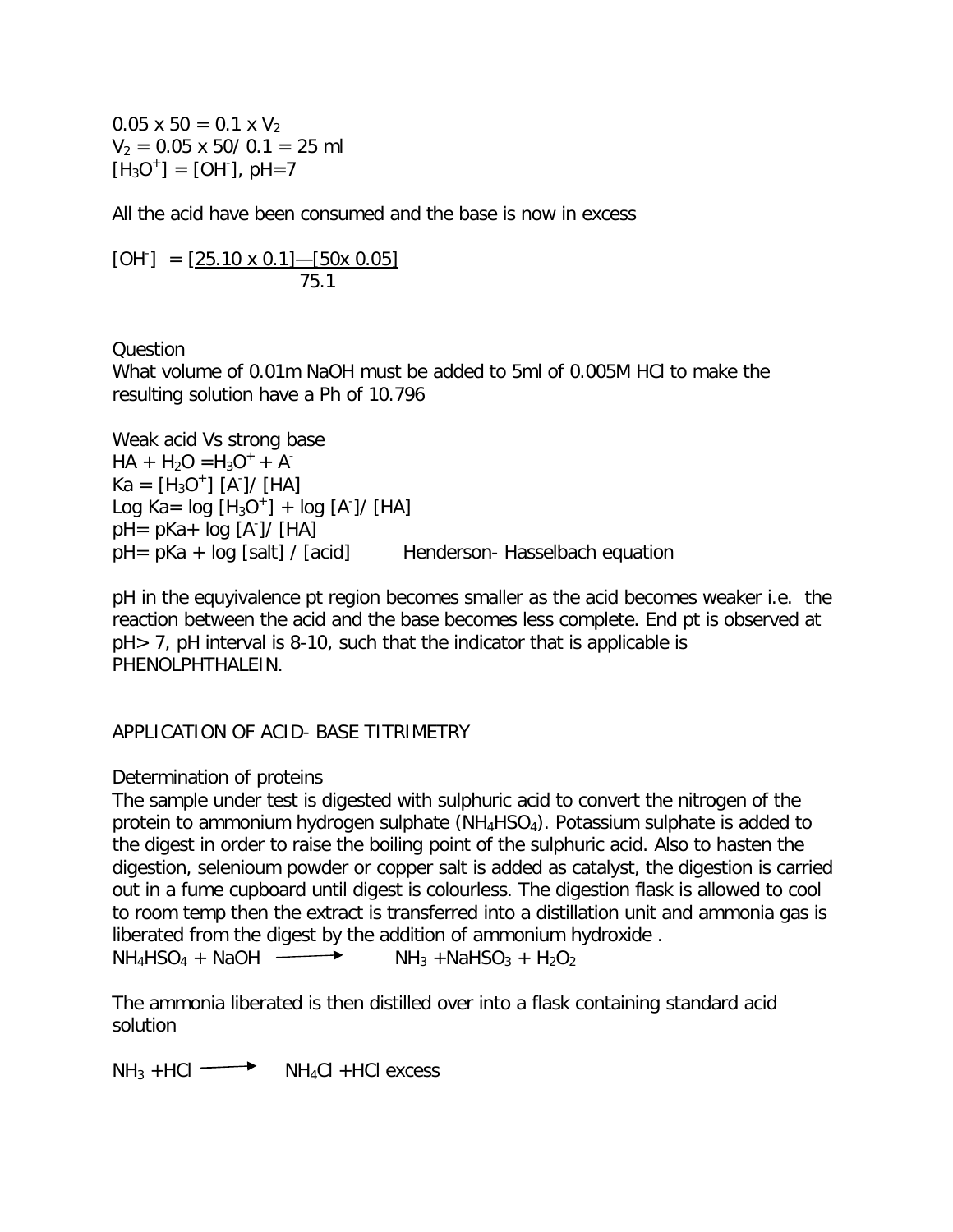The excess HCl unreacted with ammonia is then titrated with a standard base e.g NaOH

 $HCl + NaOH \longrightarrow NaCl + H2O$ 

#### QUESTION

0.1172g of fish muscle was digested with sulphuric acid to convert the  $N_2$  to NH<sub>4</sub>HSO<sub>4</sub> in the presence of selenium powder as catalyst. The digestion continued until the digest was colourless. The extract (digest) was then distilled and the  $NH<sub>3</sub>$  produce collected into 58.5ml ofn 0.03M HCl. The excess unneutralized acid was then titrated with 15ml of 0.011M NaOH.

Given that % protein= Millimoles of  $NH_3$  x 6.42 x 100/1 Wt of sample in mg Calculate the % protein on the fish muscle

Solution  $NH<sub>3</sub>HSO<sub>4</sub> + NaOH$  -----------  $NH<sub>3</sub> + NaHSO<sub>4</sub>$ NH3+HCl ----------- NH4Cl + HCL excess HCl + NaOH ------------ NaCl+ H2O Mmoles of HCl =  $5.85x$  0.03 = 1.755 Excess HCl =  $15 \times 0.011 = 0.165$  (excess HCl)  $NaOH = HCl 1:1$ 1.755- 0.165 % protein = mmoles of  $NH_3$  x 6.42 x100

 $\overline{\phantom{a}}$  ,  $\overline{\phantom{a}}$  ,  $\overline{\phantom{a}}$  ,  $\overline{\phantom{a}}$  ,  $\overline{\phantom{a}}$  ,  $\overline{\phantom{a}}$  ,  $\overline{\phantom{a}}$  ,  $\overline{\phantom{a}}$  ,  $\overline{\phantom{a}}$  ,  $\overline{\phantom{a}}$  ,  $\overline{\phantom{a}}$  ,  $\overline{\phantom{a}}$  ,  $\overline{\phantom{a}}$  ,  $\overline{\phantom{a}}$  ,  $\overline{\phantom{a}}$  ,  $\overline{\phantom{a}}$  Wt of sample (mg)  $= 1.59 \times 6.42 \times 10$  -------------------------------- 0.1172 x  $10^3$  x1x1

#### **CALCULATION UNDER ACID –BASE TITRIMETRY**

Recall that by designation a mole is the formula wt of a substance expressed in grammes i.e. mole =  $q/$  fwt-------------------(1) Molarity is the no of moles of solute present in 1 litre of solution i.e. molarity M - moles / litre -----------------------(2)

In chemical analysis it is however more convenient to use mmoles(mmol) instead of moles because most analytical determination are concerned with rather quality of solution. Therefore mmoles analytical determination are concerned with rather small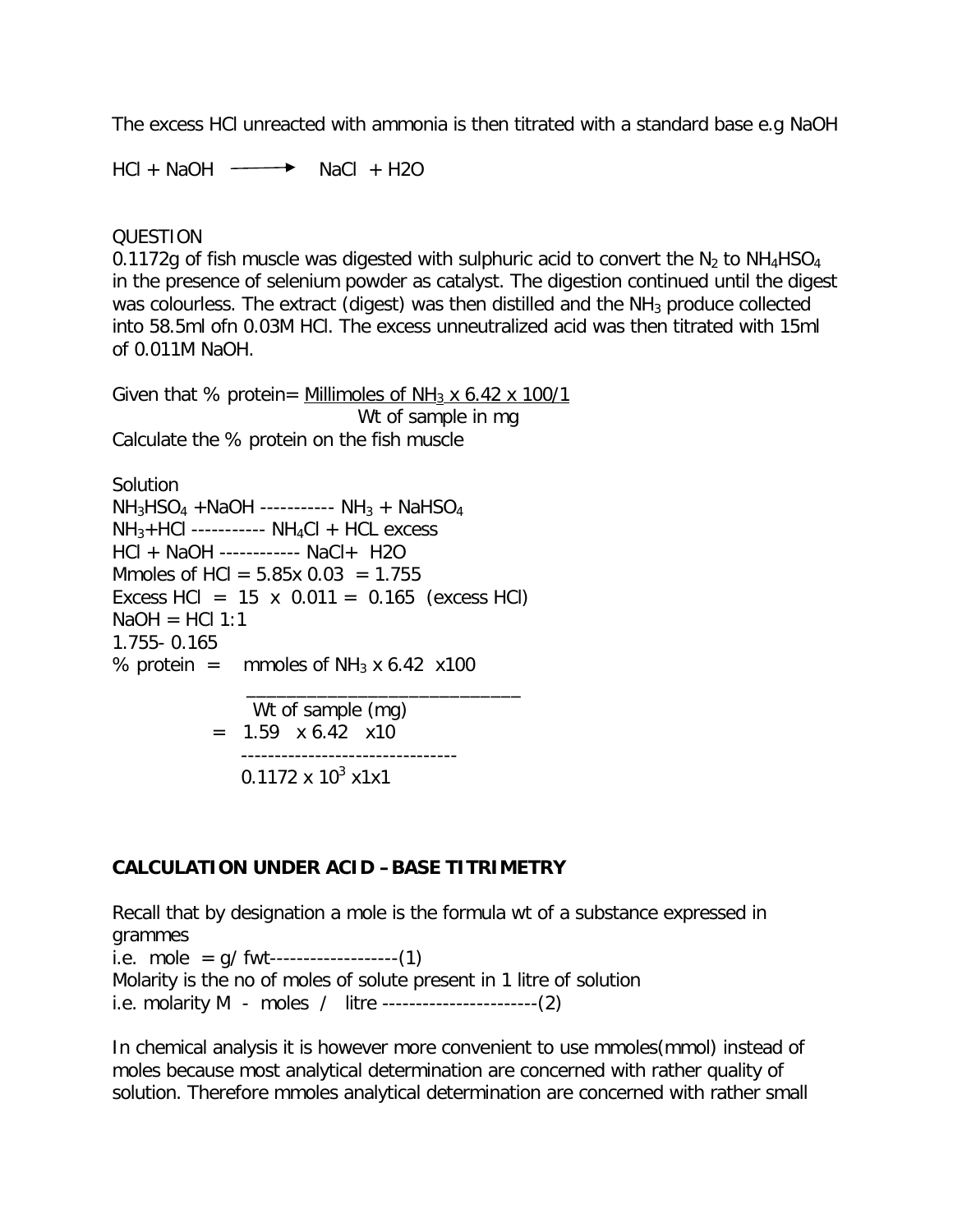quality of solution. Therefore mmoles can be the formula Wt of a substance expressed in milligrams (mg).

 Mmole= mg/fwt-------------------------(3) Therefore molarity of solution becomes no of mmoles of solute present in 1ml of the solution

M= mmoles/ mlitre= mmoles/ml ------------------------(4) We can re- write eqn 4, such that we have MI  $x$  m = mmoles. Substitute eqn 3 into eqn (4) then MI  $x$  M = mg/fwt ---------------(5) Expressing everything in terms of molarity. MI x M x Fwt  $=$ mg  $----(6)$ Calculations in titration can occur in 4 steps, consider the equal  $aA + Bb$ Product where a, b represents no of moles of titrant & titrand respectively.

A- titrant, B – titrand. To calculate mmoles of A

Mmoles of A can be calculated from the vol and molarity of the titrant.

Mmoles  $A = M I_A \times M_A$ 

To calculate mmoles of B

The mmoles of B can be calculated from mmoles of A using the combining ratio R given as  $R =$  mmoles of A/ mmoles of  $B = a/b$ 

So that mmoles  $B=$  mmoles A x b/a

Mmoles  $B = MI_A \times M_A \times R$ 

Weight of B

From eqn 3, mg  $B =$  mmoles B x Fwt B

 $Mq B = ML_A x M_A x FwtB x R$ 

To calculate % of B= Wt of B / Wt of sasmple x 100/1

% of  $B = MIA \times MA \times FwtB \times R / Mg$  of sample x100/1

## Examples

(1) A 0.475g sample containing (NH4)2 SO4 was dissolved in water and made alkaline with KOH, the liberated NH3 was distilled into exactly 50ml of 0.10 M HCl. The excess HCl was titrated with 11.1ml ofn 0.121 M NaOH. Calculate the % ammonium sulphate in the sample.

(2) Exactly 0.4104g of primary KHP V(potassium hydrogen phalate)(204.22) was dissolved in water. If the solution required 36.0ml of NaOH solution, what is the molarity of NaOH.

KHP+NaOH --------------- NaKHP +OH

Mmoles of KHP = mg/fwt = 0.4104 x 10<sup>3</sup>/204.22 = 2.0096 mmoles

Mmoles of NaOH = Mmoles of KHP x  $b/a = 2.0096$ mmoles

Molarity of NaOH = mmoles / ml =  $2.0096/36 = 5.5 \times 10^{-2}$  M.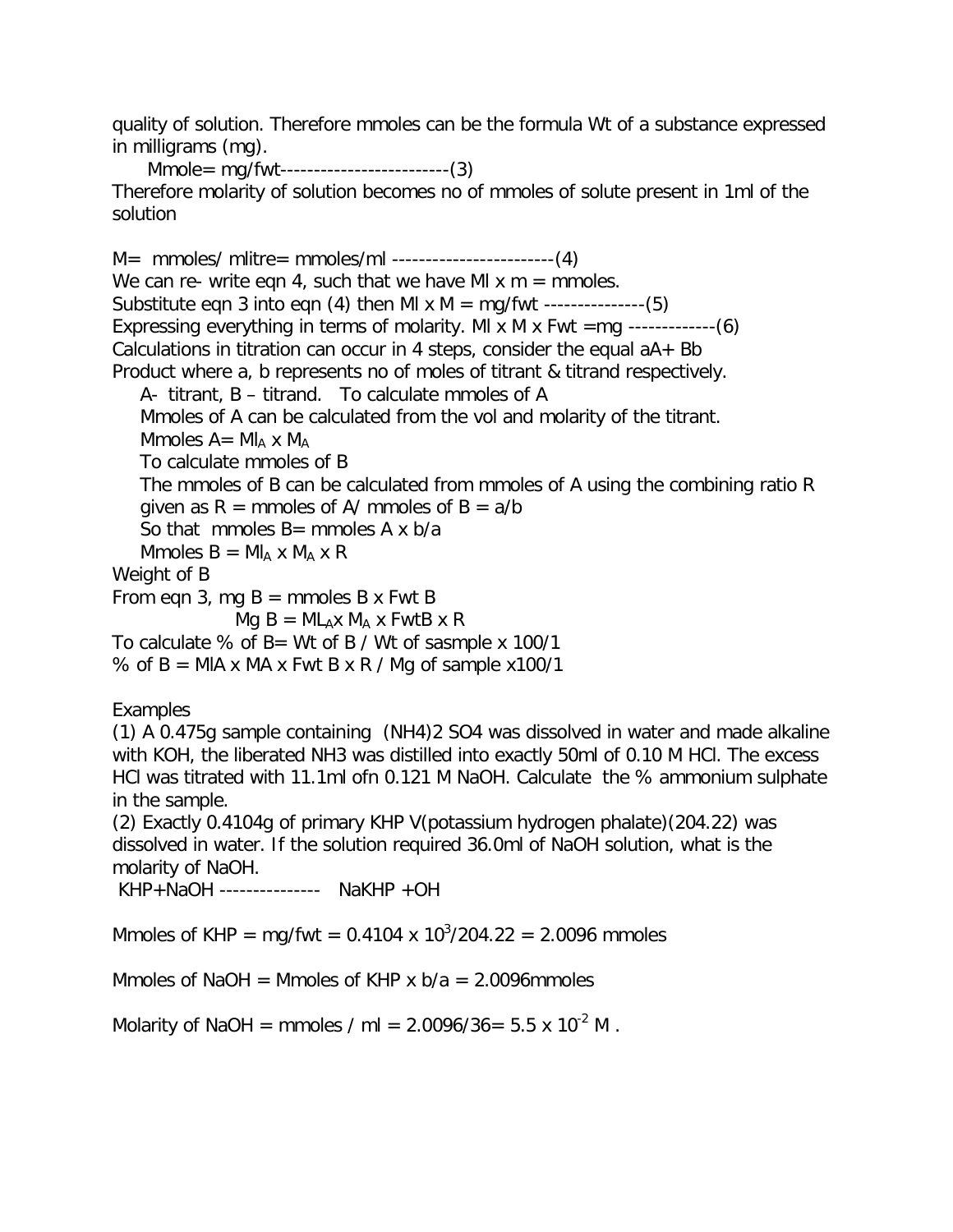### **PRECIPITATION TITRIMETRY**

The formation of a ppt can be used as the basis for titration provided there provided there in a suitable way of determining the end point. It is also important that the system reaches equilibrium rapidly after each addition of titrant. Most precipitation titration involves the use of AgNO3 (silver nitrate) as the titrant and as such pptn titreimetry is commonly referred to as ARGENTOMETRIC TITRATION. It has been used for the analysis of  $Ag^+$  ions as well as other ions such as Cl<sup>-</sup>, Br<sup>-</sup>, I<sup>-</sup> thiocyanate.  $\text{Hal} + \text{AqNO}_3 \longrightarrow \text{AqHal}$  ppt

A titration curve can also be prepared for pptn titration in a manner similar to that of acid- base titration by plotting pX against vol of  $AqNO<sub>3</sub>$  (where pX is similar pH) i.e pCl, pI, pBr.

E.g plot the curve for the titration of 50ml of 0.005M Br with 0.010M AgNO3, using the following volumes of AgNO3 0.00, 10, 20, 23, 24.90, 24.95, 25, 25.05, 25.10, 27.00, 30.0.

At the initial pt,  $pBr = -log [0.005] = 2.30$ After addition of 5ml,  $pBr = [50x0.005] - [5x0.01]/55 = 3.636x10^{-3}$ At the equivalence point, neither Br nor  $Ag<sup>+</sup>$  is in excess.  $\therefore$  [Ag<sup>+</sup>] = [Br<sup>-</sup>] equal to the solubility product  $[Ag^+]$   $[Br] = 5.2x10^{-13}$  $[Ag^+] = [Br^+] \frac{1}{4} 5.2x10^{-13} = 7.2 x10^{-7}$ 

 $[pBr] = 6.14$ Note that  $p[Aq]$  [Br] = 12.28

After the equivalence pt, e. g. addition of 35ml of AgNO3, all the Br ions would have been ppted and therefore the  $AqNO<sub>3</sub>$  will be in excess  $\therefore$  pAg = [35x0.01] - [50x0.005]/85 = 1.176x10<sup>-3</sup>  $pAg = 2.93$ , :  $pBr = 12.28 - 2.93 = 9.35$ vol of AgNO3 0.00 5.0 25.05 35 pBr 2.30 2.44 6.14 9.35 Ksp AgI =  $8.3x 10^{-17}$ Ksp AgBr =  $5.2x10^{-13}$ Ksp AgCl=  $1.1x10^{-10}$ 

The titration curve is similar for normal acid –base titration however; the curve can be plotted in terms of pAg against volume of AgNO3.

### INDICATORS IN PRECIPITATION TITRIMETRY

## **There are two types of indicators**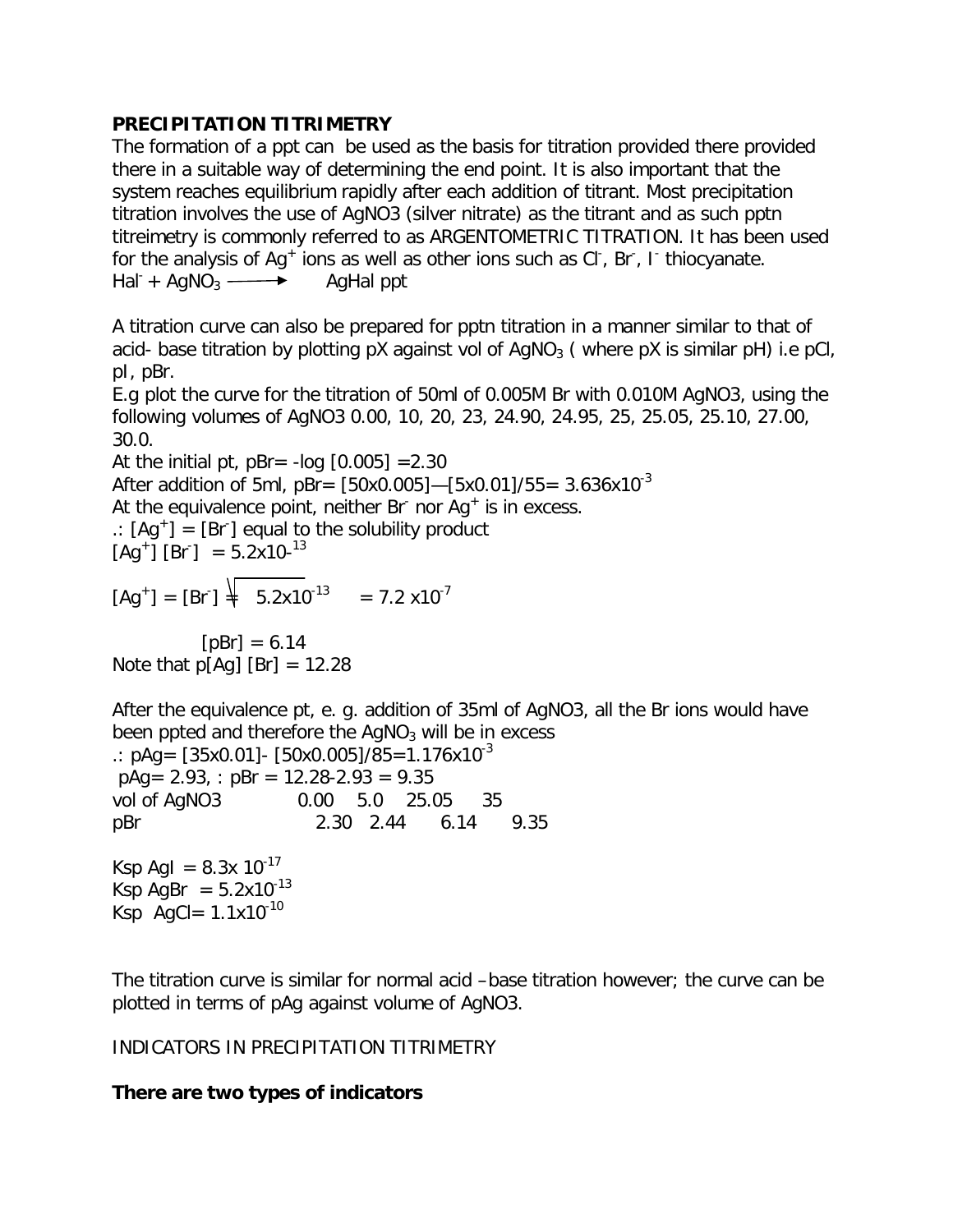Formation of a colour compound

- a) Mohr's and Volhard's indicator
- b) Adsorption indicator

### **Formation of a colour compound**

a) Mohr's Method: In this method chloride is titrated which standard silver nitrate solution and a soluble chromate salt is added as indicator. This produces a brick red ppt, after the pptn of CI is complete. The excess  $Ag<sup>+</sup>$  in solution reacts with the indicator to precipitate red silver chromate.

 $CrO_4^2$  +  $2Ag^+$  Ag<sub>2</sub>CrO<sub>4</sub> Yellow Brick red

The colour change indicates the end pt, the conc. of the chromate indicator is very important i.e, the  $Ag_2CrO_4$  should just start ppting at the equivalence pt. Ksp Ag<sub>2</sub>CrO<sub>4</sub> = 1.1 x 10<sup>-12</sup> Ksp AgCl =  $1.1 \times 10^{-10}$ 

Ag chromate is less soluble and is therefore expected to ppt completely before the commencement of the pptn of the AgCl. Furthermore since at initial stage, the Clconcentration is high, therefore pptn of Ag chromate should be expected. For the indicator to be suitable, the conc of the Ag chromate must be adjusted such that its solubility product is slightly higher than that of the AgCl. Therefore, by inserting the [Ag + ] in the ksp equation for the Ag chromate, it is possible to calculate the conc. of the CrO<sub>4</sub> at which pptn is expected to start

 $[Ag^+]$   $[Cl^-] = 1.0 \times 10^{-10}$  $[Ag<sup>+</sup>] = 1.0 \times 10<sup>-5</sup>$  $\text{Ag}_2\text{CrO}_4 = \text{[Ag]}^2 \text{[CrO}_4{}^2\text{]} = \text{[}1.0 \times 10^{-5} \text{]}^2 \text{[CrO}_4{}^2\text{]} = 1.0 \times 10^{-12}$  $\text{CrO}_4^2 = 1.0 \times 10^{-12} / 1.0 \times 10^{-10} = 0.011 \text{M}.$ 

Therefore, the conc. of the indicator must be 0.011M if the colour change is to occur at the equivalence pt, if the conc. id > than this (0.011) then the  $Aq_2CrO_4$  will begin to ppt before the equivalence pt ie the end pt is observed much earlier.

If the conc is lower than 0.011M, then it will take much more time before the equivalence pt is arrived at (beyond the equivalence pt).

In practice, the end pt occurs slightly beyond the equivalence pt because an excess of Ag + is required to ppt the Ag<sub>2</sub>CrO<sub>4</sub>. Also sufficient Ag<sub>2</sub>CrO<sub>4</sub> must be formed before the brick red colour dominates the yellow solution. This is corrected for by running an INDICATOR BLANK, the Ag+ consumption of a Cl- free suspension of CaCO3 is measured in the same volume of solution and same volume of indicator. The blank titration mixture serves as a colour standard for subsequent titration. The blank titre (end pt) is then subtracted from the other titre values.

PH CONTROL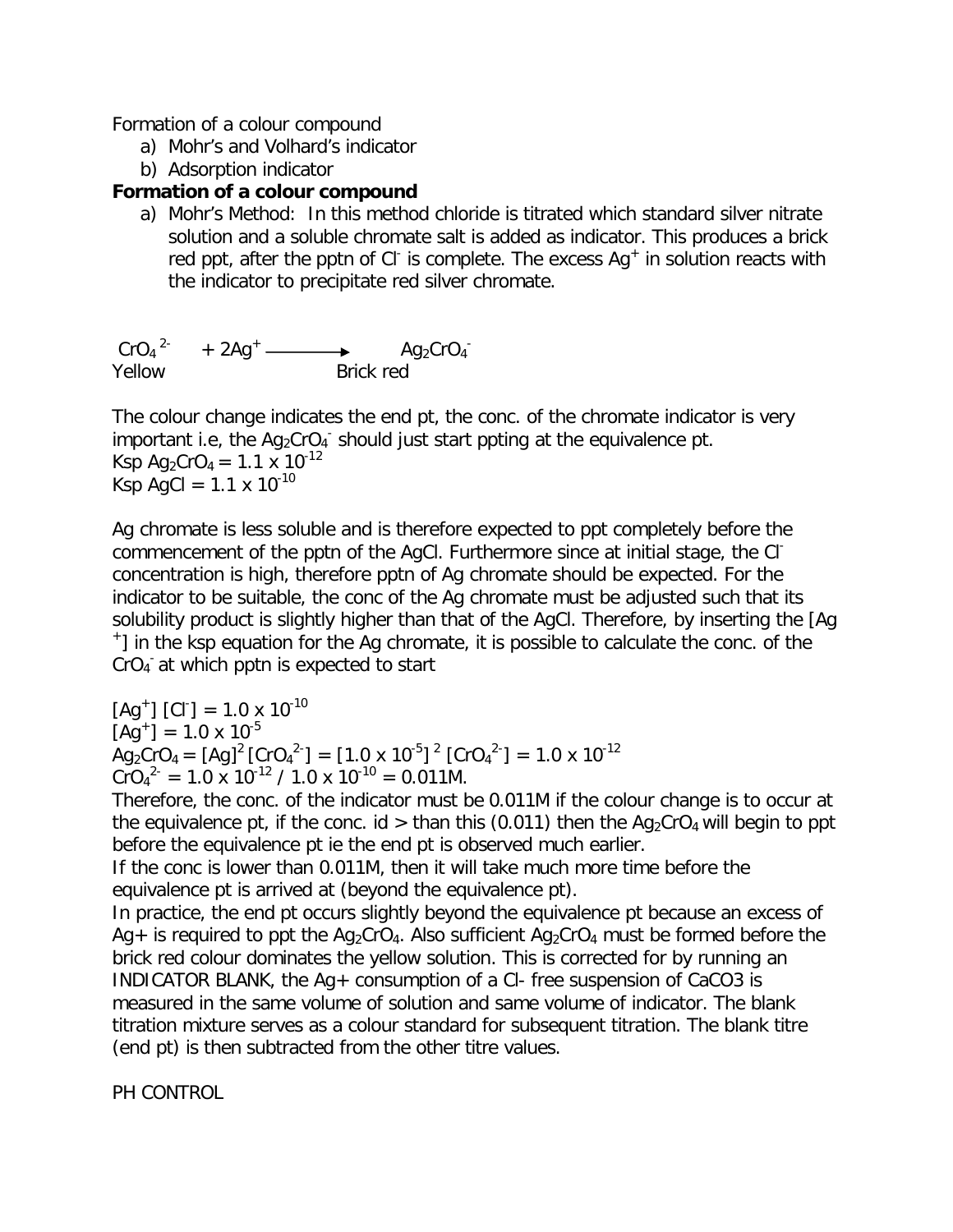The pH of the medium must be neutral or nearly neutral. If the pH is  $<$ 6 then the reaction;

 $2H^{+} + 2Cr_{2}O_{4}^{2} \rightarrow Cr_{2}O_{7}^{2} + H_{2}O$  take place Dicromate

The silver di-chromate formed is more soluble than the chromate and as such the indicator reaction in acid solution requires substantially larger Ag+ conc meaning that the equivalence pt will be observed far beyond the expected equivalence pt. If the pH is >10, Ag2O is ppted from this rxn 2Ag+  $+$  2OH $\rightarrow$  2AgOH + Ag<sub>2</sub>O +H<sub>2</sub>O. This leads to removal of Ag+ from solution and therefore larger[Ag+] (vol of AgNO<sup>2-</sup>) would be needed for  $Aq_2CrO_4$  to be ppted.

#### b) VOLHARDS METHOD:-

This is an indirect method for determination of halide ions. It is usually carried out in acidic medium, this represents an advantage over the mohr's method because ions such as CO<sub>3</sub><sup>2-,</sup> Oxalates, arsenates which form slightly soluble Ag+ salts in neutral media do not interfere.

Hal<sup>-</sup> + Ag<sup>+</sup>  $\rightarrow$  AgHal<sup>-</sup> + Ag excess Ag<sup>+</sup> excess + SCN<sup>-</sup> → AgSCN

Iron (lll) ferric alum serves as the indicator, imparting a red coloration to the solution with the first slight excess of thiocyanate

Fe<sup>3+</sup> + SCN<sup>-</sup>  $\rightarrow$  [Fe (SCN) ]<sup>2+</sup>

The titration is carried out in acid solution to prevent pptn of Fe3+ as the hydrated oxide. Agcl is contrast to other Ag halide is more soluble than Ag thiocyanate (other halides are less soluble).

As a result of the reaction  $AgCl_{(s)} + SCN^{-} \rightarrow AgSCN + CL^{-}$ 

This causes the end point with a volhard determination of chloride to fade i.e. an over consumption of thiocyanate ion and therefore a negative error for the analysis may result.

This error may be removed by 2 methods,

The first method involves the use of the maximum allowable indicator conc.(0.2M fe3+) or by isolation of the ppted AgCL before back titration i.e the AgCL is filtered, time of filtration is a disadvantage.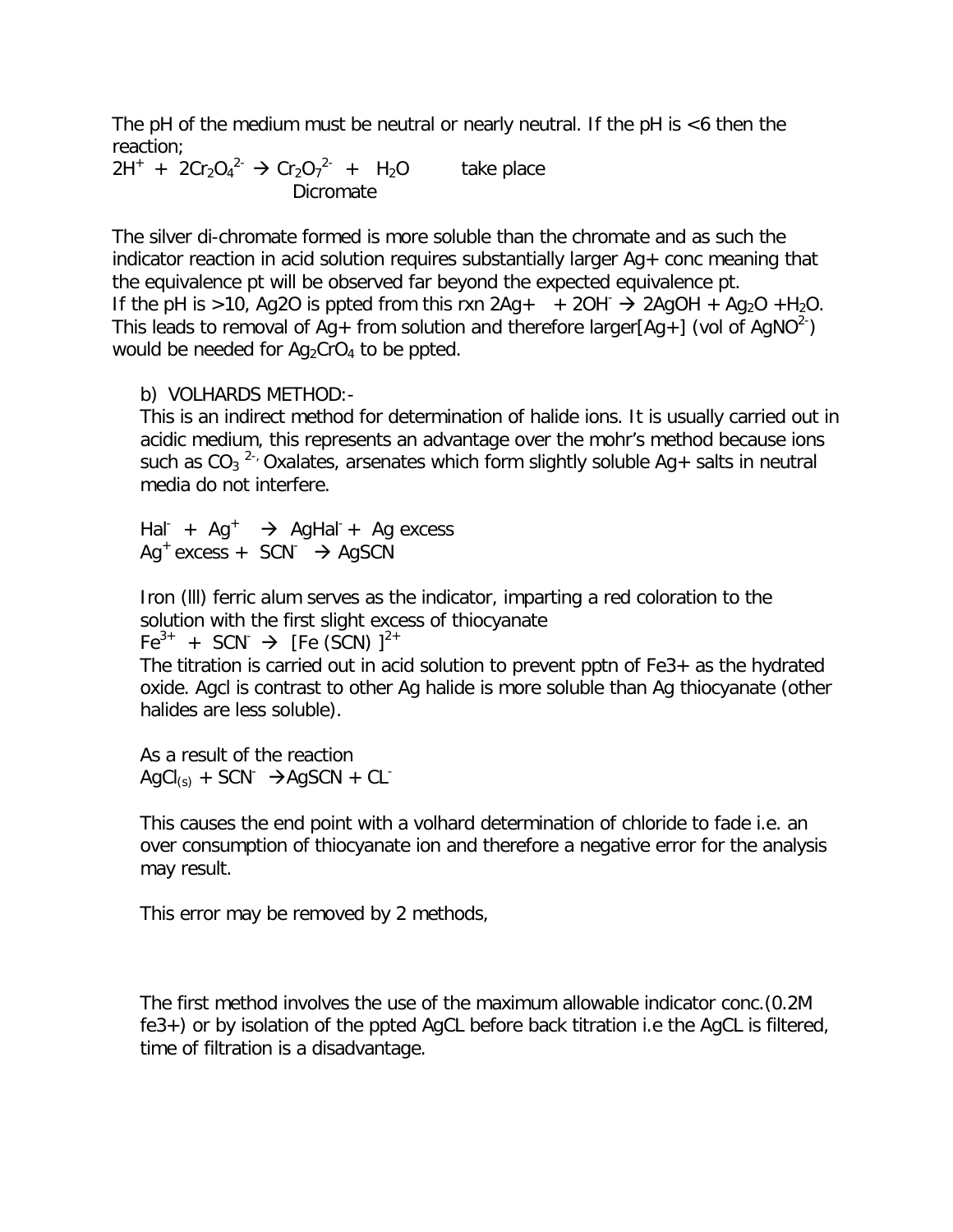A better method of removing the AgCl ppt is by adding few ml of Nitrobenzene, this coagulates the AgCl thereby as a protective coating and removing the AgCl from contact with the solution.

### **ADSORPTION INDICATOR**

These are organic compound mostly weak acids which are adsorbed on or desorbed from the surface of the ppt formed during titration. Ideally the adsorption or desorption occurs near the equivalence pt and the results not only in a colour change but also a transfer of colour from the solution to the solid (or the reverse)

Before the attainment of the end pt, the halide ion is in excess thereby forming the  $1^{\circ}$ adsorbed layer

Since the indicator is in the anionic form, no colour change is observed. At the end pt or slightly beyond the end pt.  $Aq + is$  in excess, therefore the ppt particle becomes positively charged by the strong adsorption of the Ag+. Therefore the retention of the indicator ions in the counter ion layer occurs, this result in the colour of the adsorbed indicator being discharged (colour change is an adsorption and not formation of a ppt)

Examples of adsorption indicator are fluorescein, dibromo Fluorescein and Eosin

## **COMPLEXOMETRIC TITRATION**

This is the titration between a metal ion and a ligand to form a soluble complex. The ligand is referred to as a chelating agent (a chelate is produced when a metal ion coordinate with two or more donor groups of a single ligand). Chelating agents are referred to as bi, ter, quadric, quinque and sexadentate depending on the donor group available for co-ordination.

### **EDTA**

Ethylenediaminetetraacetic acid is the most important reagent used for complexometric titrations

| <b>HOOC</b> | COOH |
|-------------|------|
|-------------|------|

 $N$ -CH<sub>2</sub>-CH<sub>2</sub>-N

HOOC COOH

It is the most widely used of the polyamino-carboxylic acids.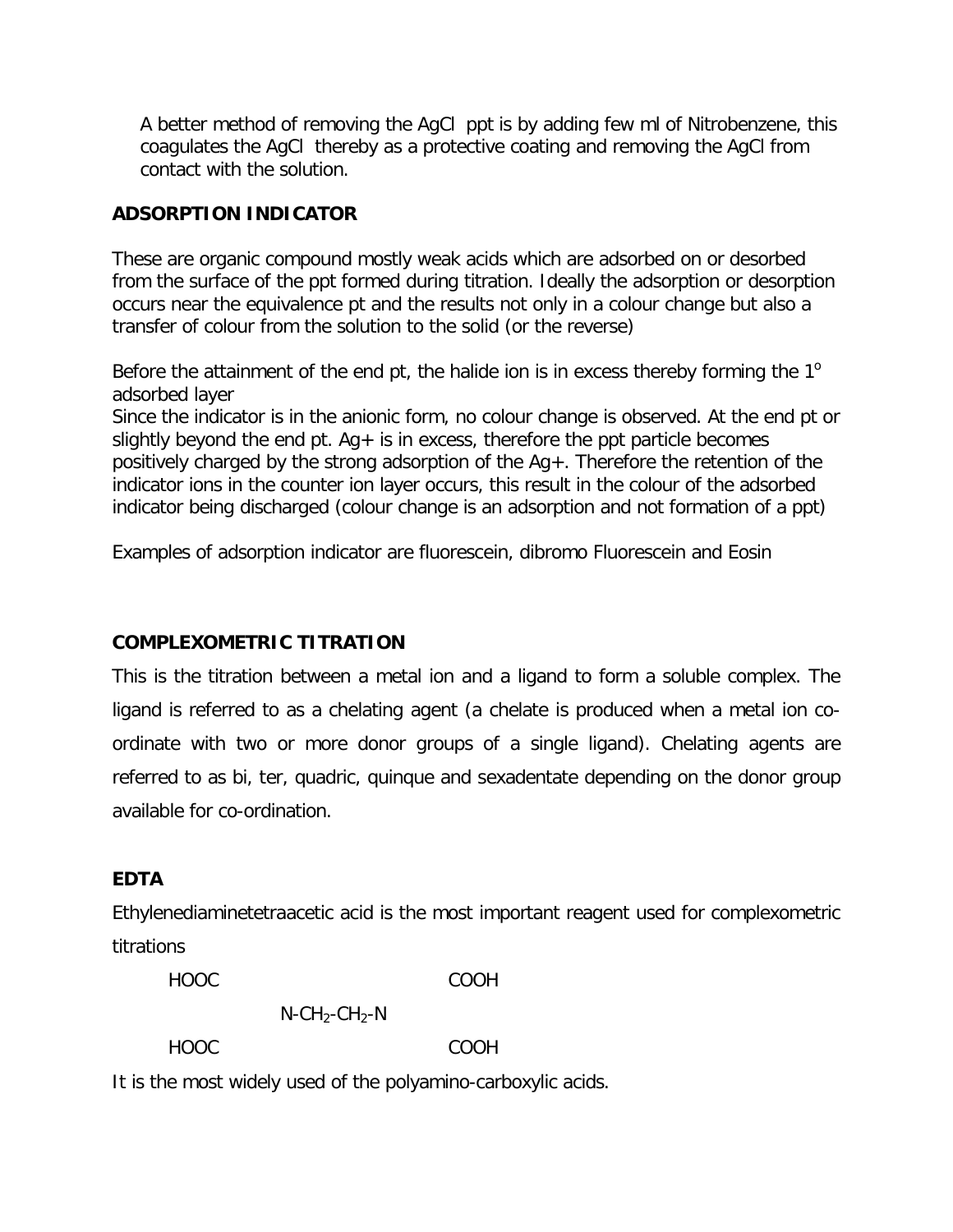The free acid can be represented as H4Y i.e. it is tetraprotic. Ionization of EDTA solution occurs as follows:

 $H_4Y = H^+ +$  $H_3Y^ Ka = 1.0x10^{-2}$  $[H^+] [H_3Y]$  $[H_4Y]$  pk1 = 2.0  $H_3Y = H^+ + H_2Y^2$  $Ka<sub>2</sub> = 2.2x10<sup>-3</sup>$  $[H^+] [H_2Y^2]$  $[H_3Y]$  pk2 = 2.67

$$
H_2Y^{2-} = H^+ + HY^{3-}
$$
  
 $Ka_3 = 6.9 \times 10^{-7}$  [H<sup>+</sup>][HY<sup>3-</sup>]  
[H<sub>2</sub>Y<sup>2-</sup>] pk3 = 6.17

$$
HY^{3-} = H^+ + Y^{4-}
$$
  $Ka_4 = 5.5 \times 10^{-11}$   $\frac{[H^+] [Y^{4-}]}{[HY^{3-}]}$  pk4 = 10.26

The pk values indicate that the first two protons are lost much readily than the remaining two. In addition to the four acidic hydrogens, each nitrogen atom has an unshared pair of electrons. The other reagents used for complexometric titration include Nitrilotriacetic acid (NTA)

CH2-COOH HOOC-CH2-----------N CH2-COOH

Diaminocyclohexanetetraactic acid (DCTA)

COOH -----N COOH COOH -----N COOH

Ethyleneglycolbis(2-methyl)tetraacetic acid (EGTA) CH<sub>2</sub>-COO<sup>-</sup>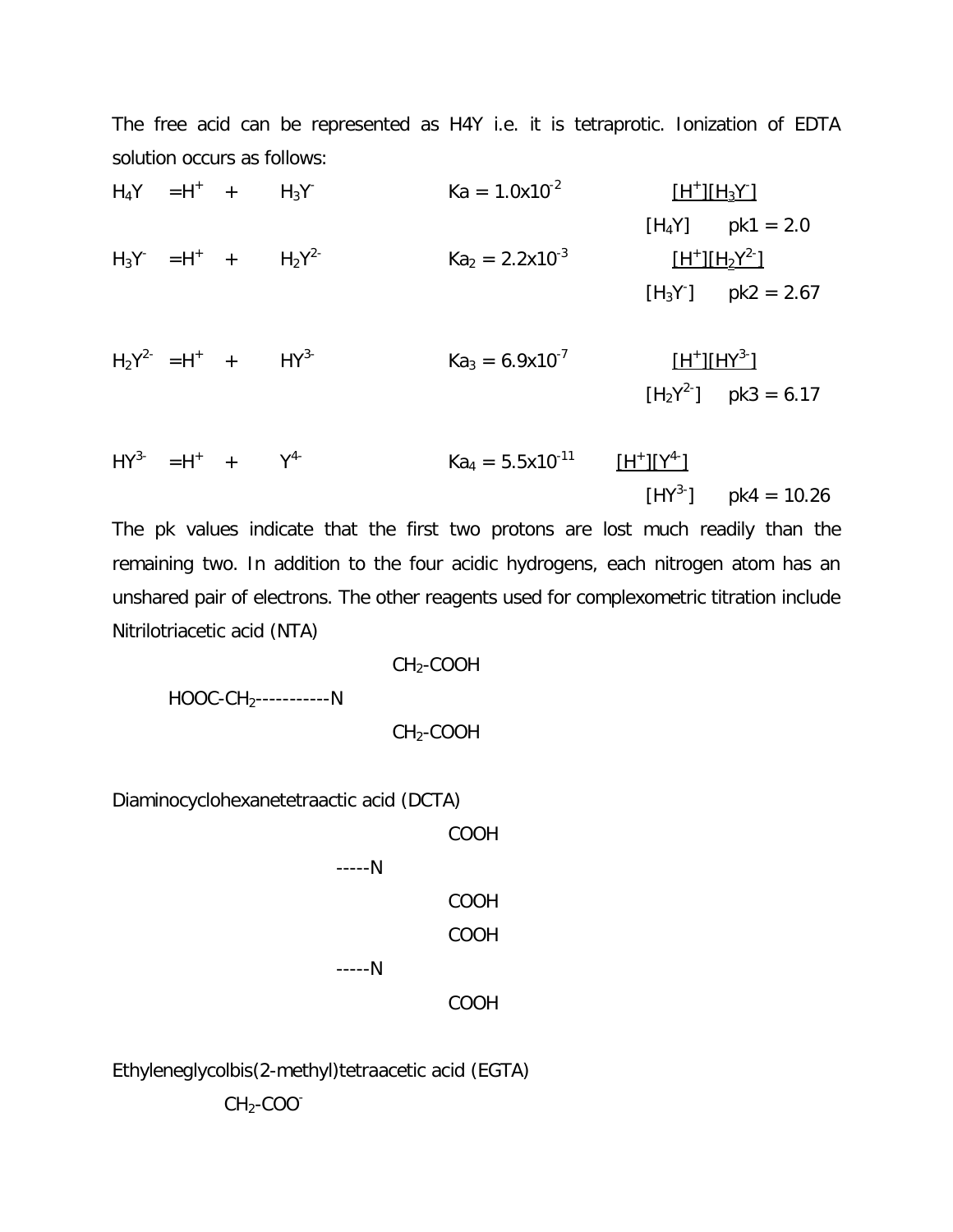| $HN^+$ -CH <sub>2</sub> COOH    |      |  |  |
|---------------------------------|------|--|--|
| (CH <sub>2</sub> ) <sub>2</sub> |      |  |  |
| O                               |      |  |  |
| (CH <sub>2</sub> ) <sub>2</sub> |      |  |  |
| O                               |      |  |  |
| (CH <sub>2</sub> ) <sub>2</sub> |      |  |  |
| CH <sub>2</sub> COOH            |      |  |  |
| $HN+$                           |      |  |  |
| $CH2-COO-$                      |      |  |  |
| Ethylenetetraacetic acid (ETA)  |      |  |  |
| <b>HOOC</b>                     | COOH |  |  |
| $CH_2$ ------ $CH_2$            |      |  |  |
| HOOC                            | COOH |  |  |

Important features of EDTA

It forms a 1:1 ratio with metalions regardless of the charge on the cation

|  | $M^+$ + $H_2Y^{2-}$    | $MY^{3-} + 2H^{+}$       |  |
|--|------------------------|--------------------------|--|
|  | $M^{+2}$ + $H_2Y^{2-}$ | $MY^{2-} + 2H^{+}$       |  |
|  | $M^{3+}$ + $H_2Y^{2-}$ | $MY^+$ + 2H <sup>+</sup> |  |
|  | $M^{4+}$ + $H_2Y^{2-}$ | $MY + 2H^+$              |  |

This can be represented by the general equation  $M^{x+}$  +  $H_2Y^{2-}$  =  $MY^{(x-4)}$  + nH<sup>+</sup> **FORMS OF EDTA SPECIES AS A FUNCTION OF pH**

As pH increases, EDTA ionizes; at low pH we have more of unionized form.  $H_2Y^{2-}$  is the predominant species in moderately acidic media (pH 3-6). From pH 6-10, HY<sup>3-</sup> is the major component. Only at  $pH > 10$  does  $Y^{4-}$  exist. The pure acid  $H_4Y$  has poor solubility in water, hence the sodium salt is often used.  $Na<sub>2</sub>H<sub>2</sub>Y.2H<sub>2</sub>O$ 

#### **FORMATION CONSTANTS OF METALS EDTA COMPLEXES**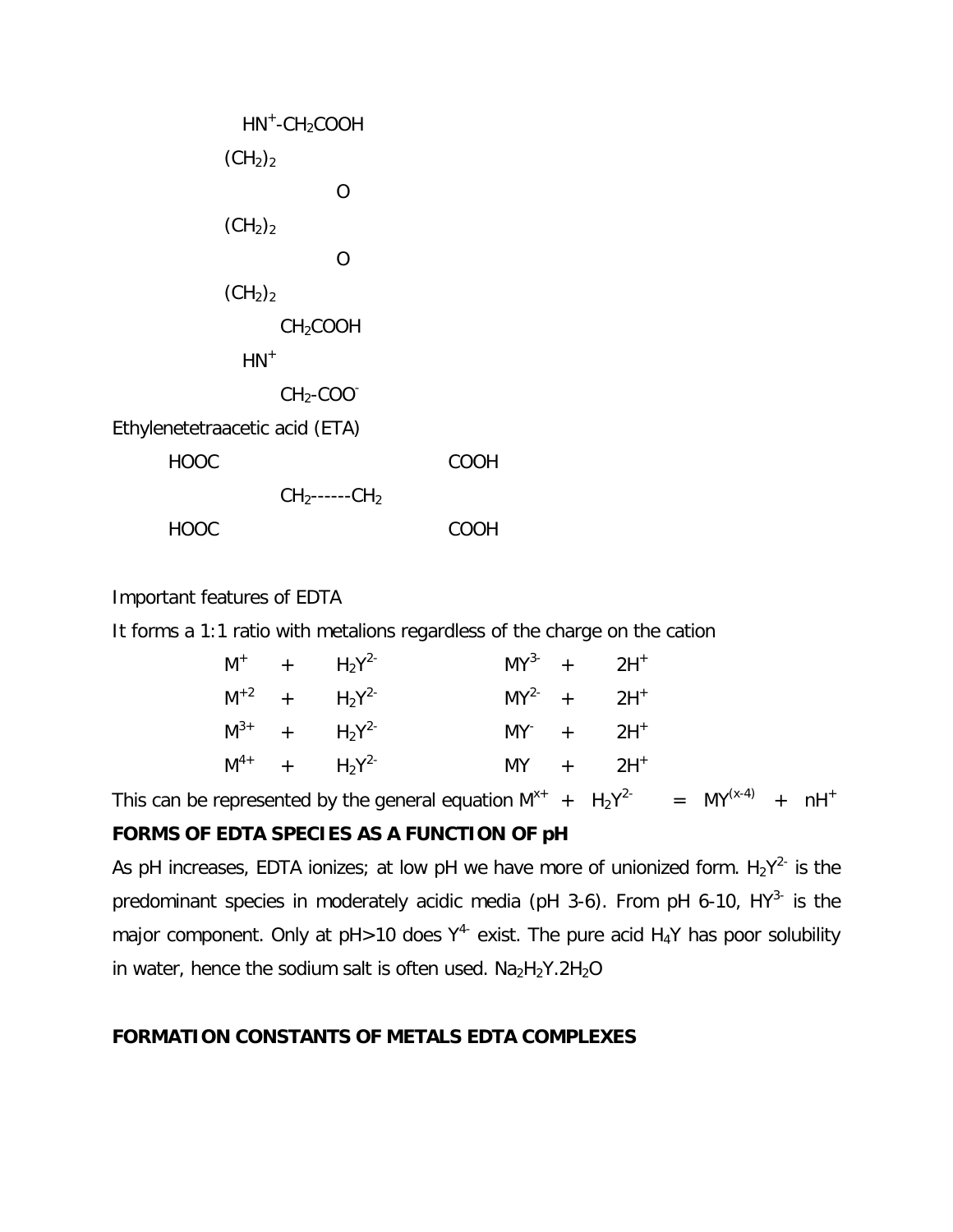The formation of metal-EDTA chelate can be written as  $M^{2+}$  +  $H_2Y^{2-}$  =  $MY^{2-}$  + 2H<sup>+</sup>. The equilibrium constant of metal-EDTA is called the formation constant or  $k_f$  or stability constant

 $k_f = \frac{[MY^2][H^+]}{k_f}$  k<sub>f</sub> depends on [H+] concentration, hence the dependence on pH

$$
[M^{2+}][H_2Y^{2-}]
$$

The larger the  $k_f$ , the larger the stability of the complex and hence the reaction will proceed readily.

## **EDTA TITRATION**

The larger the  $k_f$  the more stable the chelate MY<sup>2-</sup> the farther to the right the equilibrium will be and the larger will be the end point interval. The larger the  $k_f$  the lower the pH at which titration can be performed.

## **LIMITATION OF EDTA**

Its main disadvantage is that it is an unselective reagent as it titrates any metal

## **Selectivity of EDTA as a titrant:**

EDTA can be made selective by

- (i) Proper adjustment of pH
- (ii) By change of valence
- (iii) By masking and demasking
- (i) Minimum pH for effective titration of metal cation with EDTA

Fe<sup>3+</sup>, Hg<sup>2+</sup>, In<sup>3+</sup>, Se<sup>3+</sup> pH<4 Log KMY  $Ni^{2+}$ , Pb<sup>2+</sup>, Zn<sup>2+</sup>, Al<sup>3+</sup>, Fe<sup>2+</sup>, Mn<sup>2+</sup>, Cd<sup>2+</sup> pH 4-6  $Ca^{2+}$ , Ma<sup>2+</sup>, Sr<sup>2+</sup>  $pH > 7$ 

How would you determine  $Fe^{2+}$  in the presence of  $Fe^{3+}$ 

\*\*Adjust pH to about 5 then titrate

- How do you determine total iron
- \*\*Take aliquot adjust pH to 5 –titrate only  $Fe^{2+}$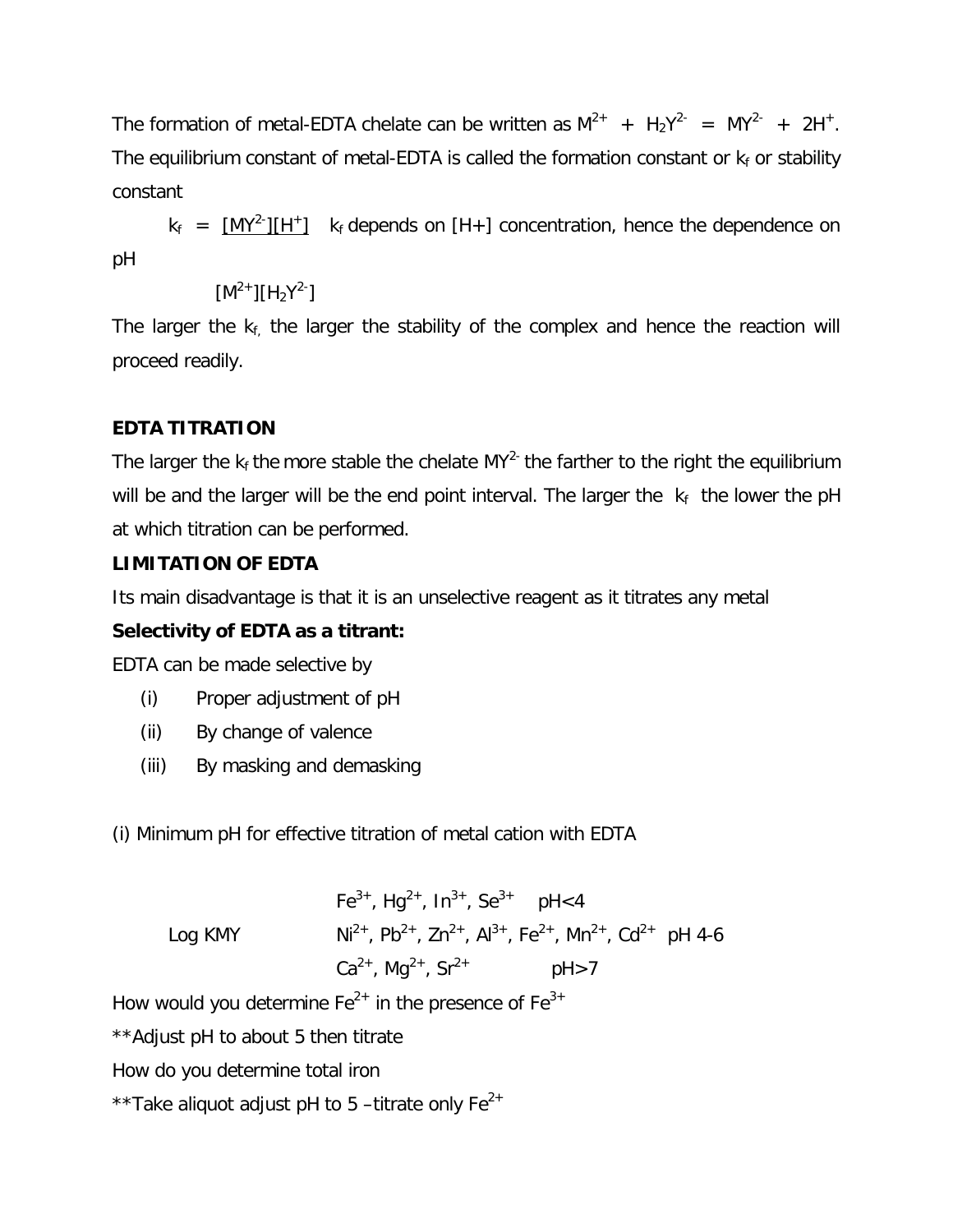Take aliquot adjust pH to  $3$  – titrate only  $Fe^{3+}$ 

### **Masking and demasking**

 $A + B \rightarrow$  product A  $+$  Ms  $\rightarrow$  AMs -A is no more free AMs + B No product is formed because A is masked The masking effect can be removed by demasking AMs +  $X \rightarrow A +$  MsX

How can zinc and nickel be determined in a nickel-zinc alloy?

- (a) Obtain a solution of the alloy by dissolving a known weight of the alloy in a known volume of  $HNO<sub>3</sub>$
- (b) Take an aliquot of the alloy solution and adjust pH to 4-9 (e.g. pH 5)
- (c) Titrate with EDTA this gives titre value for both  $\text{Zn} + \text{Ni} = \text{T}_1$
- (d) Add KCN to an aliquot of the alloy solution, CN<sup>-</sup> forms a complex with Zn

 $7n^{2+}$  + 4CN solution  $Zn(CN)<sub>4</sub><sup>2</sup>$ 

Then adjust pH to 4-7 and titrate with EDTA, end point given concentration of

 $(Ni^{24}) = T2 (Zn^{2+}) = T_2 - T_1$ 

OR

Using only one aliquot,

Add CN<sup>-</sup> to mask Zn<sup>2+</sup>. Then titrate with EDTA, T1 = [Ni2+]

Then add formaldehyde to damask Zn2+ from the cyano-complex

 $Zn(CN)42- + HCHO \rightarrow Zn2+ + HCOCN$ 

## **Standardization of EDTA**

EDTA solutions are standardized using metal salt solution i.e. zinc sulphate or  $Ca^{2+}$ solution

## **COMPLEXOMETRIC INDICATORS**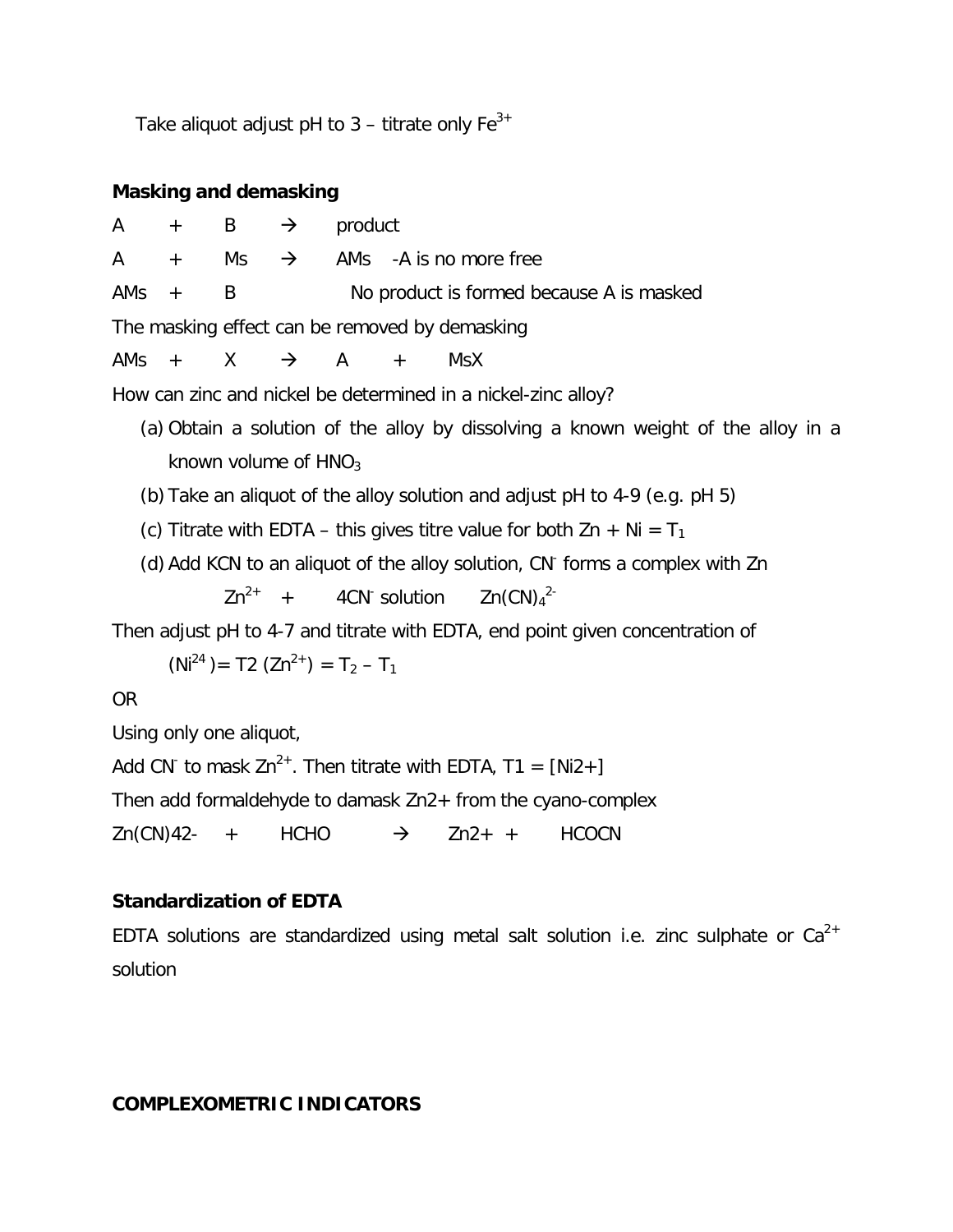Metal-Ion Indicators

These are organic dyes that form coloured chelates with metal ions in concentration range that is characteristics of the particular cation and dye.

The metal ion indicator can also bond with protons to give species that impart to the solution colours that resembles those of the metal complex. They can function as acid base indicators.

Eriochrome Black T is widely used

Eriochrome black T indicator reaction

## $Mn_{+}$  + In + FDTA  $\rightarrow$  M-FDTA

At the end point In-EDTA

For metal – ion indicator to be suitable for EDTA titration, the  $k_f$  of the metal indicator complex should be less than one- tenth that of the metal-EDTA complex. The principle depends on colour of uncomplexed indicator being different from that of complexed indicator. Other indicators are calgmagite, solochrome black T, murexide etc.

### **TITRATION METHODS WITH EDTA**

Several procedures are employed in the application of EDTA to volumetric analysis. These include:

### **Direct Titration**

Direct titration with EDTA, using metal ion indicators for end point detection. These are limited to those reaction in which methods for end point detection exists and to those metal ions that reacts rapidly with EDTA

### **Back Titration**

Used for cations that have high  $k_f$  with EDTA and for which a satisfactory indicator is not available. The excess EDTA is determined by back titration with standard  $Mq^{2+}$ solution

Note: the metal EDTA complex must be more stable than the magnesium EDTA complex.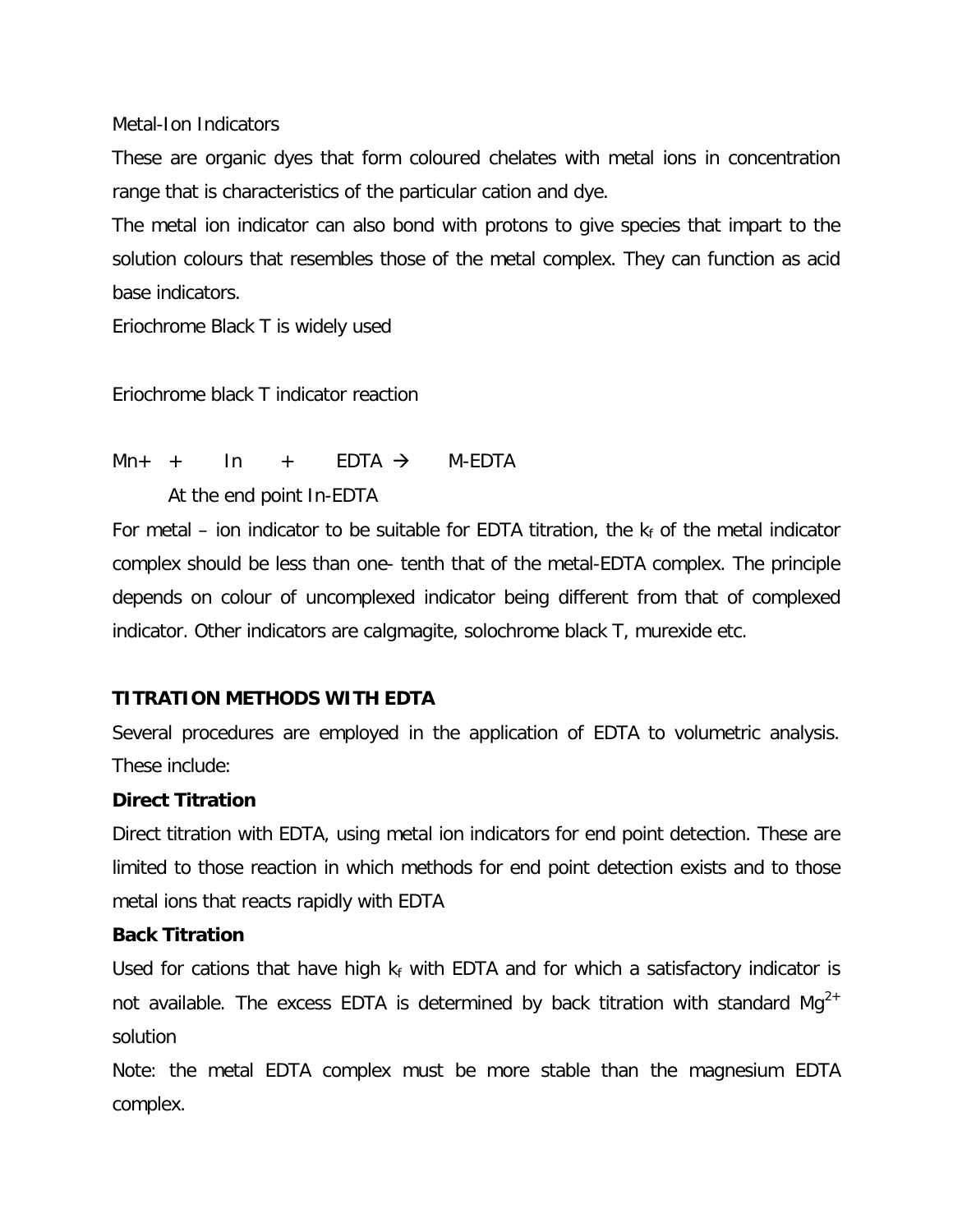### **Displacement Titration**

An excess of a Mg-EDTA complex is added. The metal ion forms a more stable complex than that of the mg-EDTA complex added.

MgY<sup>2-</sup> +  $M^{2+}$ ------------------------>MY<sup>2-</sup> + Mg<sup>2+</sup> The liberated Mg is then titrated with standard EDTA solution.

### **Tutorial Question**

Calculate the concentration of EDTA if 46.35ml of EDTA reacted with 31.69ml of 0.01470M  $Mq^{2+}$  solution?

Mmoles  $Mq^{2+}$  = mmoles EDTA

Mmoles = ml x M =  $31.69$  x 0.01470 = 0.01M 46.35

### **OXIDATION REDUCTION TITRATION**

Students are advised to revise the concept of oxidation and reduction, oxidation states, balancing of redox reaction, standard electrode potentials.

Oxidation involves electron loss, reduction involves electron gain. Both processes occur simultaneously i.e. no of electrons gained must equal to no of electron lost.

 $Ox_1$  + Red<sub>2</sub> = Red<sub>1</sub> +  $Ox_2$ 

An oxidizing agent is the substance that is reduced while a reducing agent is the substance that is oxidized. E.g. consider the reaction

 $CuO + H<sub>2</sub> = Cu + H<sub>2</sub>O$  $Cu^{2+}$   $\rightarrow$   $Cu$   $+$  2e H2 -  $2e$ ------ $\rightarrow$  2H<sup>+</sup>

CuO is the oxidizing agent, while  $H_2$  is the reducing agent Consider the reaction of the type

 $aOx + ne \rightarrow bRed$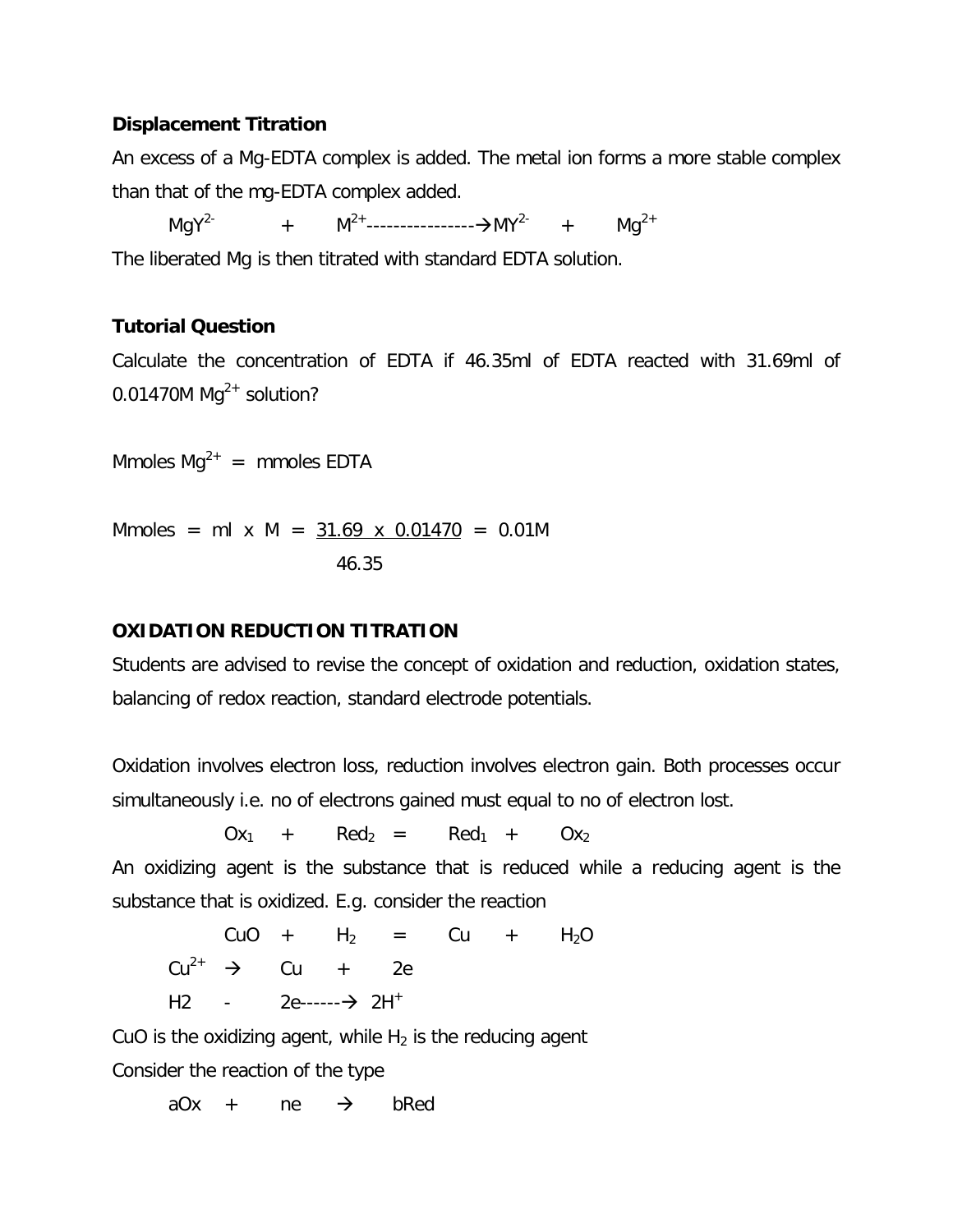And from Nerst equation

 $E$  =  $E^0$  - <u>2.303RT</u> log <u>[Red] $^{\rm b}$ </u>  $N$ F  $[Ox]$ <sup>a</sup> At  $25^{\circ}$ C.  $2.303RT = 0.059$  F E = E $^{\mathrm{o}}$  - <u>0.059</u> log [Red] $^{\mathrm{b}}$  $N$   $[Ox]<sup>a</sup>$ 

 $E^0$  = a constant called the standard electrode potential characteristics of the particular reaction

 $R =$  the gas constant = 8.314JK $^{-1}$ mol $^{-1}$ 

 $T =$  absolute temperature

 $N =$  no of electrons participating in the reaction as defined by the equation describing the half

cell reaction

Ln = natural logarithm =  $2.303log_{10}$ 

The electrode potential because it is a measure of the driving force of a half reaction is affected by content ratio, and this relationship between concentration and electrode potential is given by the Nerst equation.

Consider the reaction  $Cd^{2+}$  + 2e =  $Cd_{(s)}$  $E = E^0 - 0.059$  log <u>1</u> 2  $\lceil C d^{2+} \rceil$ 

The activity of an element in the elemental state is unity

 $Fe^{3+} + e = Fe^{2+}$ E =  $E^0$  - <u>0.059</u> log <u>[Fe<sup>2+</sup>]</u> 2  $[Fe^{3+}]$ 

\*\*Calculate the potential of the half equation n that  $E^0$  Cr<sub>2</sub>O<sub>7</sub><sup>2</sup> /Cr<sup>3+</sup> = 1.33 and pH = 2.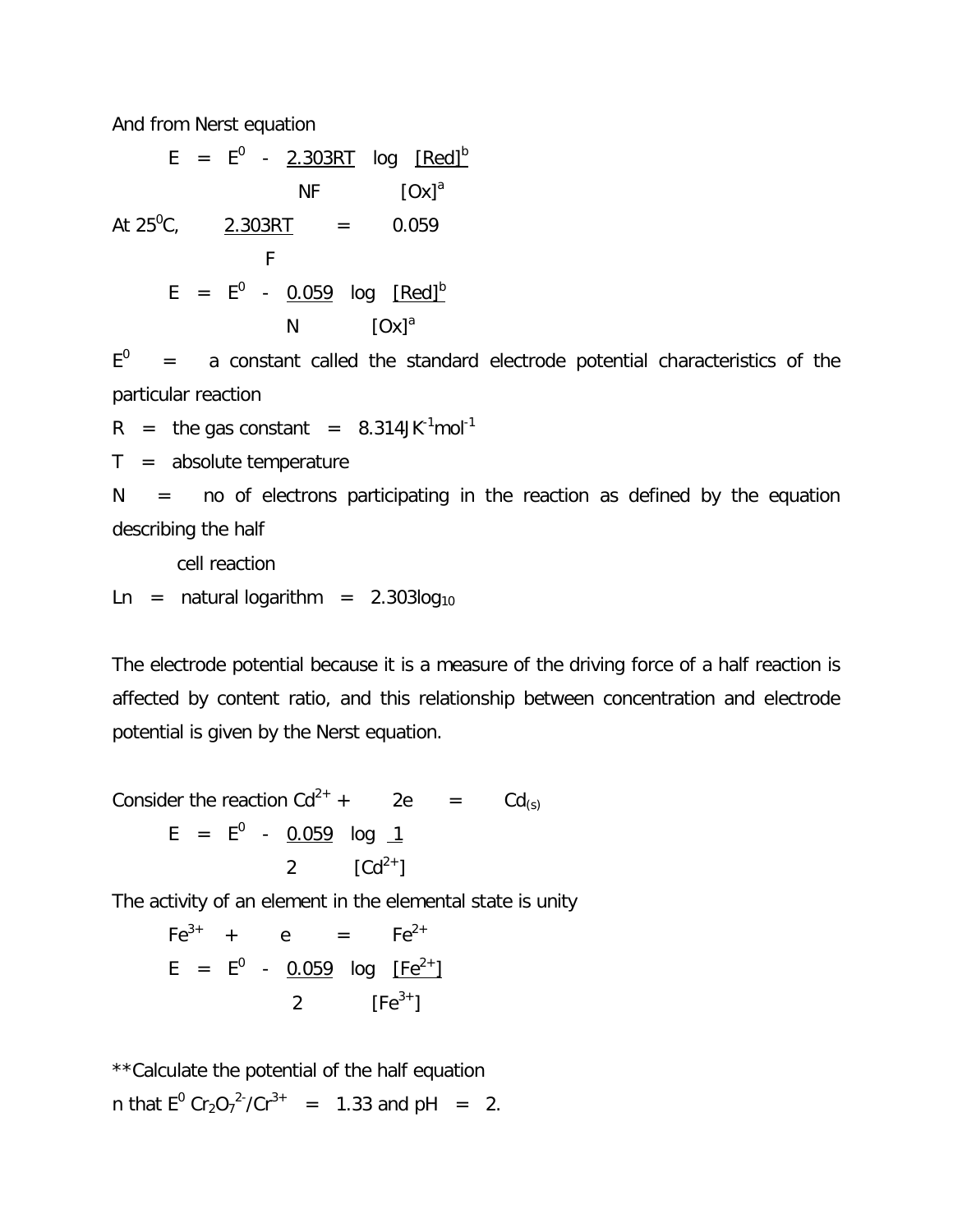First the reaction must be balanced

 $Cr_2O_7^2$  $\rightarrow$  2Cr<sup>3+</sup>  $6+$  3+  $Cr^{6+}$  + 3e + 3e  $Cr^{3+}$  but  $2Cr^{3+}$  = 6e  $Cr_2O_7^{2-}$  + 14H<sup>+</sup> + 6e  $\rightarrow$  2Cr<sup>3+</sup> + 7H<sub>2</sub>O E = 1.33 -  $0.059$  log  $[Cr^{3+}]$ N  $[Cr_2O_7^2^-][H^+]^{14}$ At  $pH = 2$  :  $[H^+] = 1 \times 10^{-2}M$ E = 1.33 -  $0.059$  log  $[10^{-2}]$ 6  $[10^{-3}][10^{-2}]^{14}$ E = 1.33 -  $0.059$  log 1 x  $10^{27}$  6  $= 1.33 - (9.83 \times 10-3 \times 27)$  $= 1.34 - 1.33 - 0.2655 = 1.06V$ 

\*\* Calculate the potential of the half equation

 $MnO<sub>4</sub>$  $\rightarrow$  Mn<sup>2+</sup> Carried out at pH of 3.3, given [MnO<sub>4</sub><sup>-</sup>] = 2.5 x 10<sup>-3</sup>M; [Mn<sup>2+</sup>] = 5.0 x 10<sup>-3</sup>, and E<sup>0</sup>  $MnO_4/Mn^{2+} = 1.51V$ 

$$
E = 1.51 - \frac{0.059}{5} \quad \text{[MnO}_4\text{^-][H^+]}^8
$$
\n
$$
= \frac{5 \times 10^{-3}}{2.5 \times 10^{-3} \times 10^{-3}} = \frac{5 \times 10^{-3}}{2.765 \times 10^{-3}} = 5.12 \times 1026 \quad \text{log} = 26.71
$$
\n
$$
= 9.765 \times 10^{-3} \quad 0.0118 \times 26.71 = 0.315
$$
\n
$$
E = 1.5.1 - 0.315 = 1.1954V
$$

Reagents for Oxidation Reduction titrimetry Potassium permanganate MnO<sub>4</sub>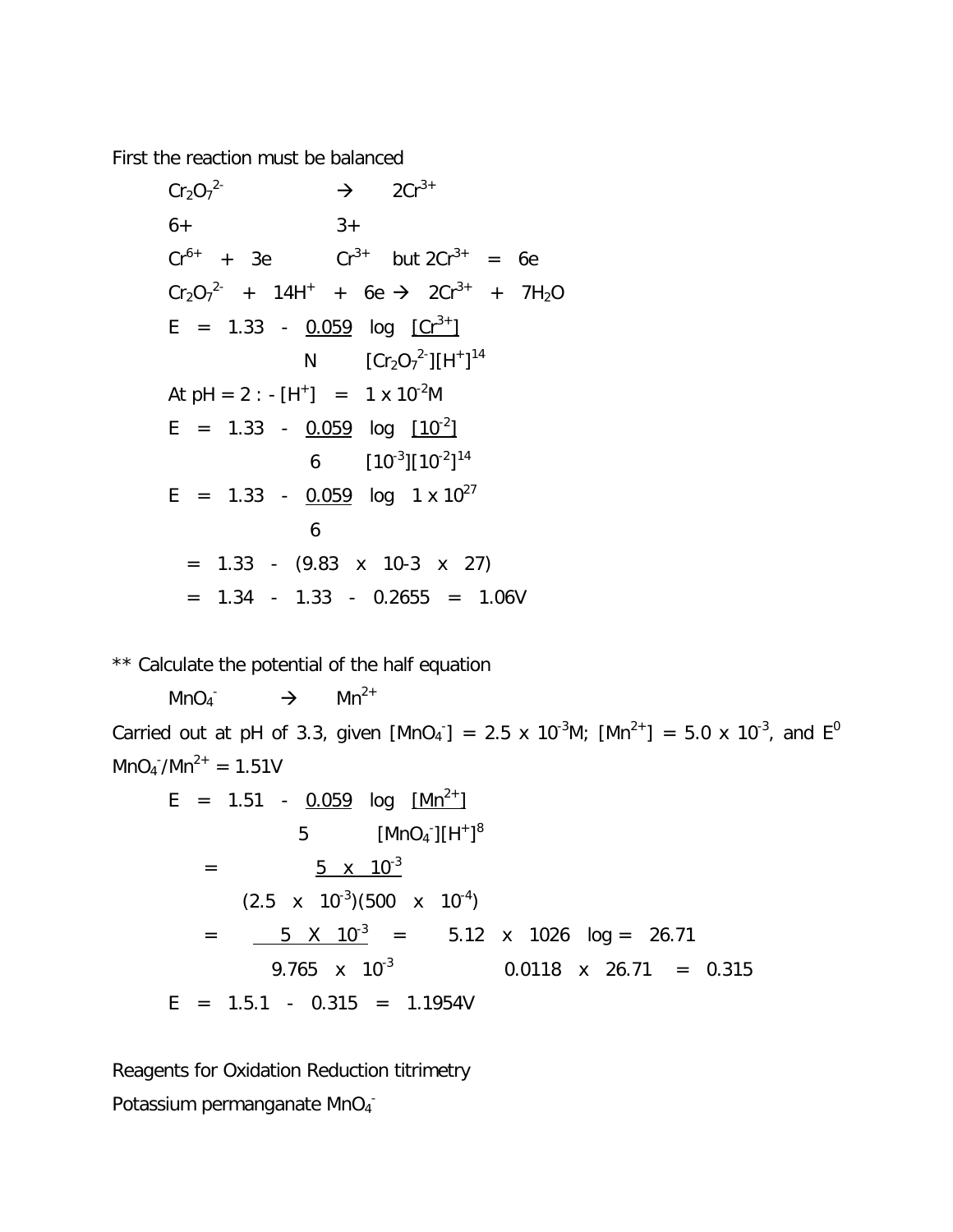Cerium ammonium nitrate  $Ce^{4+}$ 

Ammonium sulpahte, Ammonium nitrate, Ammonium hydroxide

Potassium dichromate  $Cr_2O_7^2$ 

Potassium bromated  $BrO_3$ 

Potassium iodate IO<sub>3</sub>

Periodic acid H<sub>4</sub>IO<sub>6</sub>

Sodium thiosulphate  $Na<sub>2</sub>S<sub>2</sub>O<sub>3</sub>$ 

(a) Write balanced equation for the reaction of  $KMnO<sub>4</sub>$  in acidic medium with the following

(i) 
$$
Fe^{2+}
$$
,  $Fe^{3+}$  (ii)  $C_2O_4{}^{2-}$   $\rightarrow$  2CO2 + 2e<sup>-</sup> (iii)  $H_2O_2 \rightarrow 2H^+ + O_2 + 2e^-$ 

- (b) Write a balance equation for the reaction of  $Cr_2O_7^{2-}$
- (c) Balance the reaction  $10_3$  +  $1$  +  $H^+$   $\rightarrow$   $1_2$  +  $H_2O$
- (d) In the reaction between MnO<sub>4</sub> and I to give Mn<sup>2+</sup> and I<sub>2</sub>. The I<sub>2</sub> produced was titrated with  $Na<sub>2</sub>S<sub>2</sub>O<sub>3</sub>$ .

What is the mole ratio between MnO<sub>4</sub> and S<sub>2</sub>O<sub>3</sub><sup>2-</sup>, if 27.4ml of 0.052M KMnO<sub>4</sub> required 25ml of  $Na<sub>2</sub>S<sub>2</sub>O<sub>3</sub>$  for the complete reaction? What is the molarity of the  $Na<sub>2</sub>S<sub>2</sub>O<sub>3</sub>$ .

## **END POINT DETECTION (OXD – RED. INDICATORS)**

End point detection in many Oxd-Red. Titrations re readily observed by making the solution of the analyte a part of the cell.

Ref electrode/analyte solution/indicating electrode

The end point is determined from a plot of the measured potential as a function of titrant volume.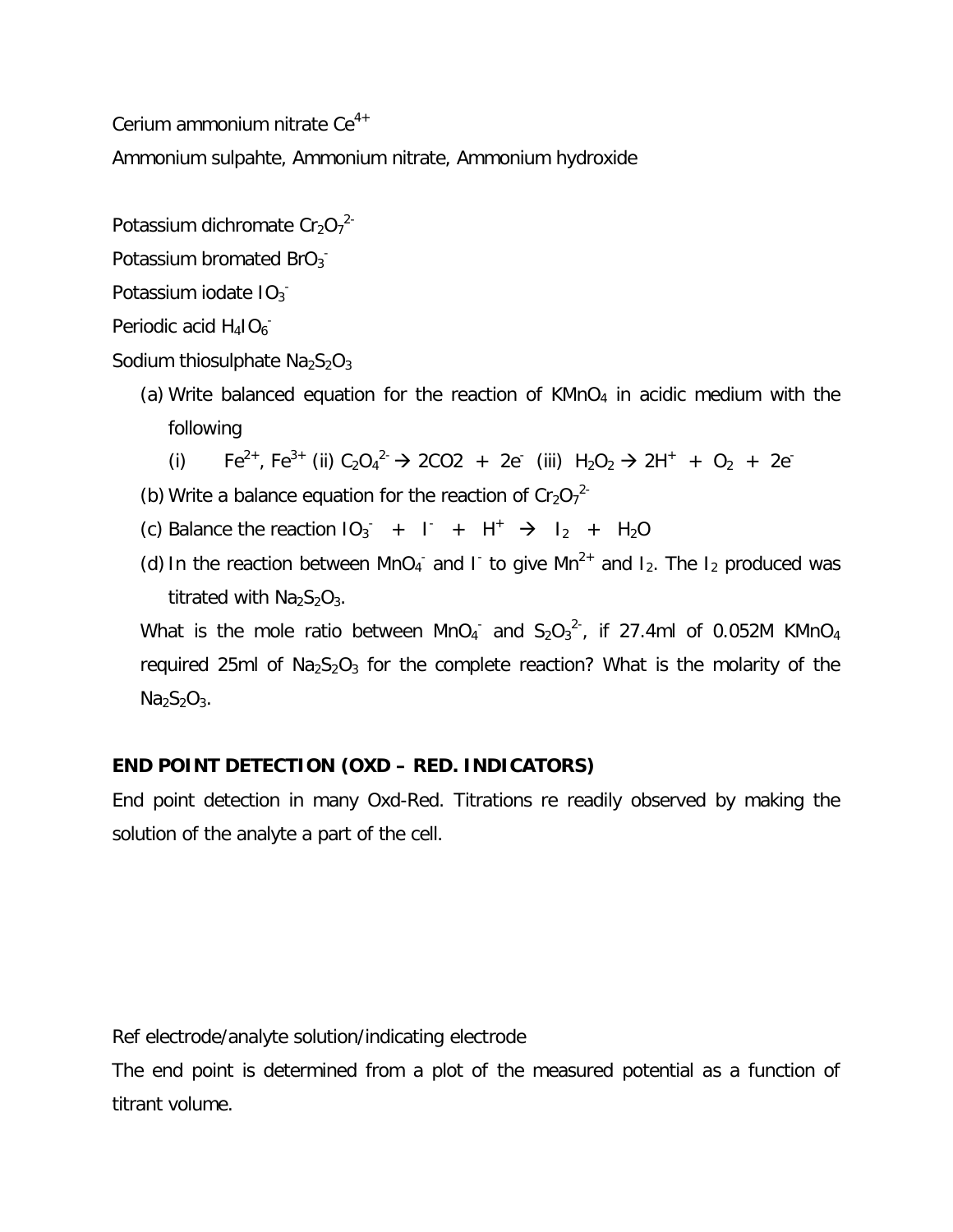Advantageous when dialong with coloured solution

#### CHEMICAL INDICATORS

There are three types

- (1) Self indicator –
- (2) Specific indicator Indicator action is based on reaction with one of the reagent in the titration.
- (3) True oxidation reduction indicators responds to the potential of the system rather than to the appearance or disappearance of a particular species during the titration

#### SELF INDICATORS

These apply to highly coloured titrant e.g.  $KMnO<sub>4</sub>$ : during titration with an appropriate reducing agent, the violet colour of the  $MnO<sub>4</sub>$  is removed as it is added because of its reduction to Mn2+. When the reaction is complete, a fraction of a drop of excess KMnO<sup>4</sup> imparts a pink colour to the solution, this indicates the end point.

### SPECIFIC INDICATORS

Starch forms a dark – blue complex with tri-iodide ion. This complex serves to signal the end point in titration in which iodine (yellowish). Addition of starch turns the solution dark – blue. At the end point all the iodine has been consumed and the starch tri-iodide complex no longer exist, solution becomes colourless. Similarly KSCN has been used in the titration of iron (III) with solution (III) sulphate, the end point involves disappearance of the iron (III) thiocyanate complex owing to a marked decrease in the iron (III) concentration at end point.

### TRUE OXIDATION – REDUCTION INDICATORS

The action of the indicator depends on the change in the potential of the system. The oxidized form of the indicator has a different colour from the reduced form.